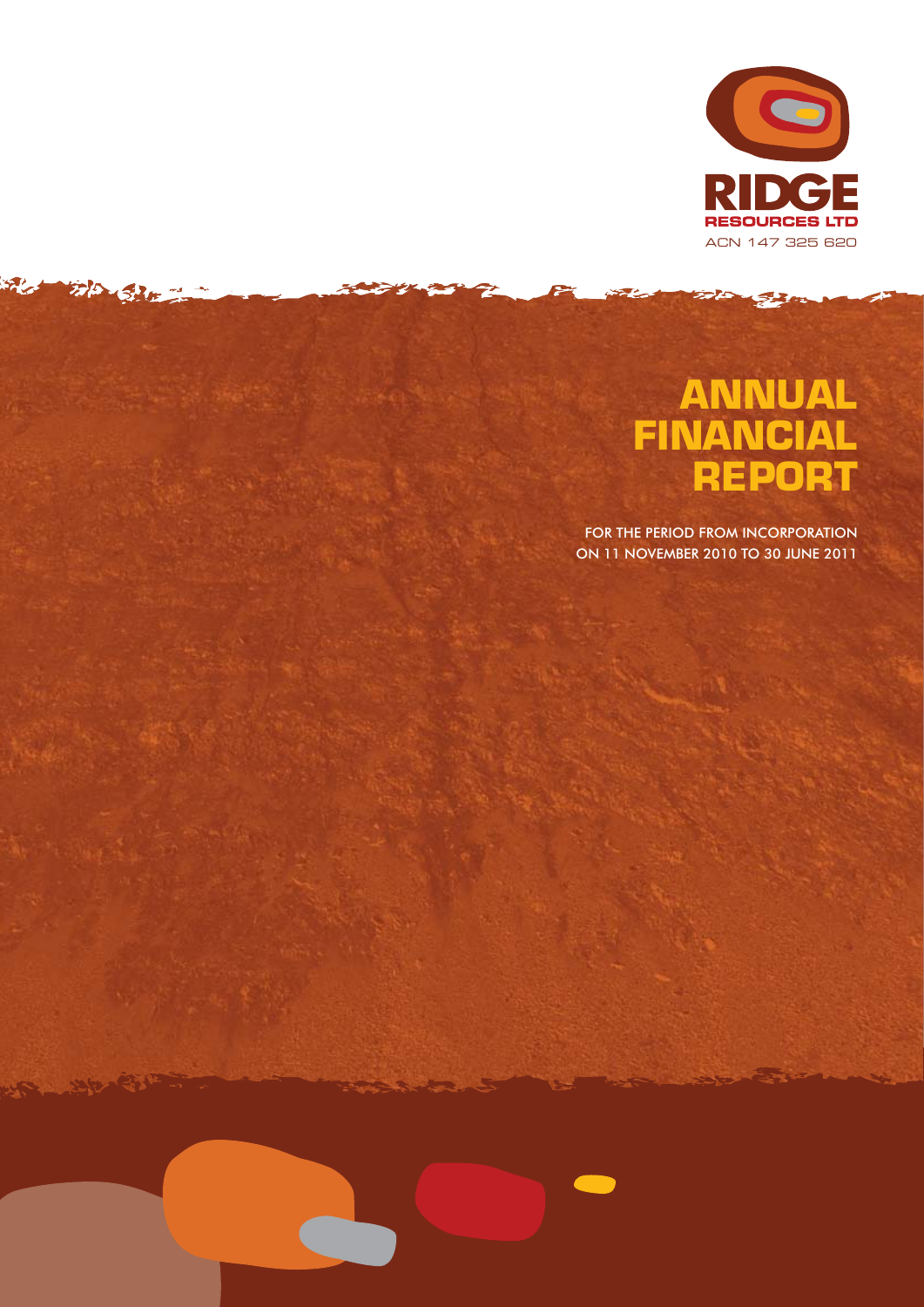# **Corporate Information**

# **ABN 56 147 325 620**

# **Directors**

Jeremy David Shervington Non Executive Chairman

Alec Christopher Pismiris Executive Director

David Nicholas Kelly Non Executive Director

# **Company Secretary**

Alec Christopher Pismiris

# **Registered Office and Principal Place of Business**

52 Ord Street West Perth WA 6005 Telephone: (+61 8) 9481 8760 Facsimile: (+61 8) 9481 5142

# **Solicitors**

Jeremy Shervington 52 Ord Street West Perth WA 6005 Telephone: (+61 8) 9481 8760

# **Bankers**

Westpac Banking Corporation Limited 109 St George's Terrace Perth WA 6000

# **Share Register**

Computershare Investor Services Pty Limited Level 2, Reserve Bank Building 45 St George's Terrace Perth WA 6000 Telephone: (+61 8) 9323 2000

# **Auditors**

Somes & Cooke 1304 Hay Street West Perth WA 6005 Telephone: (+61 8) 9426 4500

# **Website**

www.ridgeresources.com.au

# **Stock Exchange Listing**

Ridge Resources Ltd shares (Code: RID) and 20 cent options expiring 30 June 2014 (RIDO) are listed on the Australian Securities Exchange.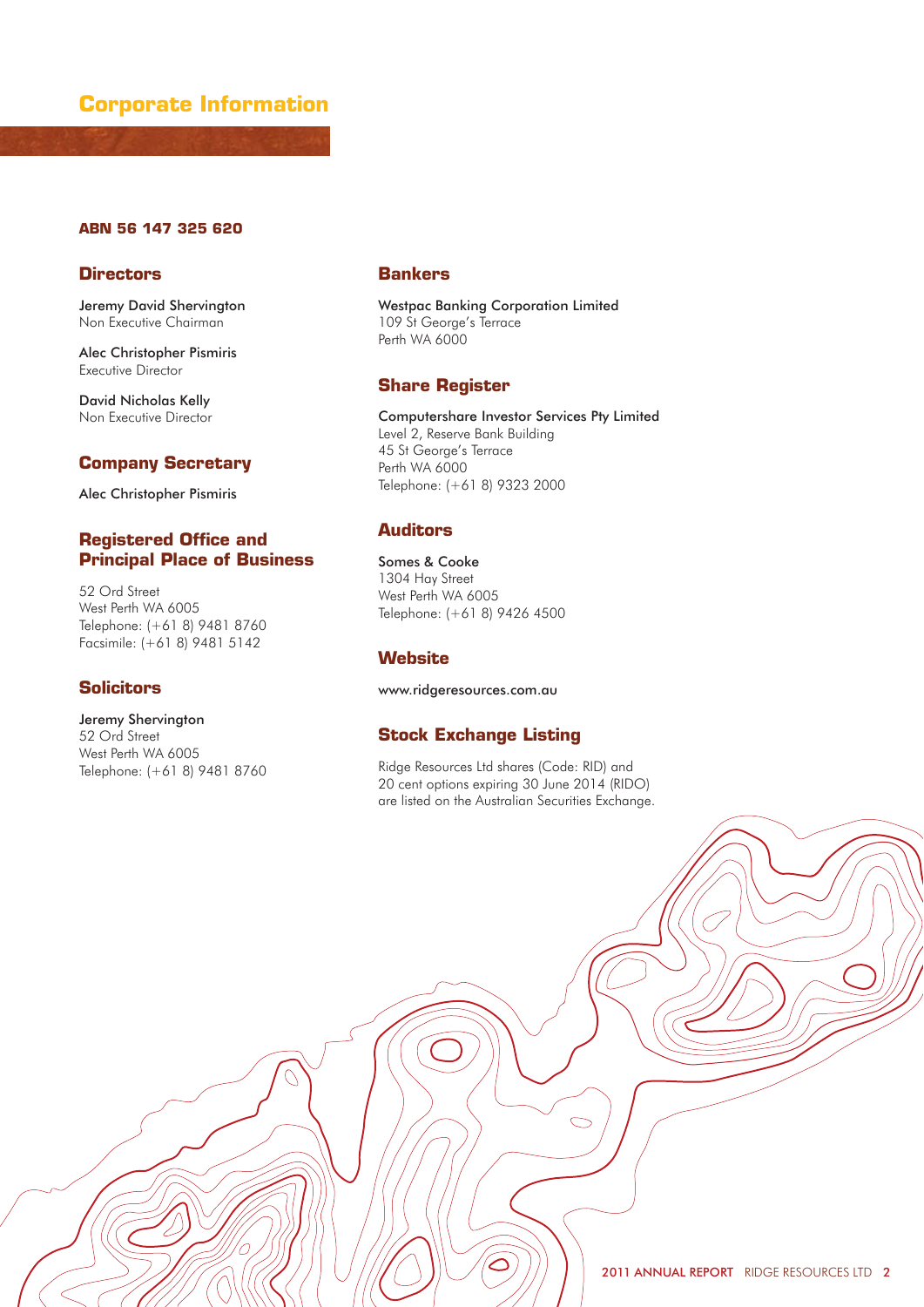# **Contents**

| <b>Chairman's Letter</b>                  | 4  |
|-------------------------------------------|----|
| Directors' Report                         | 5  |
| <b>Auditor's Independence Declaration</b> | 17 |
| <b>Corporate Governance Statement</b>     | 18 |
| <b>Statement of Comprehensive Income</b>  | 28 |
| <b>Statement of Financial Position</b>    | 29 |
| <b>Statement of Changes in Equity</b>     | 30 |
| <b>Statement of Cash Flows</b>            | 31 |
| <b>Notes to the Financial Statements</b>  | 32 |
| <b>Directors' Declaration</b>             | 49 |
| Independent Auditor's Report              | 50 |
| <b>ASX Additional Information</b>         | 52 |





 $\begin{array}{c} \n\end{array}$ 

 $\overline{O}$ 

 $\overline{C}$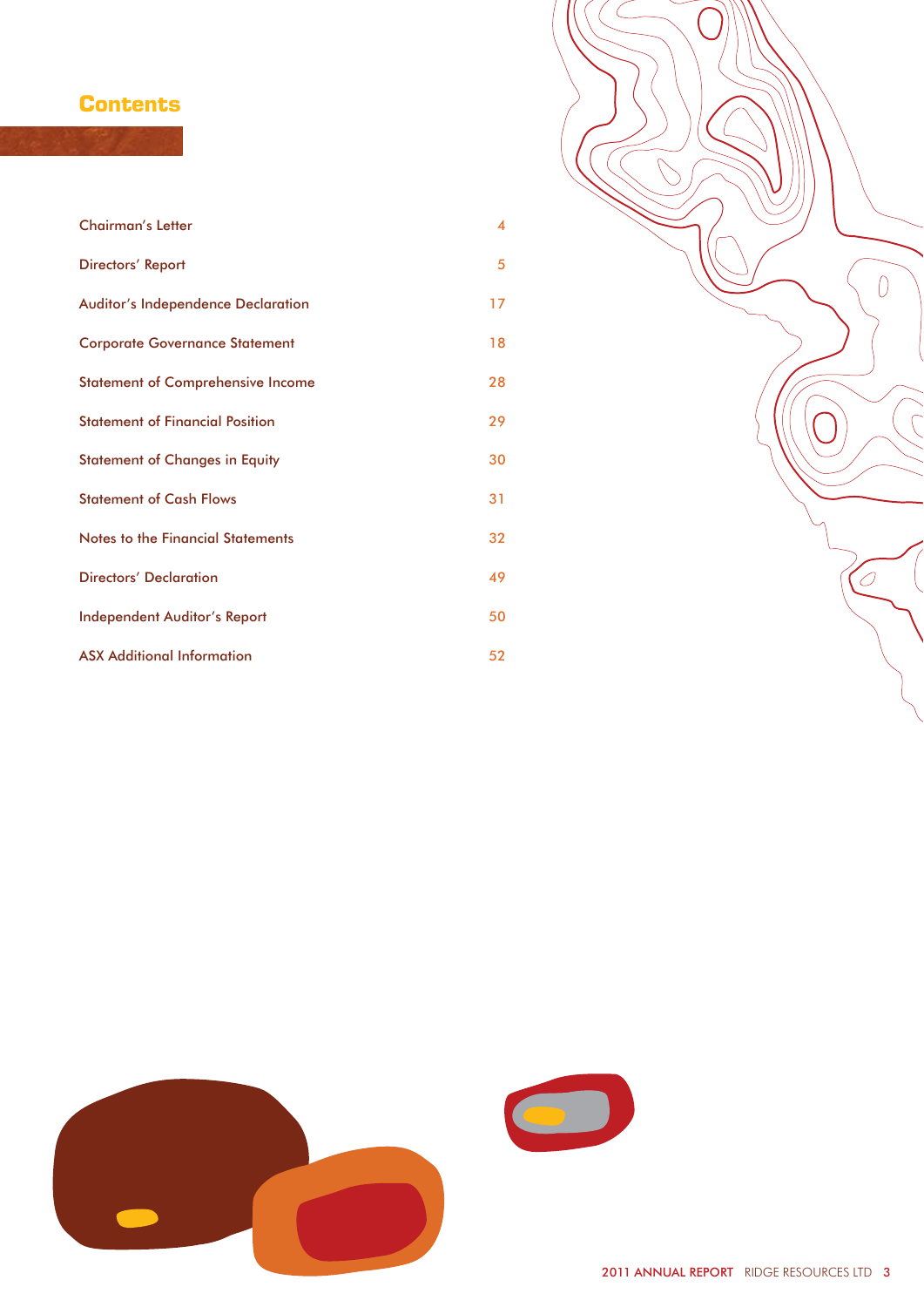# **Chairman's Letter**

On behalf of your Board of Directors, I have pleasure in presenting the Annual Report and Financial Statements of Ridge Resources Ltd ("Ridge" or the "Company") for the period from incorporation on 11 November 2010 to 30 June 2011.

In May 2011 the Company issued a Prospectus offering both public investors and shareholders of Northern Manganese Limited (formerly Groote Resources Limited) a minimum of 12,500,000 fully paid shares at an issue price of 20 cents per share together with one free attaching option exercisable at 20 cents each on or before 30 June 2014 for every two shares offered, reserving the capacity for oversubscriptions of up to a further 2,500,000 Shares together with one free attaching options exercisable at 20 cents each on or before 30 June 2014 for every two shares offered. The offer of securities closed fully subscribed with the Company accepting oversubscriptions totalling \$16,700. The Company was admitted to the Official List of ASX on 12 August 2011 with Official Quotation of the Company's securities commencing on 17 August 2011.

During the financial period the Company was incorporated and implemented its strategy of pursuing uranium opportunities. In November 2010 the Company entered into an agreement to earn a 60% interest in the Mount Alexander Project from Northern Manganese Limited through the expenditure of \$1 million on the Project, and a further 10% interest through additional expenditure on the Project of \$800,000. Following completion of due diligence on the Mount Alexander Project, the Company entered into a Farmin and Joint Venture Agreement with Northern Manganese Limited.

Ridge recorded an operating loss after tax of \$27,411 for the period ended 30 June 2011. The result was achieved on revenue of \$206 and operating expenses of \$27,617. The majority of the operating expenses incurred related to administration of the Company.

The 2011/2012 financial year will see the commencement of activities relating to the evaluation the Mount Alexander Project. The Company will actively pursue further investment opportunities including drill-ready exploration projects through to advanced projects with existing resources and upside potential. Although the preference is for the major metals or bulks other commodities will be considered. Ridge's objective is to acquire further projects that complement the Company's existing projects.

The Board of Ridge is committed to pursuing a strategy that will deliver long-term growth to shareholders. Ridge has significant cash reserves with no debt, allowing the Company to pursue its ambitions of achieving growth through acquisitions in the resources sector.

I wish to extend my sincere thanks to the Board of Ridge for their contributions and efforts to date. Appreciation is also extended to our shareholders for their support and we look forward to continued success in the financial year ahead.

Yours faithfully

Jeremy Shervington Chairman

C

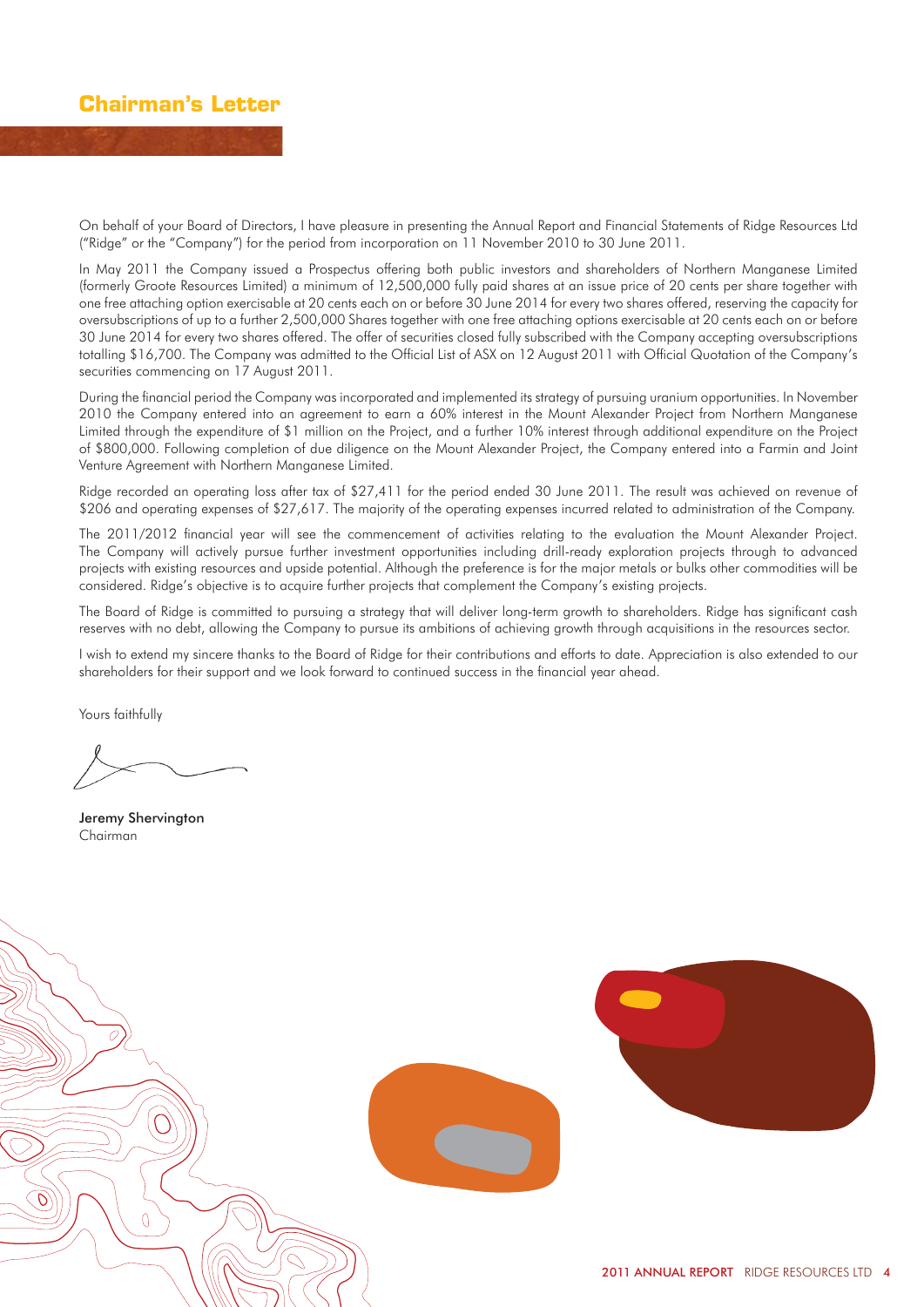# **Directors' Report**

The directors of Ridge Resources Ltd ("Ridge" or "the Company") present their financial report for the period from incorporation on 11th November 2010 to 30th June 2011 ("the Balance Date").

# **DIRECTORS**

The names and details of the Company's directors in office during the financial period and until the date of this report are as follows. Where applicable, all current and former directorships held in listed public companies over the last three years have been detailed below. Directors were in office for this entire period unless otherwise stated.

### **Names, qualifications, experience and special responsibilities**

#### Jeremy David Shervington *B.Juris. LLB*. Non Executive Chairman Appointed 11 November 2010

Mr Shervington operates a legal practice in Western Australia. He specialises in the laws regulating companies and the securities industry in Australia. Mr Shervington has 30 years' experience as a lawyer, gained since his admission as a Barrister and Solicitor of the Supreme Court of Western Australia. Mr Shervington has since 1985 served as a Director of various ASX listed companies as well as a number of unlisted public and private companies. Presently Mr Shervington also serves as a member of the Audit and Compliance Committee. During the past three years Mr Shervington has also served as a Director of the following other listed companies:

- • Australian Zircon NL\* Appointed 16 February 1998
- • Cokal Limited (formerly Altera Resources Limited) Appointed 8 August 2006; Retired 23 December 2010
- Prairie Downs Metals Limited\* Appointed 11 October 2002
- Emerald Oil & Gas NL\* Appointed 23 January 2006
- • Northern Manganese Limited (formerly Groote Resources Limited) Appointed 11 May 2006; Retired 22 March 2010
- Horseshoe Metals Limited (formerly Shergar Limited)\* Appointed 14 December 2006
- Industrial Minerals Corporation Limited Appointed 17 February 2004; Retired 10 March 2011
- Papillon Resources Limited (formerly Colonial Resources Limited) Appointed 11 May 2006; Retired 27 May 2011
- • Stirling Resources Limited Appointed 13 July 2009; Retired 18 June 2010

\*denotes current Directorship

#### Alec Christopher Pismiris *B.Com. ICSA* Executive Director and Company Secretary Appointed 11 November 2010

Mr Pismiris is currently an Executive Director of Azure Capital Limited, a company which provides corporate advisory services. He is also the Company Secretary of several companies listed on ASX and Company Secretary of several public and private companies. Mr Pismiris completed a Bachelor of Commerce degree at the University of Western Australia and is an associate of Chartered Secretaries Australia. Mr Pismiris has over 27 years' experience in the securities, finance and mining industries. Presently Mr Pismiris also serves as a member of the Audit and Compliance Committee. During the past three years Mr Pismiris has also served as a Director of the following other listed companies:

- Prairie Downs Metals Limited\* Appointed 16 October 2002
- • Horseshoe Metals Limited (formerly Shergar Limited)\* Appointed 31 May 2010
- Industrial Minerals Corporation Limited Appointed 8 November 2006; Retired 22 April 2010
- Papillon Resources Limited (formerly Colonial Resources Limited)\* Appointed 11 May 2006
- Sundance Resources Limited Appointed 5 July 2006; Retired 28 November 2008
- Northern Manganese Limited (formerly Groote Resources Limited) Appointed 11 May 2006; Retired 4 March 2010

\*denotes current Directorship

### David Nicholas Kelly *B.Sc Hons* Non Executive Director Appointed 11 April 2011

Mr Kelly is currently an executive director of Optimum Capital Pty Ltd and has over 20 years mining experience. Mr Kelly holds a B. Sc. Hons (Major in Geology) from Victoria University of Wellington. His experience includes exploration, operations management, mine planning, project evaluation and business development with companies such as Consolidated Minerals Limited, WMC Resources Limited and Central Norseman Gold Corporation. He has spent several years in resource banking with Investec and N M Rothschild & Sons undertaking technical and operational analysis of debt and equity opportunities. During the past three years Mr Kelly has not served as a Director of any other listed companies.

Alan Gordon Coulthard Non Executive Director Appointed 11 November 2010; Resigned 11 April 2011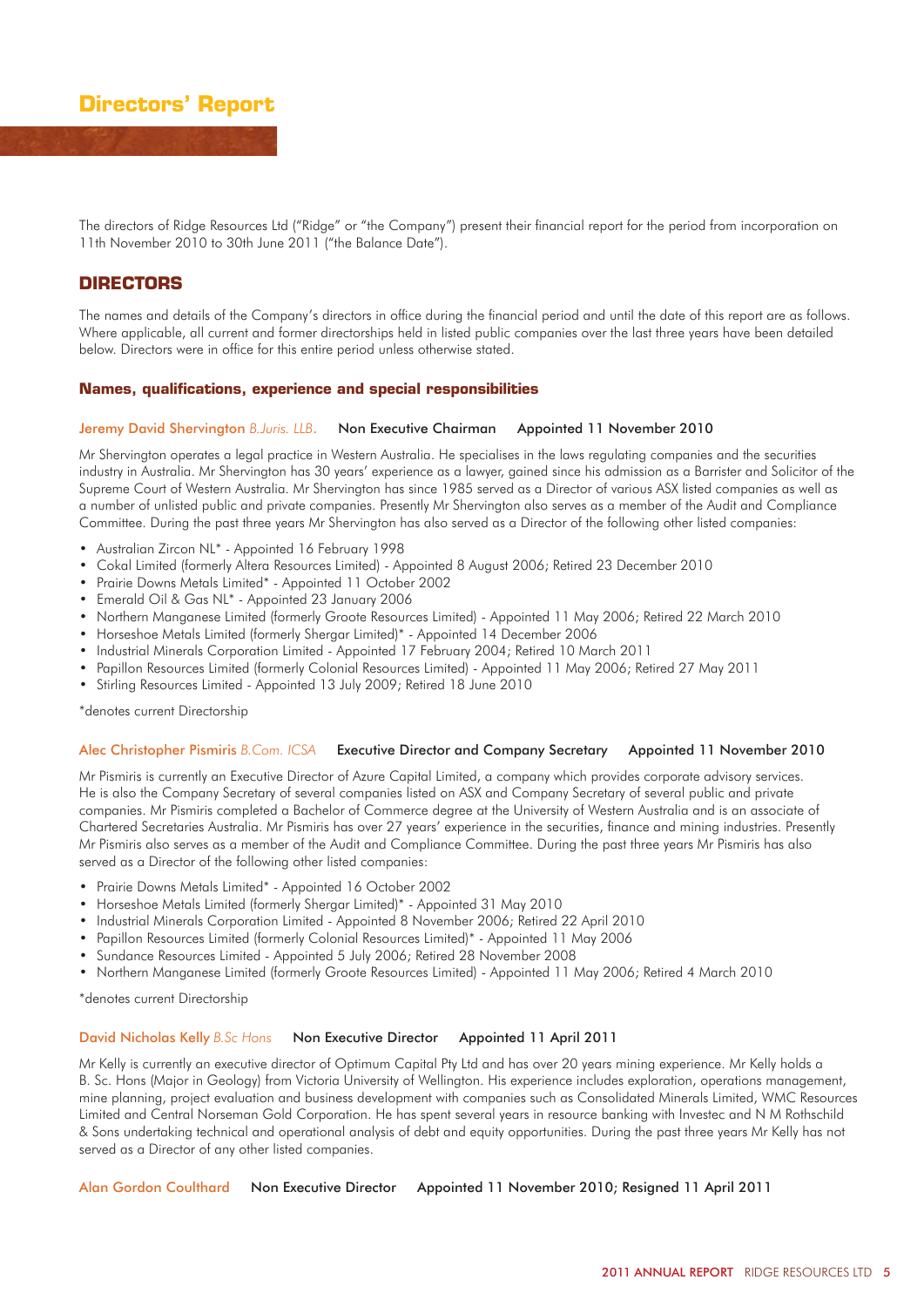### **Interests in the shares and options of the Company and related bodies corporate**

As at the date of this report, the interests of the directors in the shares and options of Ridge were:

|                           | <b>ORDINARY SHARES</b> | <b>OPTIONS OVER</b><br><b>ORDINARY SHARES</b> |
|---------------------------|------------------------|-----------------------------------------------|
| Jeremy David Shervington  | 1,750,000              | 1,750,000                                     |
| Alec Christopher Pismiris | 760,000                | 684,712                                       |
| David Nicholas Kelly      | 500,000                | 500,000                                       |

# **CORPORATE INFORMATION**

### **Corporate Structure**

Ridge Resources Ltd is a company limited by shares that is incorporated and domiciled in Australia. Ridge has prepared a financial annual report for the period from incorporation on 11th November 2010 to 30th June 2011.

# **Principal Activities**

The principal activities of the Company throughout the period have comprised of the following:

- negotiations to acquire an interest in the Mt Alexander Project;
- due diligence investigations relating to the acquisition of interest in the Mt Alexander Project;
- raising seed capital predominantly from directors to fund the costs of establishing the Company;
- preparing a prospectus and a listing of the Company's securities on ASX;
- seeking to identify new investment opportunities in the resources sector;
- investing cash assets in interest bearing bank accounts; and
- the general administration of the Company.

# **DIVIDENDS**

No dividends were paid or declared during the financial period. No recommendation for payment of dividends has been made.

# **OPERATIONS AND HIGHLIGHTS**

Ridge Resources Ltd was incorporated in Western Australia on 11 November 2010. On incorporation the Company's issued capital comprised of 3,500,000 fully paid shares issued to seed investors including directors at a price of \$0.0001 each and 3,500,000 attaching options exercisable at 20 cents on or before 31 December 2015 issued at a price of \$0.0029 each raising \$10,500.

The Company undertook a further seed capital raising by offering 600,000 fully paid shares at an issue price of \$0.0001 each and 500,000 options exercisable at 20 cents on or before 31 December 2015 at an price of \$0.0029 each raising \$1,510.

On 26 May 2011 the Company issued a prospectus offering for subscription up to 15,000,000 shares at an issue price of 20 cents each together with one free attaching option exercisable at 20 cents on or before 30 June 2014 for every two shares offered to raise \$3,000,000 before the costs. The offer of securities comprised of:

- a Priority Offer to shareholders of Northern Manganese Limited (formerly Groote Resources Limited) of up to 2,500,000 Shares at an issue price of 20 cents per Share and up to 1,250,000 free attaching option exercisable at 20 cents on or before 30 June 2014 to raise up to \$500,000 before expenses; and
- a Public Offer to public investors of up to a maximum of 12,500,000 Shares at an issue price of 20 cents per Share and up to 6,250,000 free attaching options to raise up to \$2,500,000 before expenses.

On 15 November 2010 the Company entered into an agreement with Northern Manganese Limited (formerly Groote Resources Limited). Under the terms of the agreement, the Company was granted the right to earn a 60% interest in the Mount Alexander Project through the expenditure of \$1 million on the Project, and a further 10% interest through additional expenditure on the Project of \$800,000.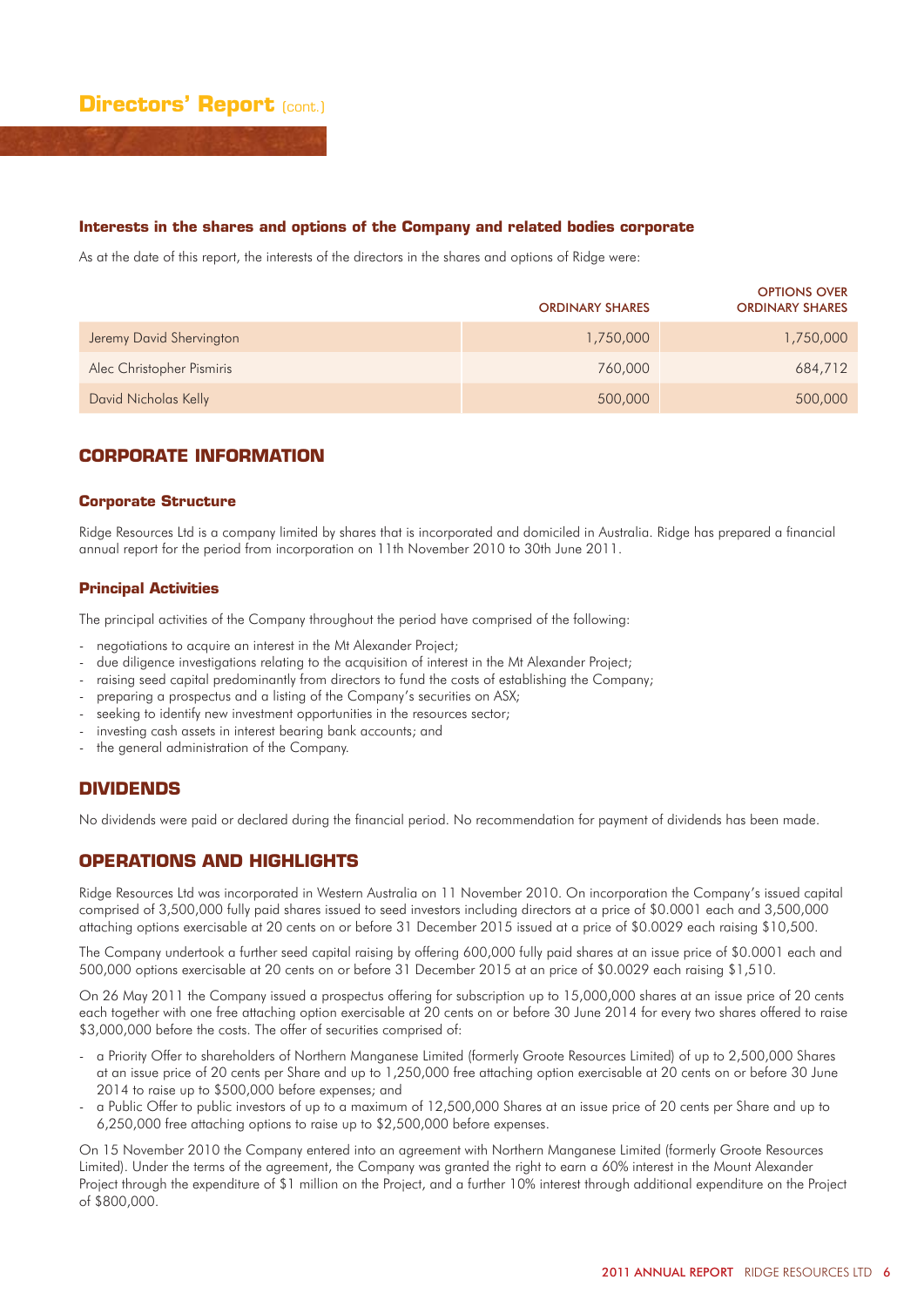# **OPERATIONS AND HIGHLIGHTS (CONT.)**

Following completion of due diligence on the Mount Alexander Project, the Company entered into a Farmin and Joint Venture Agreement with Northern Manganese Limited (formerly Groote Resources Limited).

The Priority Offer to shareholders of Northern Manganese Limited (formerly Groote Resources Limited) and Public Offer to public investors closed fully subscribed with the Company raising \$2,500,000 before the costs. The Company accepted oversubscriptions totalling \$16,700.

The Company was admitted to the Official List of ASX on 12 August 2011 with Official Quotation of the Company's securities commencing on 17 August 2011.

### **Mount Alexander Project**

The Mount Alexander Project is located approximately 20 kilometres southeast of Nanutarra and 120 kilometres to the south of Onslow, in the northwest of Western Australia (refer to Figure 1). Southern parts of the project area cover the very rugged Mount Alexander which is 405 metres above sea level and an estimated 250 to 300 metres above the surrounding plain. The district is included in the catchment of the Ashburton River; tributary creeks have eroded the metamorphic rocks of a major anticlinal structure leaving the more resistant rocks as remnant ridges on the plain.

The project is secured by Exploration Licence EL08/1987, granted on 23 February 2010 over 90 square kilometres. The registered holder of the Tenement, is Northern Manganese Limited (formerly Groote Resources Limited).

Access to the tenement is from the Northwest Coastal Highway at the Uaroo Station turnoff 20 kilometres south of Nanutarra and then to the old Coober Pedy road workings about 1.5 kilometres distant. The Coober Pedy workings are located immediately to the south of the Project. Within the licence area access is only facilitated with four wheel drive vehicle or on foot.



*Figure 1 - Mount Alexander Project location map*

The Mount Alexander Project is located within the northern part of "Yanrey Uranium Province". The metasediments of the Gascoyne Complex have been extensively intruded by sodic granitoids, an event which took place at the close of the Lower Proterozoic. The granitoids have probably provided the mineralising fluids for the mineralisation in the area representing potential sources of uranium, tin, tantalum, zinc and lead.

The dolomites banded iron formation (BIFs) and other metasedimentary rocks of the Lower Proterozoic Gascoyne Block occupy a regional synclinorial structure, bounded by the Hamersley Basin and the Archaean age Pilbarra Block to the north and the Yilgarn Block to the south. The Gascoyne Complex is separated from the Lower Proterozoic Ashburton and is overlain unconformably by rocks of the Middle Proterozoic Bangemall Group to the east. The western extension is obscured by younger sediments of the Carnarvon Basin.

Ridge Resources has captured all of the previous historical data in a digital format and purchased Quickbird remote sensing image over the project area. Ridge Resources has undertaken an assessment and evaluation of previous/historical exploration reports and datasets in detail with view to design exploration programmes that assess the uranium and base metal potential of the Project.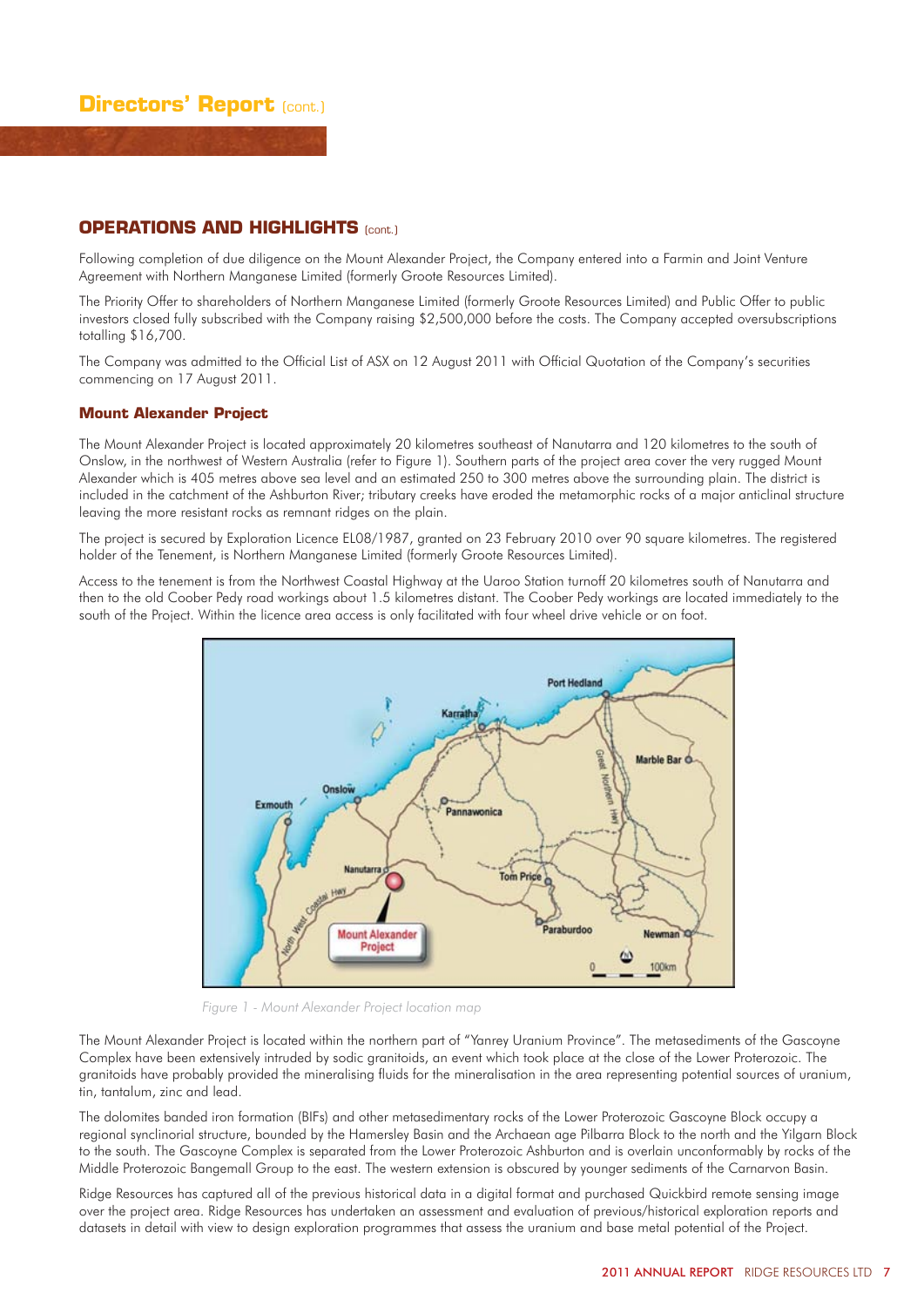### **Mount Alexander Project (cont.)**

Following this work significant anomalism identified includes:

- location of the Agip Nulceare pits in the south-west of the project area exhibiting visible uranium mineralistion and grading between 620 and 1738ppm  $U_3O_8$  from 0.4 to 0.8m below the surface;
- confirmation of the occurrence of uranium mineralisation in quartz veining at Mount Alexander in the form of visible kasolite. The uranium occurs in association with Lead, Zinc, Copper mineralisation;
- the Coober Pedy mine, which produced silver-rich galena concentrates, located immediately to the south of the project and the northern extensions to this mineralisation are possible within the Project; and
- identification of a Tin and Tantalum anomaly identified by Kagara needs further examination.

The Mount Alexander Project, is prospective for metasomatic uranium deposits and base-metal Iron oxide copper gold (IOCG) type target such as Olympic Dam.

# **Tenement Schedule**

| 30 June 2011                 |                 |                 |
|------------------------------|-----------------|-----------------|
| <b>PROSPECT</b>              | <b>TENEMENT</b> | <b>INTEREST</b> |
| Mount Alexander <sup>1</sup> | EL08/1987       | 60%             |

Note: 1. Subject to joint venture agreement with Northern Manganese Limited (formerly Groote Resources Limited).

# **FINANCIAL REVIEW**

### **Operating Results for the Period**

The operating loss for the Company after income tax was \$27,411. This result was in line with expectations and reflected the operating costs incurred over the financial period and comprised largely of costs associated with the general administration of the Company and compliance expenses incurred during the period.

### **Review of Financial Condition**

During the financial period, the Company utilised funds from the seed capital raising in the following manner:

- meet the costs of due diligence investigations conducted during the period;
- evaluation of the Mount Alexander Project;
- funds for the administration of the Company; and
- meet the expenses of the offer of shares under the Prospectus dated 26 May 2011.

#### **Cash Flows**

The cash flows of the Company during the financial period consisted of:

- receipt of funds from seed capital investors;
- interest income from interest bearing bank accounts;
- payments relating to the evaluation of the Mt Alexander Project;
- payment of capital raising expenses; and
- payments to contractors and suppliers.

### **Shareholder Returns**

|                                          | $201^{\circ}$ |
|------------------------------------------|---------------|
|                                          |               |
| Basic and diluted loss per share (cents) | (0.007)       |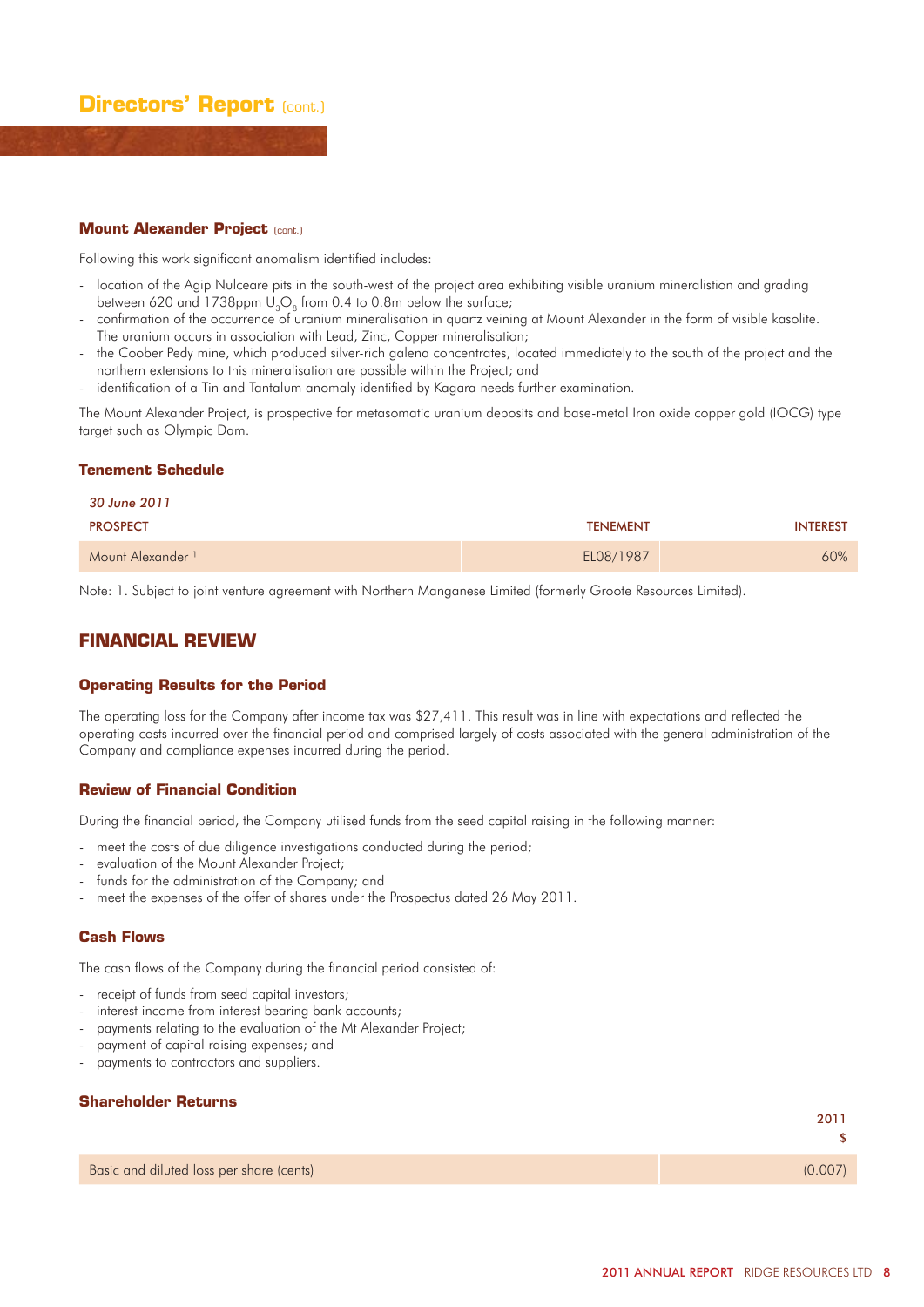#### **Risk Management**

The Board takes a pro-active approach to risk management. The Board is responsible for ensuring that risks and also opportunities are identified on a timely basis and the Company's objectives and activities are aligned with the risks and opportunities identified by the Board.

The Company believes that it is crucial for all Board members to be a part of this process and as such has not established a separate risk management committee. Risk management is a recurring agenda item at meetings of the Board.

# **SIGNIFICANT CHANGES IN THE STATE OF AFFAIR**

Except as otherwise set out in this report, the Directors are unaware of any significant changes in the state of affairs or principal activities of the Company that occurred during the period under review.

# **SIGNIFICANT EVENTS AFTER BALANCE DATE**

On 5 July 2011 the offer of securities pursuant to the Prospectus dated 26 May 2011 closed fully subscribed with the Company accepting oversubscriptions totalling \$16,700.

On 5 August 2011 the Company issued and allotted the following new securities pursuant to the Prospectus dated 26 May 2011:

- 527,500 shares and 263,750 options to shareholders of Northern Manganese Limited (formerly Groote Resources Limited) that subscribed for securities pursuant to the Priority Offer;
- 11,972,500 shares and 5,986,250 options to investors that subscribed for securities pursuant to the Public Offer; and
- 83,500 shares and 41,750 options to investors that subscribed for securities pursuant to the Public Offer representing oversubscriptions.

In accordance with the terms of a corporate advisory mandate, Azure Capital Ltd and its nominees were issued 2,000,000 Lead Manager Options as a consequence of the Company receiving the minimum subscription of \$2,500,000 raised pursuant to the Prospectus dated 26 May 2011 and the shares and options offered being granted official quotation by the ASX.

The Company was admitted to the Official List of ASX on 12 August 2011 with Official Quotation of the Company's securities commencing on 17 August 2011.

No other matter or circumstance, besides those disclosed at note 23, has arisen since the end of the financial period which significantly affected or may significantly affect the operations of the Company, the results of those operations, or the state of affairs of the Company in future financial years.

# **LIKELY DEVELOPMENTS AND EXPECTED RESULTS**

The Board of Directors intends to proceed with exploration and evaluation of the Mount Alexander Project. Directors will also seek to identify new investment opportunities in the resources sector, focusing on drill-ready exploration projects through to advanced projects with existing resources and upside potential.

Further information on likely developments in the operations of the Company has not been included in this report because at this stage the Directors believe it would be likely to result in unreasonable prejudice to the Company.

# **ENVIRONMENTAL REGULATION AND PERFORMANCE**

The Company's operations are not subject to any significant environmental regulations under either Commonwealth or State legislation.

The Company aims to ensure the appropriate standard of environmental care is achieved, and in doing so, that it is aware of and is in compliance with all environmental legislation. The directors of the Company are not aware of any breach of environmental legislation for the period under review.

The directors have considered the recently enacted National Greenhouse and Energy Reporting Act 2007 (the NGER Act) which introduces a single national reporting framework for the reporting and dissemination of information about greenhouse gas emissions, greenhouse gas projects, and energy use and production of corporations. At the current stage of development, the directors have determined that the NGER Act will have no effect on the Company for the current period, nor subsequent, financial year. The directors will reassess this position as and when the need arises.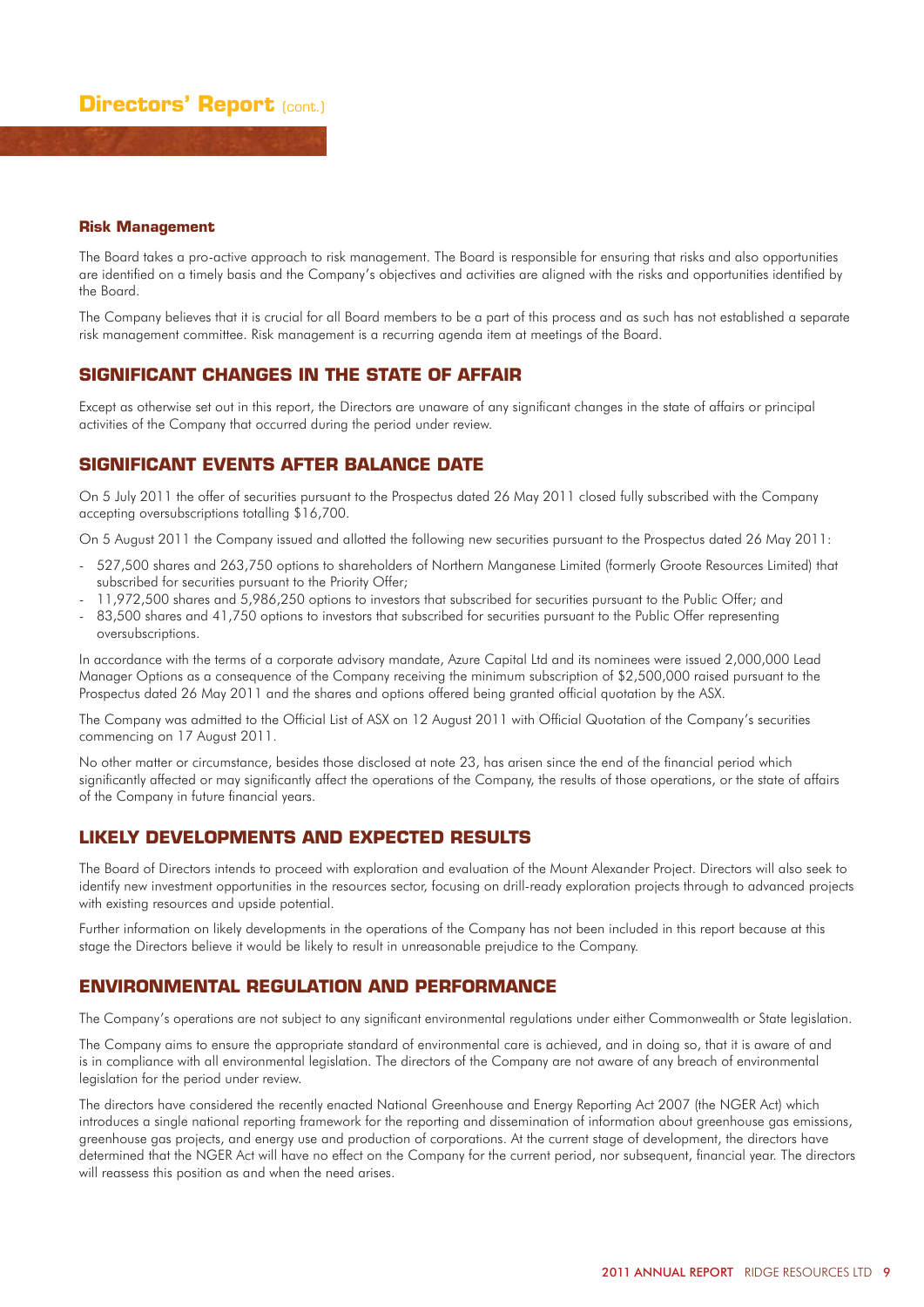# **REMUNERATION REPORT**

The information in this section is audited.

This Remuneration Report outlines the Director and Executive remuneration arrangements of Ridge Resources Ltd in accordance with the requirements of the Corporations Act 2001 (Cth) and its Regulations. For the purpose of this report Key Management Personnel ("KMP") of the Company are defined as those persons having authority and responsibility for planning, directing and controlling the major activities of the Company, directly or indirectly, including any Director (whether Executive or otherwise) and includes the five Executives in the Company receiving the highest remuneration.

For the purposes of this report, the term 'Executive' encompasses the Chief Executive, senior Executives, general managers and secretaries of the Company.

### **Details of Key Management Personnel**

#### **DIRECTORS**

| Jeremy David Shervington  | Chairman (Non Executive)                   |
|---------------------------|--------------------------------------------|
| Alec Christopher Pismiris | Director (Executive) and Company Secretary |
| David Nicholas Kelly      | Director (Non Executive)                   |

There were no changes between financial period end and the date of signing this report to Key Management Personnel.

### **Remuneration Philosophy**

The Board of Directors of Ridge Resources Limited is currently responsible for determining and reviewing compensation arrangements for the Directors and potential senior executives. The Board's remuneration policy has been implemented to ensure that the remuneration package properly reflects the person's duties and responsibilities, with the overall objective of ensuring maximum stakeholder benefit from the retention of a high quality board and executive team. The policy seeks to provide remuneration and benefits that encourage high standards of performance and demonstrate the value the Company places on its officers by being equitable, consistent with individual performance and experience, and market competitive. Such officers are given the opportunity to receive their base emolument in a variety of forms. It is intended that the manner of payment chosen will be optimal for the recipient without creating any additional cost to the Company.

### **Principles used to determine the nature and amount of remuneration**

The objective of the Company's remuneration policy for Directors and other Key Management Personnel is to ensure that:

- remuneration packages properly reflect the duties and responsibilities of the person concerned, and
- remuneration is competitive in attracting, retaining and motivating people of the highest quality.

The remuneration framework has regard to shareholders' interests by:

- focusing on sustained growth in share price, as well as focusing the executive on key non-financial drivers of value, and
- attracting and retaining high calibre executives.

The remuneration framework has regard to executives' interests by:

- rewarding capability and experience,
- providing a clear structure for earning rewards,
- providing recognition for contribution.

The remuneration policy is not currently linked to the Company's performance.

### **Remuneration Structure**

In accordance with best practice corporate governance, the structure of Non Executive Director and senior Executive remuneration is separate and distinct.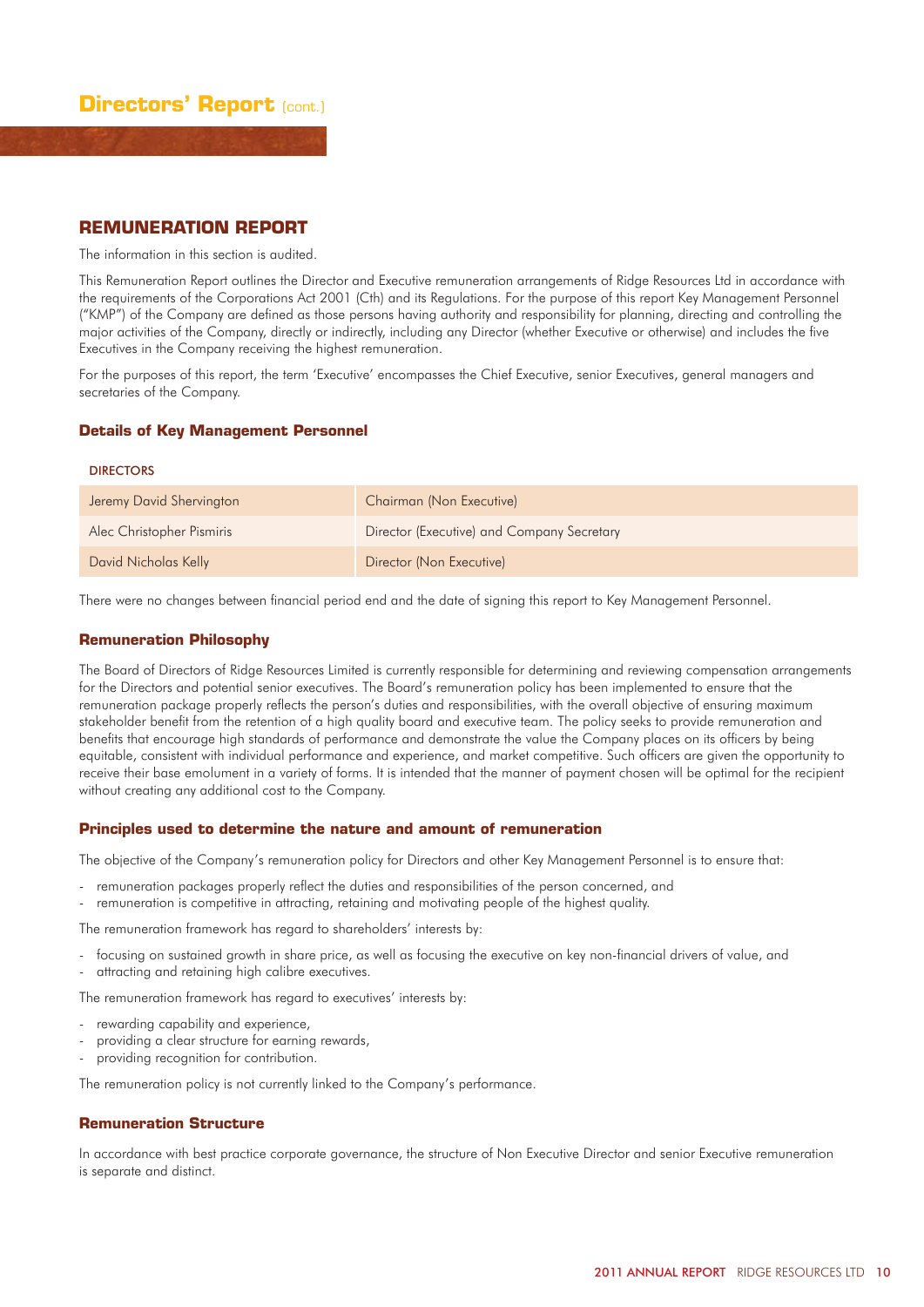

# **REMUNERATION REPORT** (cont.)

# **Non Executive Director Remuneration**

#### **Objective**

The Board seeks to set aggregate remuneration at a level which provides the Company with the ability to attract and retain Directors of the highest calibre, whilst incurring a reasonable cost to shareholders.

#### **Structure**

The Constitution specifies that the aggregate remuneration of Non Executive Directors shall be determined from time to time by a general meeting. An amount not exceeding the amount determined is then divided between the Directors as agreed. The latest determination was in the constitution adopted on 11 November 2010 which approved an aggregate remuneration of \$350,000 per year.

The amount of aggregate remuneration sought to be approved by shareholders and the manner in which it is apportioned amongst Directors is reviewed annually. The Board considers advice from external sources as well as fees paid to Non Executive Directors of comparable companies when undertaking the annual review process.

Each Director receives a fee for being a Director of the Company. Directors who are called upon to perform extra services beyond the Director's ordinary duties may be paid additional fees for those services.

Non Executive Directors have long been encouraged by the board to hold shares in the Company. It is considered good governance for Directors to have a stake in the Company on whose board he or she sits. The Non Executive Directors of the Company can participate in the Employee Share Option Plan which provides incentives where specified criteria are met.

#### **Executive Director and Senior Executive Remuneration**

#### **Objective**

The Company aims to reward executives with a level and mix of remuneration commensurate with their position and responsibilities within the Company and so as to:

- reward executives for company, business unit and individual performance to be determined by the Board;
- align the interests of executives with those of shareholders; and
- ensure total remuneration is competitive by market standards.

#### **Structure**

In determining the level and make-up of executive remuneration, the Board obtains independent advice from external consultants on market levels of remuneration for comparable executive roles. It is the Board's policy that employment contracts are entered into with a prospective Managing Director and potential senior executives.

### **Fixed Remuneration**

### **Objective**

The level of fixed remuneration is set to provide a level of remuneration that is appropriate to the position and is competitive in the market. The fixed remuneration is reviewed annually by the Board with a review of individual performance, comparative remuneration in the market and external advice where appropriate.

# **Variable Remuneration - Short Term Incentives**

# **Objective**

The objectives of short term incentives are to link the achievement of the Company's future operational targets to be determined by the Board with the remuneration received by the executives charged with meeting those proposed targets. The short term incentives will be determined by the Board on an annual basis and are set at levels that provide sufficient incentive to executives to achieve proposed operational targets and such that the cost to the Company is reasonable in the circumstances.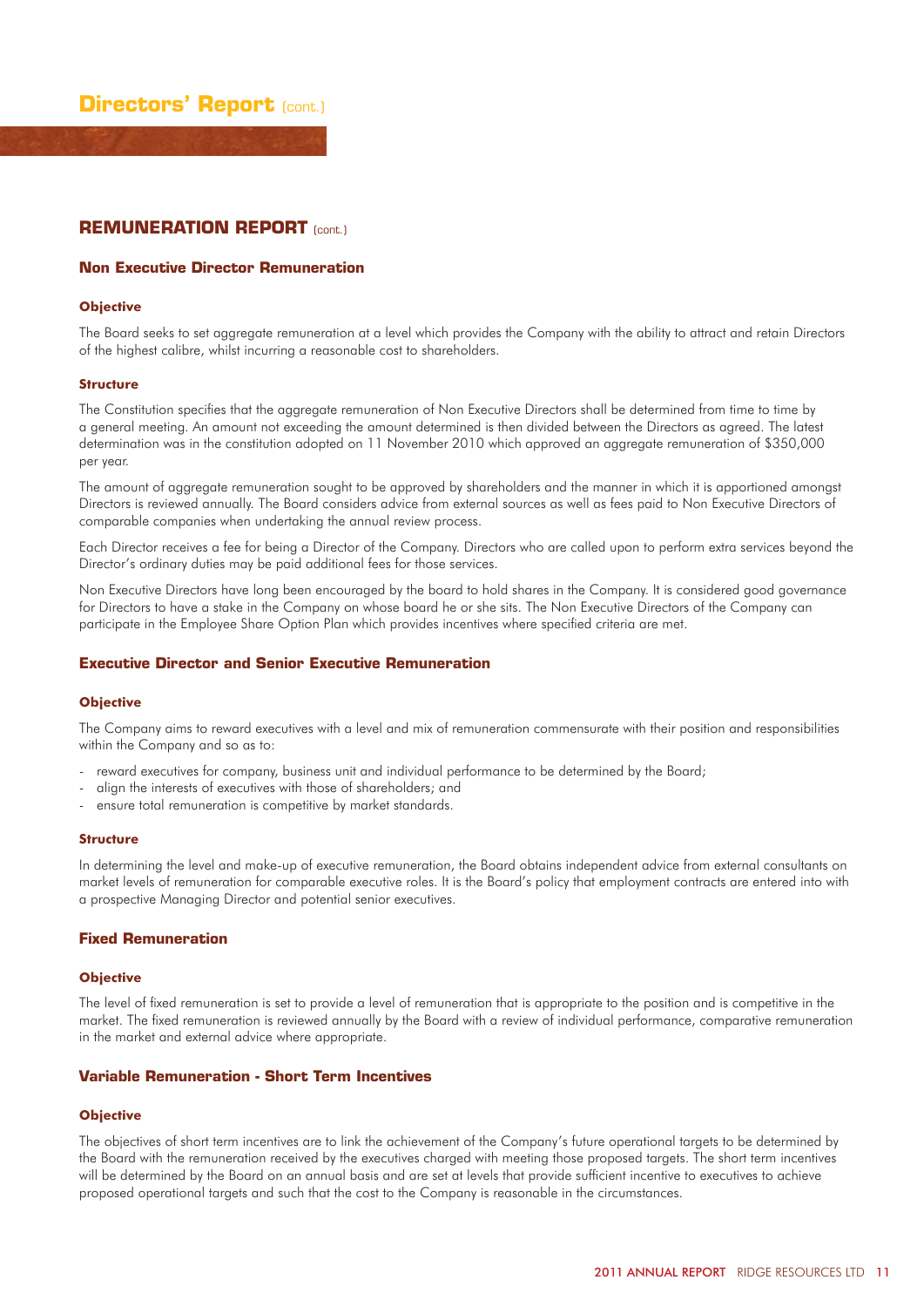# **REMUNERATION REPORT** (cont.)

# **Variable Remuneration - Short Term Incentives** (cont.)

#### **Objective** (cont.)

Actual short term incentive payments to executives will be dependent on the extent to which future specific targets (refer to employment contracts details disclosed in this report) set at the beginning of future calendar years are met. It is envisaged that targets determined by the Board will consist of a number of key performance indicators covering financial and non-financial, corporate and individual measures of performance and include measures such as revenue, net profit, risk management and product management.

The short term incentive payments for executives of the Company are subject to approval of the Board and are delivered as a cash bonus in the following calendar year.

There is no policy for limiting at risk remuneration.

### **Variable Remuneration - Long Term Incentives**

#### **Objective**

The objectives of long term incentives are to:

- recognise the ability and efforts of the Directors, employees and consultants of the Company who have contributed to the success of the Company and to provide them with rewards where deemed appropriate;
- provide an incentive to the Directors, employees and consultants to achieve the long term objectives of the Company and improve the performance of the Company; and
- attract persons of experience and ability to employment with the Company and foster and promote loyalty between the Company and its Directors, employees and consultants.

#### **Structure**

Long term incentives granted to senior executives will be delivered in the form of options issued under an Employee Share Option Plan or performance rights issued under a Performance Rights Plan that may adopted during the coming financial period. At the commencement of each financial year, the Company and each senior executive agree upon a set of financial and non-financial objectives related to the senior executive's job responsibilities. The objectives vary but all are targeted to relate directly to the Company's business and financial performance and thus to shareholder value.

### **Company Performance**

It is not possible at this time to evaluate the Company's financial performance using generally accepted measures such as profitability, total shareholder return or peer company comparison as the Company is at a very early stage in the implementation of the corporate strategy. This assessment will be developed over the next few years.

The table below shows the gross revenue, losses and earnings per share for the financial period ended 30 June 2011 for the Company.

|                           | 2011<br>s. |
|---------------------------|------------|
| Revenue and other income  | 206        |
| Net loss                  | 27,411     |
| Loss per share (cents)    | (0.007)    |
| Share price at period end | N/A        |

No dividends have been declared during the periods.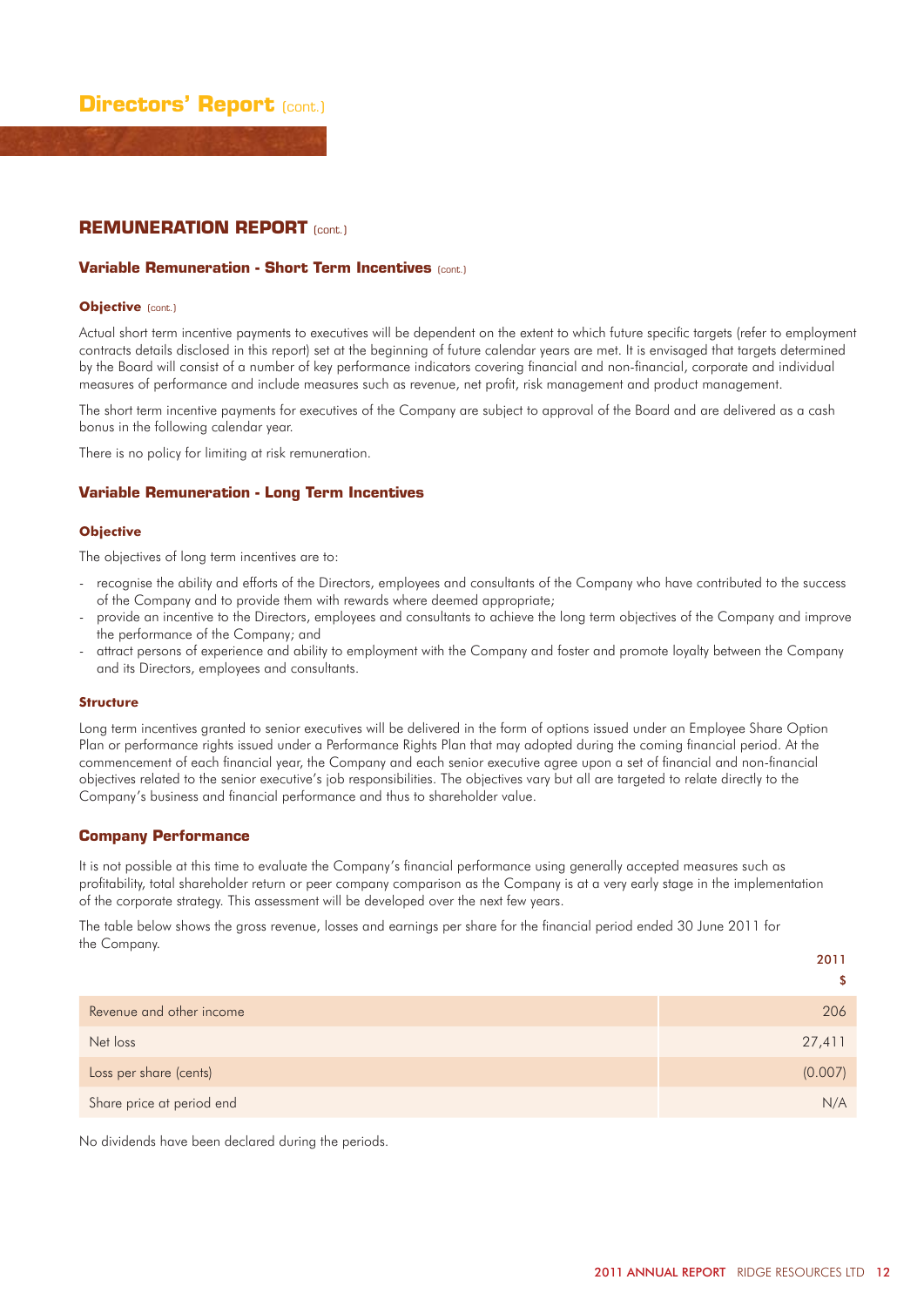# **REMUNERATION REPORT** (cont.)

# **Relationship of Reward and Performance**

The value of options or performance rights may represent a significant portion of an Executive's salary package. The ultimate value to the Executives of the options or performance rights depends on the share price of Ridge Resources Ltd. The share price is the key performance criteria for the long term incentive as the realised value arising from options or performance rights issued is dependent upon an increase in the share price to above the exercise price of the options or issue price of the performance rights.

#### **Short Term Incentive to Performance**

The objective of the shorter term incentive plan is to reward Executives in a manner which aligns reward with the creation of shareholder wealth. As such this reward is only made to Executives who are able to influence the generation of shareholder wealth and thus have a direct impact on the Company's performance.

#### **Long Term Incentive to Performance**

The objective of the long term incentive plan is to reward Executives in a manner which aligns reward with the creation of shareholder wealth. As such this reward is only made to Executives who are able to influence the generation of shareholder wealth and thus have a direct impact on the Company's performance.

Long term incentives are delivered in the form of options or performance rights. There are no performance conditions relating to the options, however the strike price of options are determined so as to ensure that the options only have value if there is an increase in shareholder wealth over time. There will be performance conditions relating to the performance rights which will be determined by the Board.

Share-

# **Remuneration of Key Management Personnel**

*Table: Remuneration for the financial period ended 30 June 2011*

|                                                                                          |                          | <b>SHORT-TERM</b> | <b>POST</b><br><b>EMPLOYMENT</b>  | <b>SHARE-</b><br><b>BASED</b><br><b>PAYMENTS</b> | <b>TOTAL</b> | <b>REMUNERATION</b><br><b>CONSISTING OF</b><br><b>OPTIONS</b> |
|------------------------------------------------------------------------------------------|--------------------------|-------------------|-----------------------------------|--------------------------------------------------|--------------|---------------------------------------------------------------|
|                                                                                          | <b>Salary &amp; Fees</b> |                   | Non Monetary Superannuation<br>\$ | Options<br>\$                                    | \$           | %                                                             |
| <b>Non Executive Directors</b>                                                           |                          |                   |                                   |                                                  |              |                                                               |
| Jeremy David Shervington<br>2011                                                         | 5,417                    |                   | ٠                                 |                                                  | 5,417        |                                                               |
| David Nicholas Kelly<br>2011                                                             | 3,750                    |                   | 337                               |                                                  | 4,087        |                                                               |
| Alan Gordon Coulthard<br>(appointed 11 November 2010,<br>resigned 11 April 2011)<br>2011 |                          |                   |                                   |                                                  |              |                                                               |
| <b>Executive Directors</b>                                                               |                          |                   |                                   |                                                  |              |                                                               |
| Alec Christopher Pismiris<br>2011                                                        | 11,750                   |                   |                                   |                                                  | 11,750       |                                                               |
| Total key management<br>personnel compensation                                           |                          |                   |                                   |                                                  |              |                                                               |
| 2011                                                                                     | 20,917                   |                   | 337                               |                                                  | 21,254       |                                                               |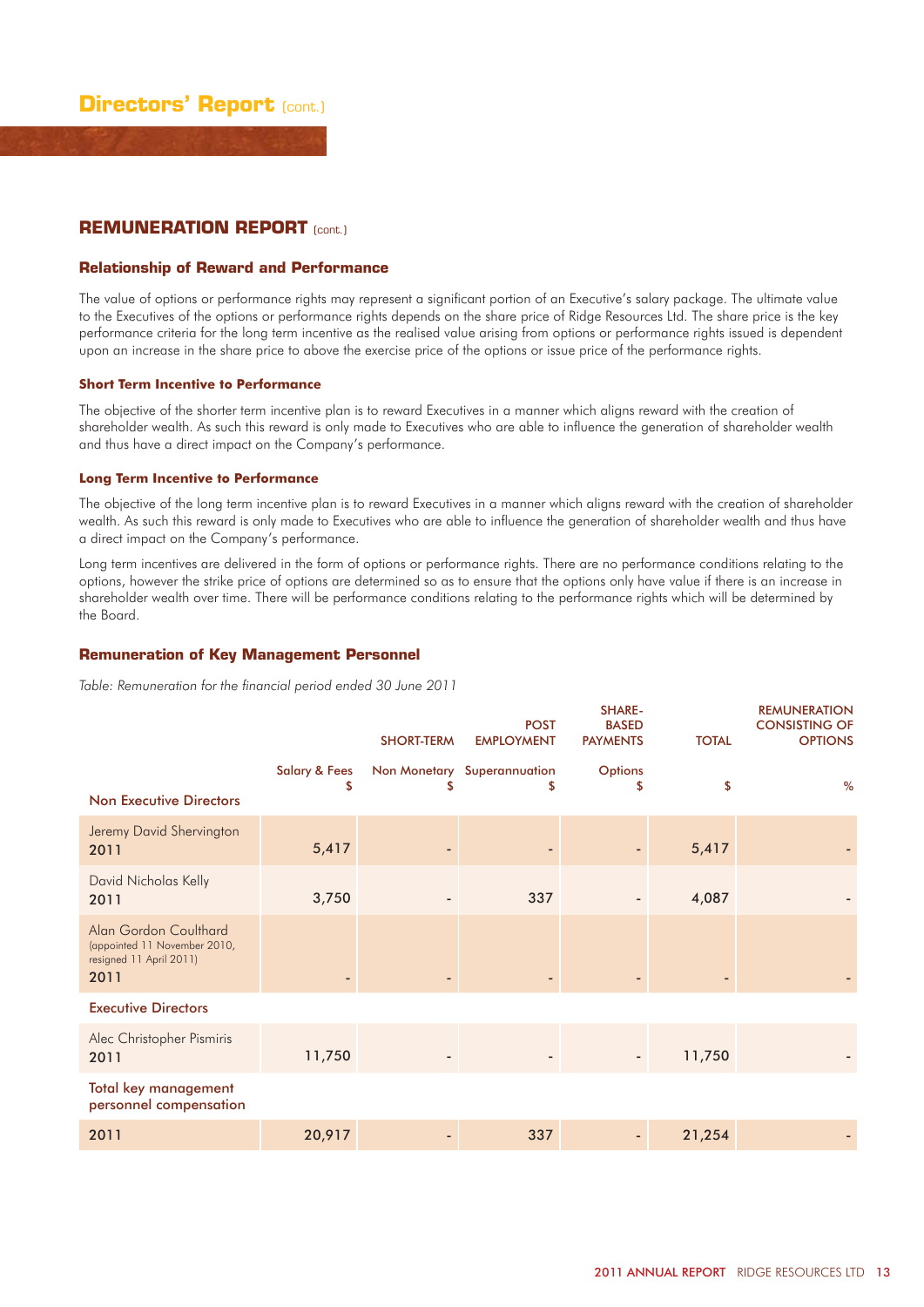# **REMUNERATION REPORT** (cont.)

# **Employment Contracts**

There are currently no senior executives employed under contract. It is envisaged that senior executives employed in the future will be employed under a contract of employment where either party can terminate by giving to the other not less than either one or two months' written notice.

### **Share-Based Compensation**

There were no options or performance rights issued to directors and executives as part of their remuneration during the financial period.

### **Shares Issued on Exercise of Compensation Options**

No shares were issued on the exercise of compensation options during the financial period.

*This is the end of the audited Remuneration Report.*

# **DIRECTORS' MEETINGS**

The number of meetings of Directors (including meetings of Committees of Directors) held during the financial period and the number of meetings attended by each Director were as follows:

|                           | <b>BOARD OF DIRECTORS</b> |                 | <b>AUDIT &amp; COMPLIANCE COMMITTEE</b> |                           |
|---------------------------|---------------------------|-----------------|-----------------------------------------|---------------------------|
|                           | <b>Attended</b>           | <b>Attended</b> | <b>Eligible to Attend</b>               | <b>Eligible to Attend</b> |
| Jeremy David Shervington  |                           |                 | $\overline{\phantom{0}}$                |                           |
| Alec Christopher Pismiris |                           |                 | $\overline{\phantom{0}}$                |                           |
| David Nicholas Kelly      |                           |                 | $\sim$                                  |                           |
| Alan Gordon Coulthard     |                           |                 |                                         |                           |

# **COMMITTEE MEMBERSHIP**

As at the date of this report the Company had an Audit & Compliance Committee. Members of the committee are J D Shervington (Chairman) and A C Pismiris.

Other directors and officers may attend meetings of the Audit and Compliance Committee at the invitation of the Chairman. The details of the functions and membership of the Audit and Compliance Committee of the Board are included in the Statement of Corporate Governance Practices.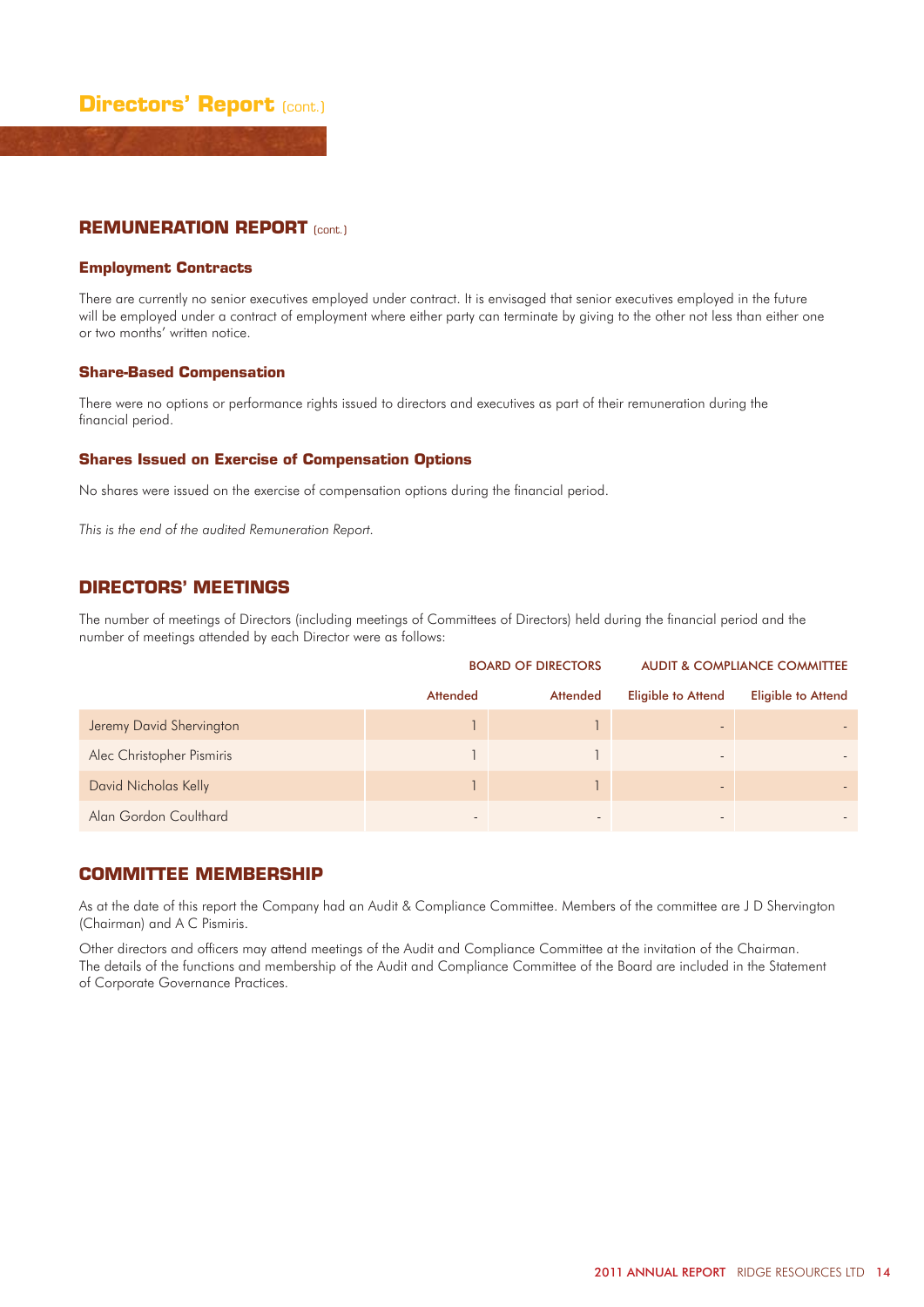# **SHARES UNDER OPTION**

At the date of this report there are 12,291,750 unissued ordinary shares in respect of which options are outstanding.

|                                                                               | <b>NUMBER OF OPTIONS</b> |
|-------------------------------------------------------------------------------|--------------------------|
| Issued at incorporation, exercisable at \$0.20, on or before 31 December 2015 | 3,500,000                |
| Movements of share options during the period                                  |                          |
| Issued, exercisable at \$0.20, on or before 31 December 2015                  | 500,000                  |
| Total number of options outstanding as at 30 June 2011                        | 4,000,000                |
| Movements subsequent to period end                                            |                          |
| Issued, exercisable at \$0.20, on or before 30 June 2014                      | 6,291,750                |
| Issued, exercisable at \$0.20, on or before 31 December 2015                  | 2,000,000                |
| Total number of options outstanding as at the date of this report             | 12,291,750               |

The balance is comprised of the following:

| <b>EXPIRY DATE</b>                                             | <b>EXERCISE PRICE</b> | NUMBER OF OPTIONS |
|----------------------------------------------------------------|-----------------------|-------------------|
| 30 June 2014                                                   | \$0.20                | 6,291,750         |
| 31 December 2015                                               | \$0.20                | 6,000,000         |
| Total number of options outstanding at the date of this report |                       | 12,250,000        |

No person entitled to exercise any option referred to above has or had, by virtue of the option, a right to participate in any share issue of any other body corporate.

# **INDEMNIFICATION OF DIRECTORS AND OFFICERS**

The Company has entered into Deeds of Indemnity with the Directors indemnifying them against certain liabilities and costs to the extent permitted by law.

# **PROCEEDINGS ON OR BEHALF OF THE COMPANY**

No person has applied for leave of Court to bring proceedings on half of the company or intervene in any proceedings to which the company is a party for the purpose of taking responsibility on behalf of the company for all or any part of those proceedings.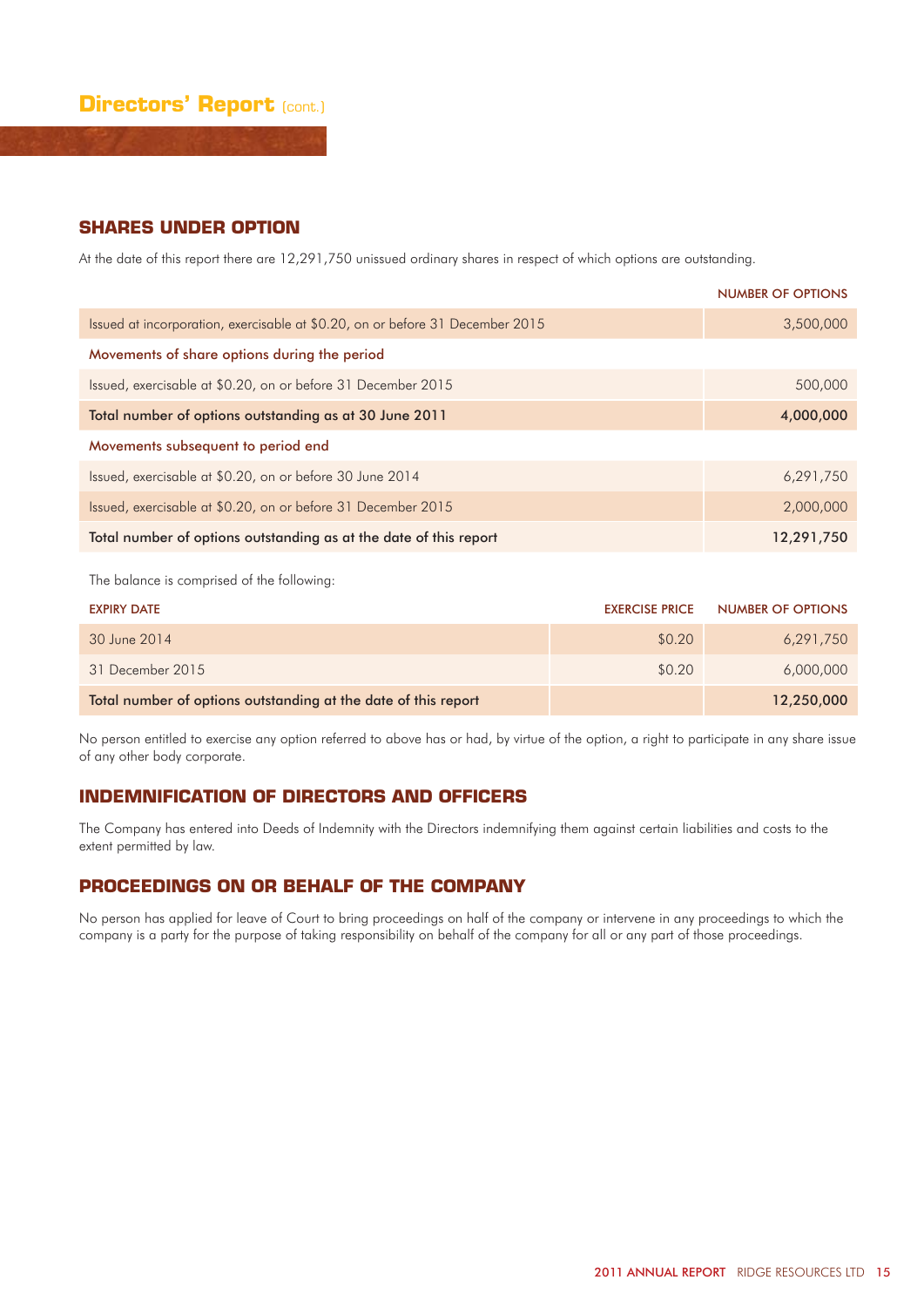

# **NON-AUDIT SERVICES**

Non-audit services provided by our auditors, Somes and Cooke, and their related entities, are set out below. The Directors are satisfied that the provision of non-audit services is compatible with the general standard of independence for auditors imposed by the Corporations Act 2001 (Cth). The nature and scope of each type of non-audit service provided means that auditor independence was not compromised.

Somes and Cooke and their related entities received or are due to receive the following amounts for the provision of non-audit services:

|                                                                                                     | 2011  |
|-----------------------------------------------------------------------------------------------------|-------|
| Somes and Cooke:<br>- Assurance related services - Preparation of Investigating Accountants' Report | 2,500 |
|                                                                                                     | 2,500 |

# **AUDITOR'S INDEPENDENCE DECLARATION**

A copy of the auditor's independence declaration as required under section 307C of the Corporations Act 2001 (Cth) is set out on page 17 of this report.

Signed in accordance with a resolution of the directors.

Jeremy David Shervington Chairman Perth, 18th August 2011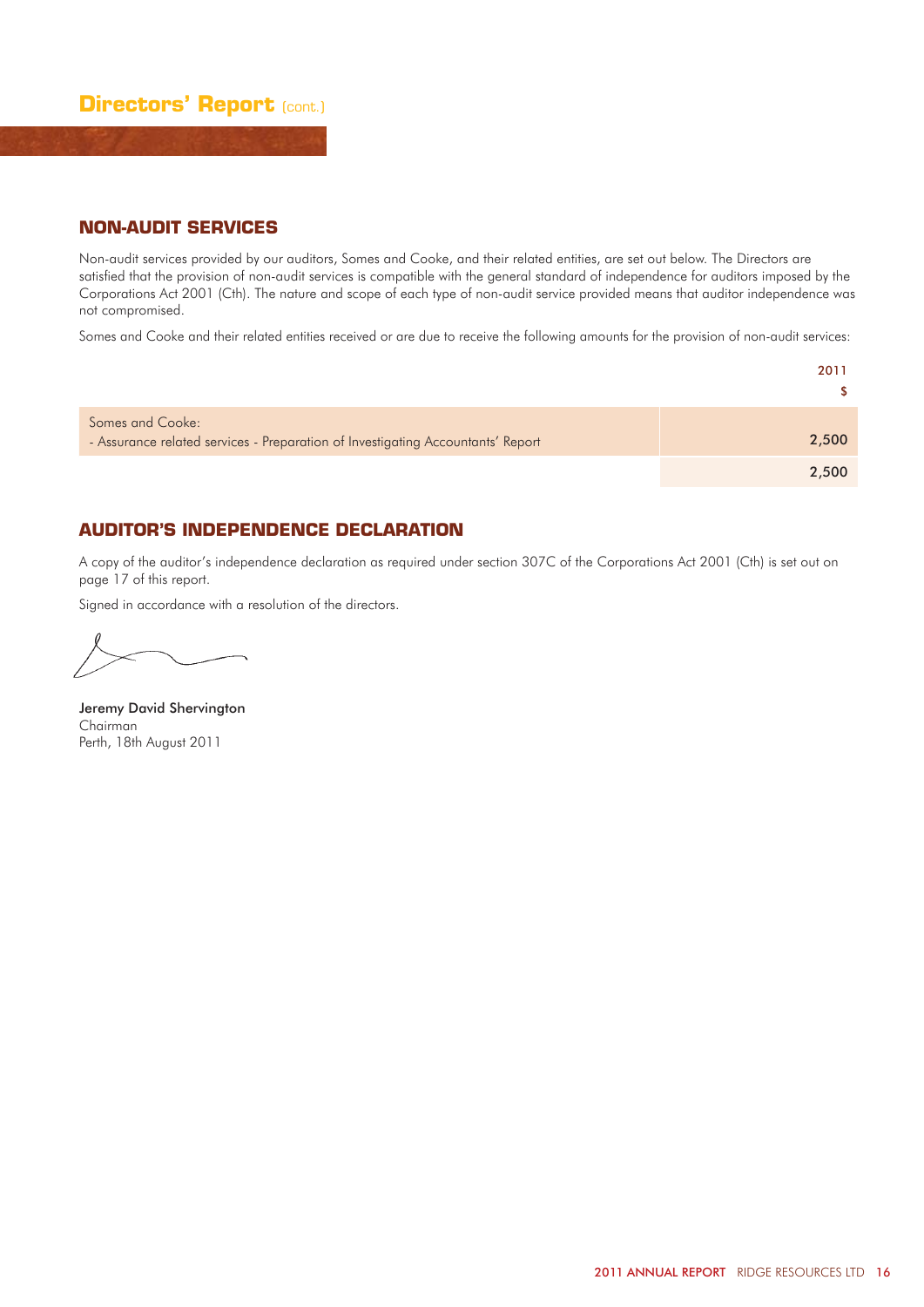# **Auditor's Independence Declaration**

To those charged with governance of Ridge Resources Limited

As auditor for the audit of Ridge Resources Limited for the period ended 30 June 2011, I declare that, to the best of my knowledge and belief, there have been:

- no contraventions of the independence requirements of the Corporations Act 2001 in relation to the i) audit; and
- ii) no contraventions of any applicable code of professional conduct in relation to the audit.

Þ

**Kevin Somes** Partner 18 August 2011

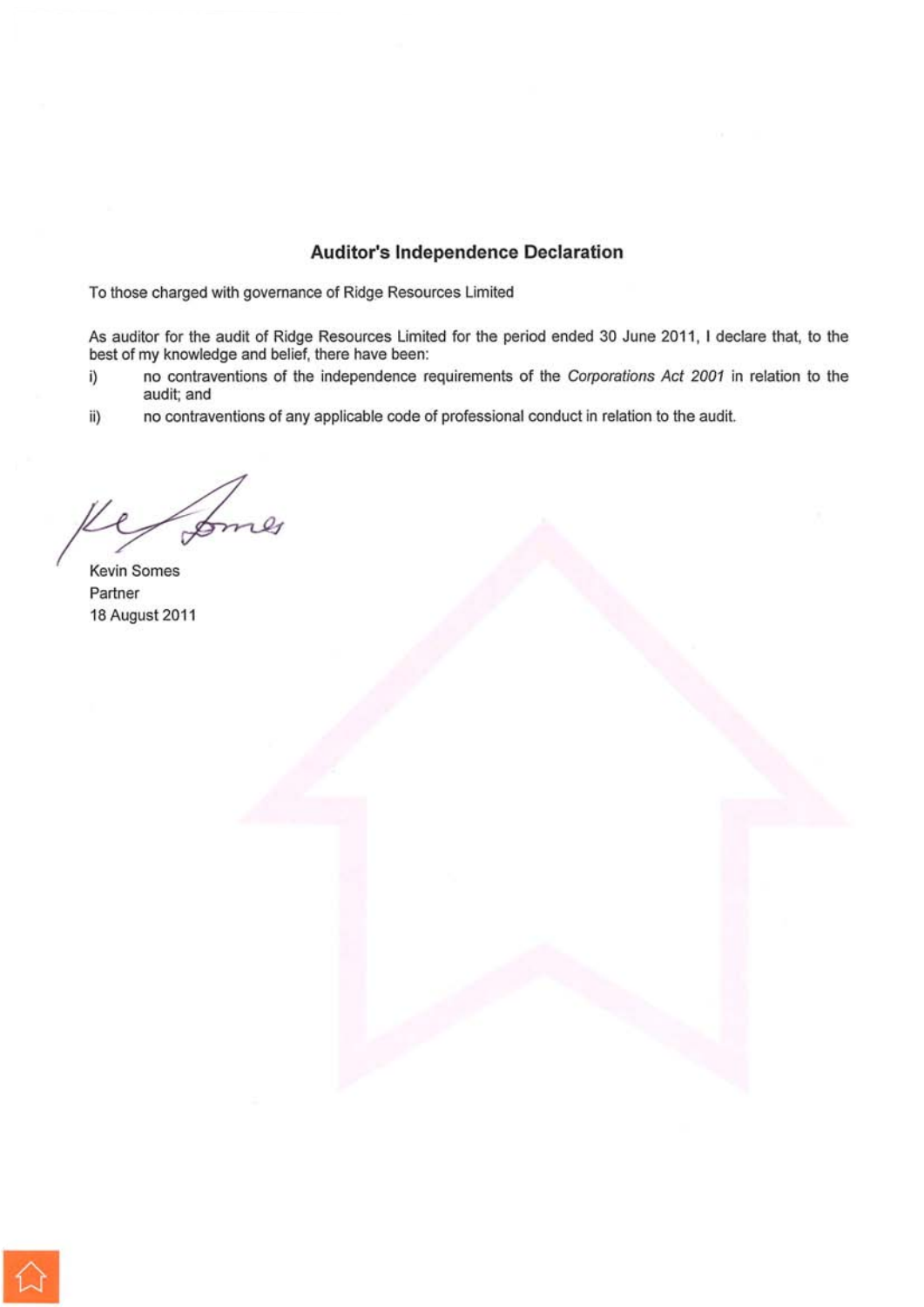# **Corporate Governance Statement**

In recognising the need for the highest standards of corporate behaviour and accountability, the Directors of Ridge Resources Ltd ("Ridge") adhere to strict principles of corporate governance.

The Board of Directors of Ridge is responsible for the overall corporate governance of the Company, guiding and monitoring the business and affairs of Ridge on behalf of the shareholders by whom they are elected and to whom they are accountable.

The Corporate Governance Statement is structured with reference to the Australian Stock Exchange Corporate Governance Council's ("Council") "Principles of Good Corporate Governance and Best Practice Recommendations". In accordance with the recommendations of the Council, the Corporate Governance Statement must now contain certain specific information and must disclose the extent to which the Company has followed the guidelines during the period. Where a recommendation has not been followed, that fact must be disclosed, together with the reasons for the departure. Ridge's Corporate Governance Statement has been structured with reference to the Council's principles and recommendations. The following is a summary of Ridge's adherence to the Council's principles and recommendations:

#### **Principle 1. Lay solid foundations for management and oversight**

Ridge largely complies with this recommendation except the Board and senior management of Ridge actively participate in the operations of the Company due to the scale and nature of the Company's current operations.

**Principle 2. Structure the Board to add value**

Ridge complies with this recommendation.

#### **Principle 3. Promote ethical and responsible decision making**

Ridge complies with this recommendation.

**Principle 4. Safeguard integrity in financial reporting**

Ridge does not comply with this recommendation of having at least three Non Executive Directors on the Audit Committee. Ridge is a small Company with limited resources that does not have an operating business. Ridge's Audit and Compliance Committee is comprised of a Non Executive Director and Executive Director.

- **Principle 5. Make timely and balanced disclosure** Ridge complies with this recommendation.
- **Principle 6. Respect the rights of shareholders** Ridge complies with this recommendation.
- **Principle 7. Recognise and manage risk**

Ridge complies with this recommendation.

#### **Principle 8. Remunerate fairly and responsibly**

Ridge complies with this recommendation except that it has not established a Remuneration Committee. The objective of granting options or performance rights is to ensure maximum stakeholder benefit is achieved from the retention of a high quality Board and to provide incentive for Directors to identify new commercial opportunities for the Company.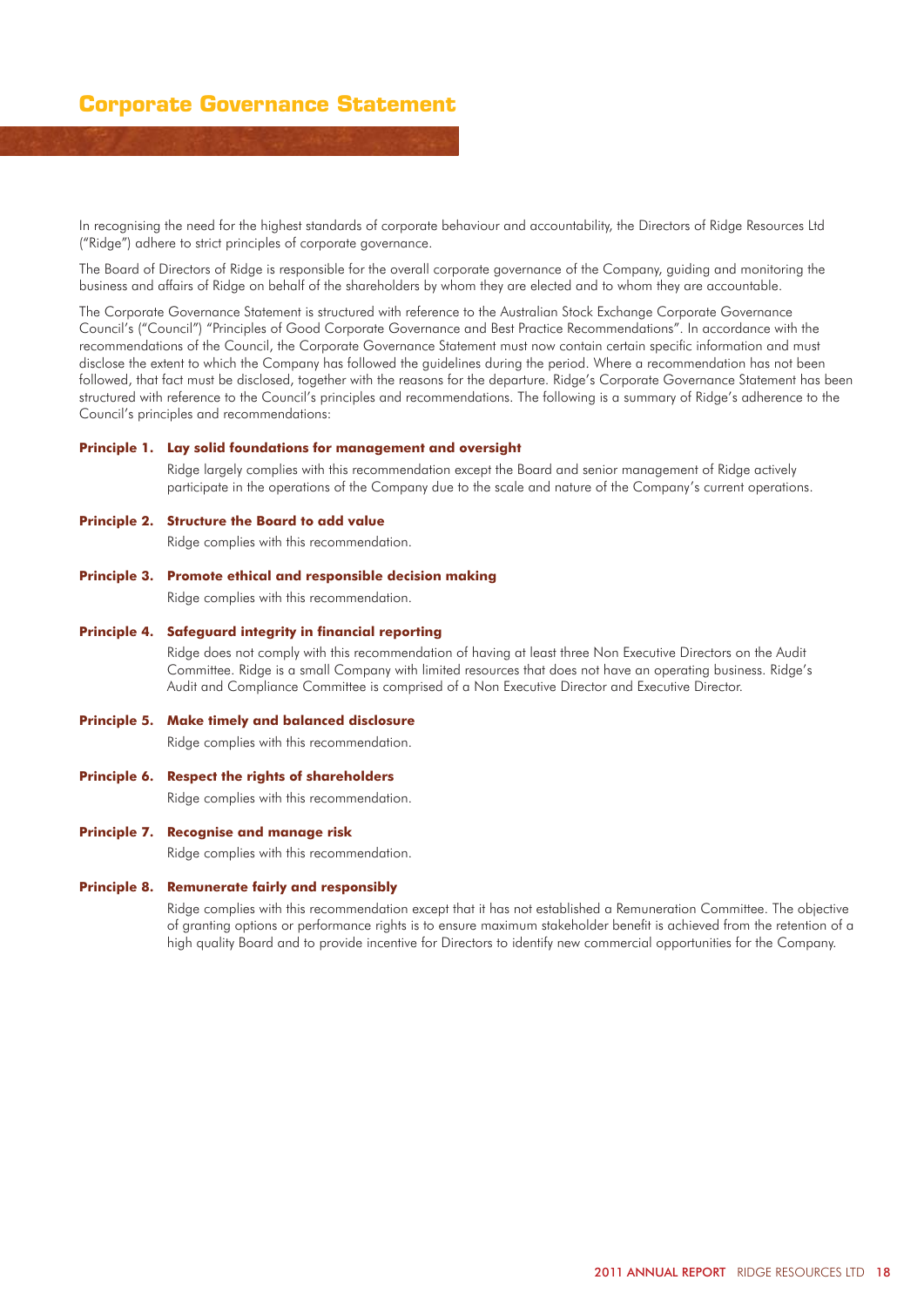# **Corporate Governance Statement** (cont.)

The Ridge Resources Ltd corporate governance policies and procedures are largely consistent with the Council's best practice recommendations. The process to achieve consistency with the Council's recommendations are gradual and where the Company's corporate governance practices do not correlate with the practices recommended by the Council, the Company does not consider that the practices are appropriate for the Company due to the scale and nature of the Company's operations.

To illustrate where the Company has addressed each of the Council's recommendations, the following table cross-references each recommendation with sections of this report. The table does not provide the full text of each recommendation but rather the topic covered.

| <b>RECOMMENDATION</b>                                                | <b>SECTION</b>        |
|----------------------------------------------------------------------|-----------------------|
| Recommendation 1.1 Functions of the Board and Management             | 1.1                   |
| Recommendation 1.2 Senior Executive Evaluation                       | 1.3                   |
| Recommendation 1.3 Reporting on Principle 1                          | 2.5                   |
| Recommendation 2.1 Independent Directors                             | 1.2                   |
| Recommendation 2.2 Independent Chair                                 | 1.2                   |
| Recommendation 2.3 Role of the Chair and CEO                         | Not Applicable        |
| Recommendation 2.4 Establishment of Nomination Committee             | 2.3                   |
| Recommendation 2.5 Board and Individual Director Evaluation          | 1.4.10                |
| Recommendation 2.6 Reporting on Principle 2                          | The Directors' Report |
| Recommendation 3.1 Code of Conduct                                   | 2.4                   |
| Recommendation 3.2 Company Securities Trading Policy                 | 1.4.9                 |
| Recommendation 3.3 Reporting on Principle 3                          | 1.1                   |
| Recommendation 4.1 Establishment of Audit Committee                  | 2.1                   |
| Recommendation 4.2 Structure of the Audit Committee                  | 2.1                   |
| Recommendation 4.3 Audit Committee Charter                           | 2.1                   |
| Recommendation 4.4 Reporting on Principle 4                          | 2.1                   |
| Recommendation 5.1 Policy for Compliance with Continuous Disclosure  | 1.4.4                 |
| Recommendation 5.2 Reporting on Principle 5                          | 2.5                   |
| Recommendation 6.1 Communications Strategy                           | 1.4.8 and 2.5         |
| Recommendation 6.2 Reporting on Principle 6                          | 1.4.8 and 2.5         |
| Recommendation 7.1 Policies on Risk Oversight and Management         | 2.1                   |
| Recommendation 7.2 Risk Management Report                            | 1.4.10                |
| Recommendation 7.3 CEO and CFO Assurance                             | 1.4.10                |
| Recommendation 7.4 Reporting on Principle 7                          | 2.4                   |
| Recommendation 8.1 Establishment of Remuneration Committee           | 2.2                   |
| Recommendation 8.2 Executive and Non Executive Director Remuneration | 2.2                   |
| Recommendation 8.3 Reporting on Principle 8                          | 2.2                   |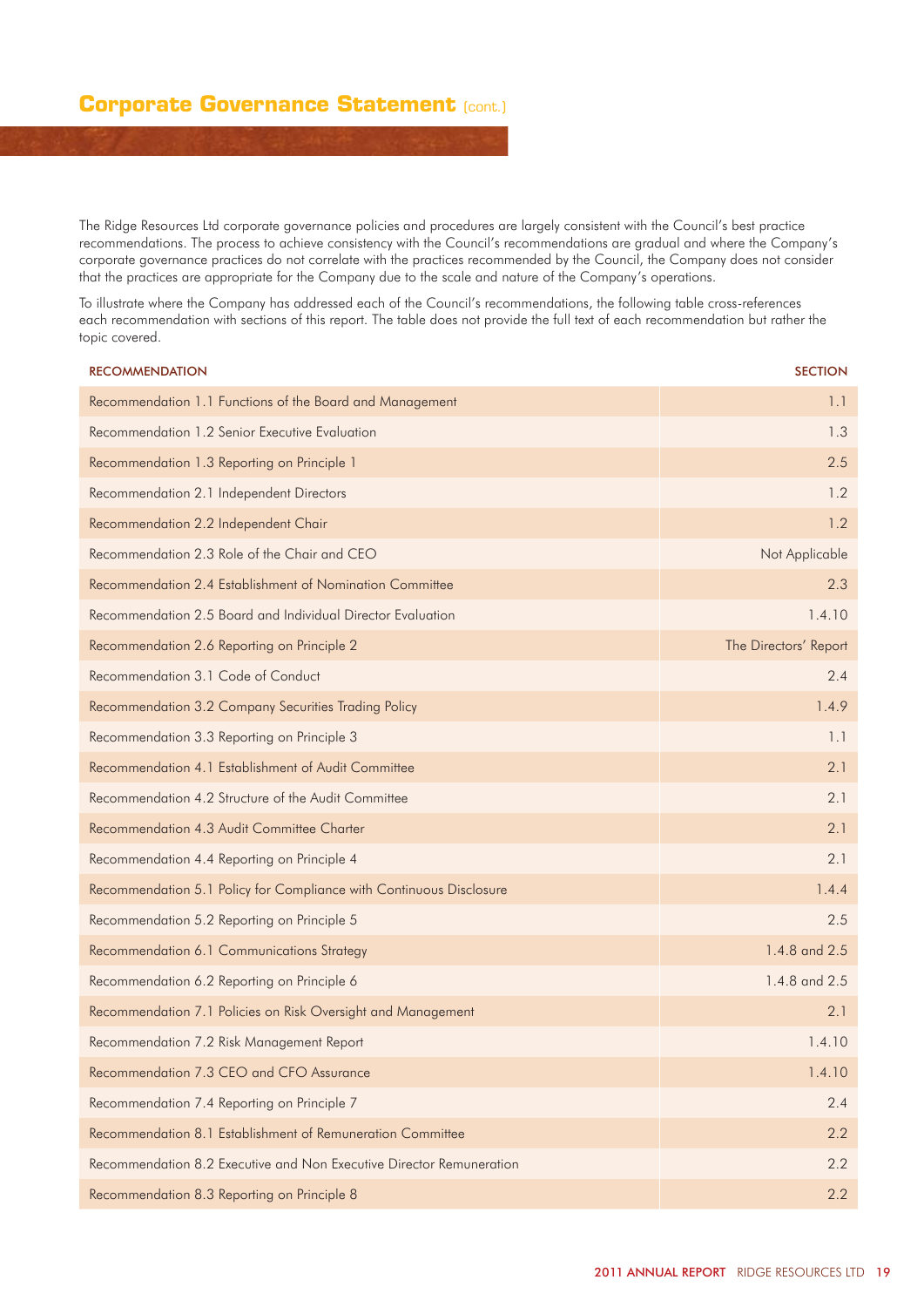# **1. Board of Directors**

# **1.1 Role of the Board**

The Board's current role is to collectively govern and manage the Company. The Directors must act in the best interests of the Company as a whole. It is the role of the Board to govern and manage the Company in accordance with the stated objectives of the Company. In carrying out its governance role, the main task of the Board is to drive the performance of the Company. The Board must also ensure that the Company complies with all of its contractual, statutory and any other legal obligations, including the requirements of any regulatory body. The Board has the final responsibility for the successful operations of the Company.

To assist the Board carry out its functions, it has developed a Code of Conduct to guide the Directors in the performance of their roles.

# **1.2 Composition of the Board**

To add value to the Company, the Board has been formed so that it has effective composition, size and commitment to adequately discharge its responsibilities and duties. The names of the Directors and their qualifications and experience are stated on page 5 in the Director's Report. Directors are appointed based on their experience and on the independence of their decision-making and judgment.

The Company's Constitution provides for the appointment of a minimum number of Directors as three and up to a maximum of seven. Currently the Company has three Directors comprising one Executive Director. The Constitution does not require a shareholding qualification for Directors.

The Company recognises the importance of Non Executive Directors and the external perspective and advice that Non Executive Directors can offer. Mr Kelly is a Non Executive Director and meets the following criteria for independence adopted by the Company.

An independent Director:

- is a Non Executive Director and:
- is not a substantial shareholder of the Company or an officer of, or otherwise associated directly with, a substantial shareholder of the Company;
- within the last three years has not been employed in an Executive capacity by the Company or another Company member, or been a Director after ceasing to hold any such employment;
- within the last three years has not been a principal of a material professional adviser or a material consultant to the Company or another Company member, or an employee materially associated with the service provided;
- is not a material supplier or customer of the Company or another Company member, or an officer of or otherwise associated directly or indirectly with a material supplier or customer;
- has no material contractual relationship with the Company or other Company member other than as a Director of the Company;
- has not served on the Board for a period which could, or could reasonably be perceived to, materially interfere with the Director's ability to act in the best interests of the Company; and
- is free from any interest and any business or other relationship which could, or could reasonably be perceived to, materially interfere with the Director's ability to act in the best interests of the Company.

Mr Shervington is a Non Executive Director and also holds the position of Chairman. Mr Shervington is a substantial shareholder of the Company and therefore does not meet the Company's criteria for independence.

Mr Pismiris is an Executive Director and also holds the position of Company Secretary. Mr Pismiris is responsible for the overall administration and financial management of the Company and therefore does not meet the Company's criteria for independence.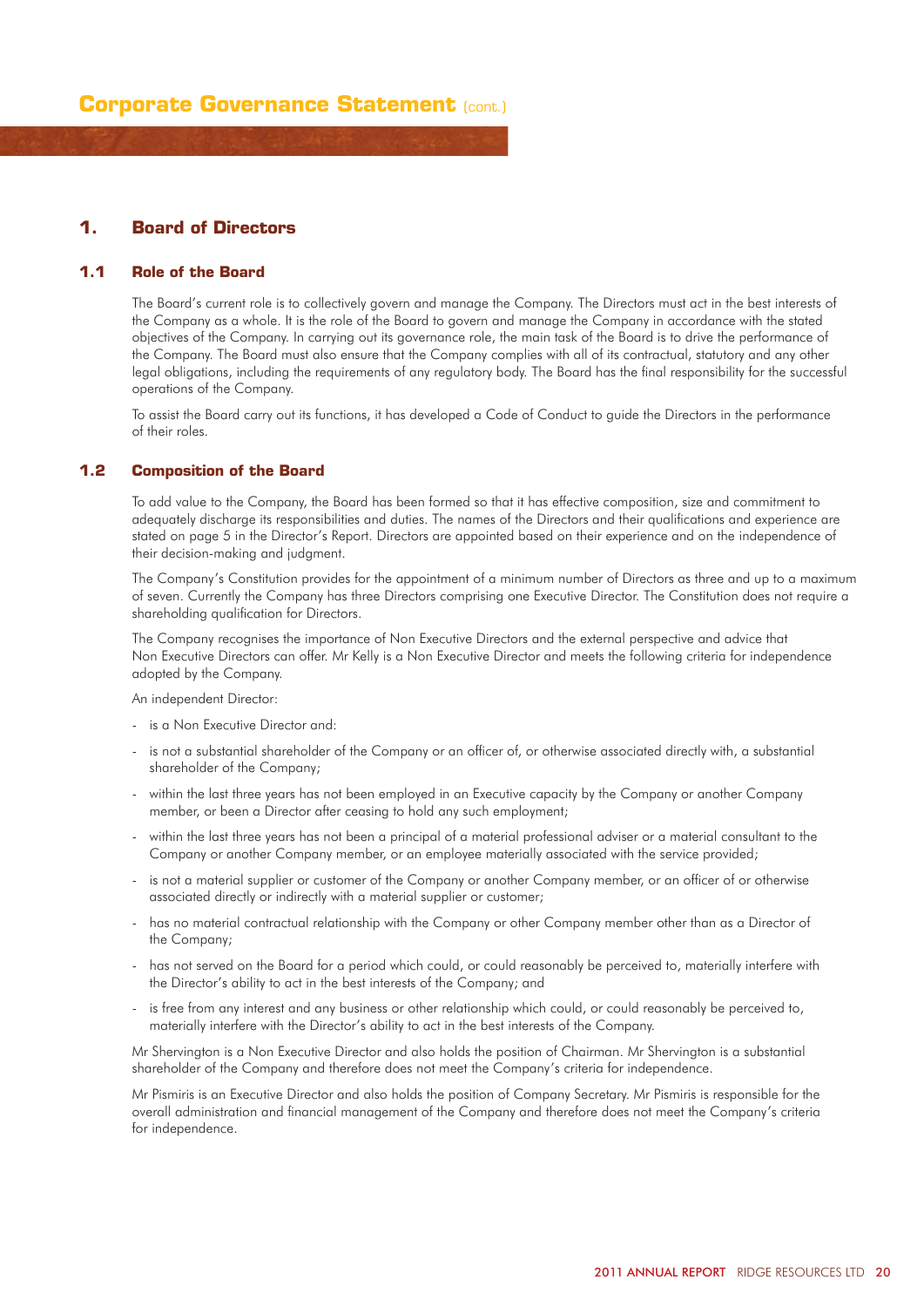### **1.3 Responsibilities of the Board**

In general, the Board is responsible for, and has the authority to determine, all matters relating to the policies, practices, management and operations of the Company. It is required to do all things that may be necessary to be done in order to carry out the objectives of the Company.

Without intending to limit this general role of the Board, the principal functions and responsibilities of the Board include the following:

- (i) Leadership of the organisation: overseeing the Company and establishing codes that reflect the values of the Company and guide the conduct of the Board, management and employees.
- (ii) Strategy formulation: working to set and review the overall strategy and goals for the Company and ensuring that there are policies in place to govern the operation of the Company.
- (iii) Overseeing planning activities: overseeing the development of the Company's strategic plan and approving that plan as well as the annual and long-term budgets.
- (iv) Shareholder liaison: ensuring effective communications with shareholders through an appropriate communications policy and promoting participation at general meetings of the Company.
- (v) Monitoring, compliance and risk management: overseeing the Company's risk management, compliance, control and accountability systems and monitoring and directing the financial and operational performance of the Company.
- (vi) Company finances: approving expenses in excess of those approved in the annual budget and approving and monitoring acquisitions, divestitures and financial and other reporting.
- (vii) Human resources: appointing, and, where appropriate, removing the Managing Director/Chief Executive Officer and Chief Financial Officer as well as reviewing their performance and monitoring the performance of senior management in their implementation of the Company's strategy.
- (viii) Ensuring the health, safety and well-being of employees: in conjunction with the senior management team, developing, overseeing and reviewing the effectiveness of the Company's occupational health and safety systems to ensure the well-being of all employees.
- (ix) Delegation of authority: where appropriate delegating appropriate powers to the Company's Executives to ensure the effective day-to-day management of the Company and establishing and determining the powers and functions of any Committees of the Board.

In general, the Board is responsible for, and has the authority to determine, all matters relating to the policies, practices, management and operations of the Company. It is required to do all things that may be necessary to be done in order to carry out the objectives of the Company.

Without intending to limit this general role of the Board, the principal functions and responsibilities of the Board include the following.

# **1.4 Board Policies**

### **1.4.1 Conflicts of Interest**

Directors must disclose to the Board actual or potential conflicts of interest that may or might reasonably be thought to exist between the interests of the Director and the interests of any other parties in carrying out the activities of the Company and if requested by the Board, within seven days or such further period as may be permitted, take such necessary and reasonable steps to remove any conflict of interest.

If a Director cannot or is unwilling to remove a conflict of interest then the Director must, as per the Corporations Act, absent himself or herself from the room when discussion and/or voting occurs on matters about which the conflict relates.

### **1.4.2 Commitments**

Each member of the Board is committed to spending sufficient time to enable them to carry out their duties as a Director of the Company.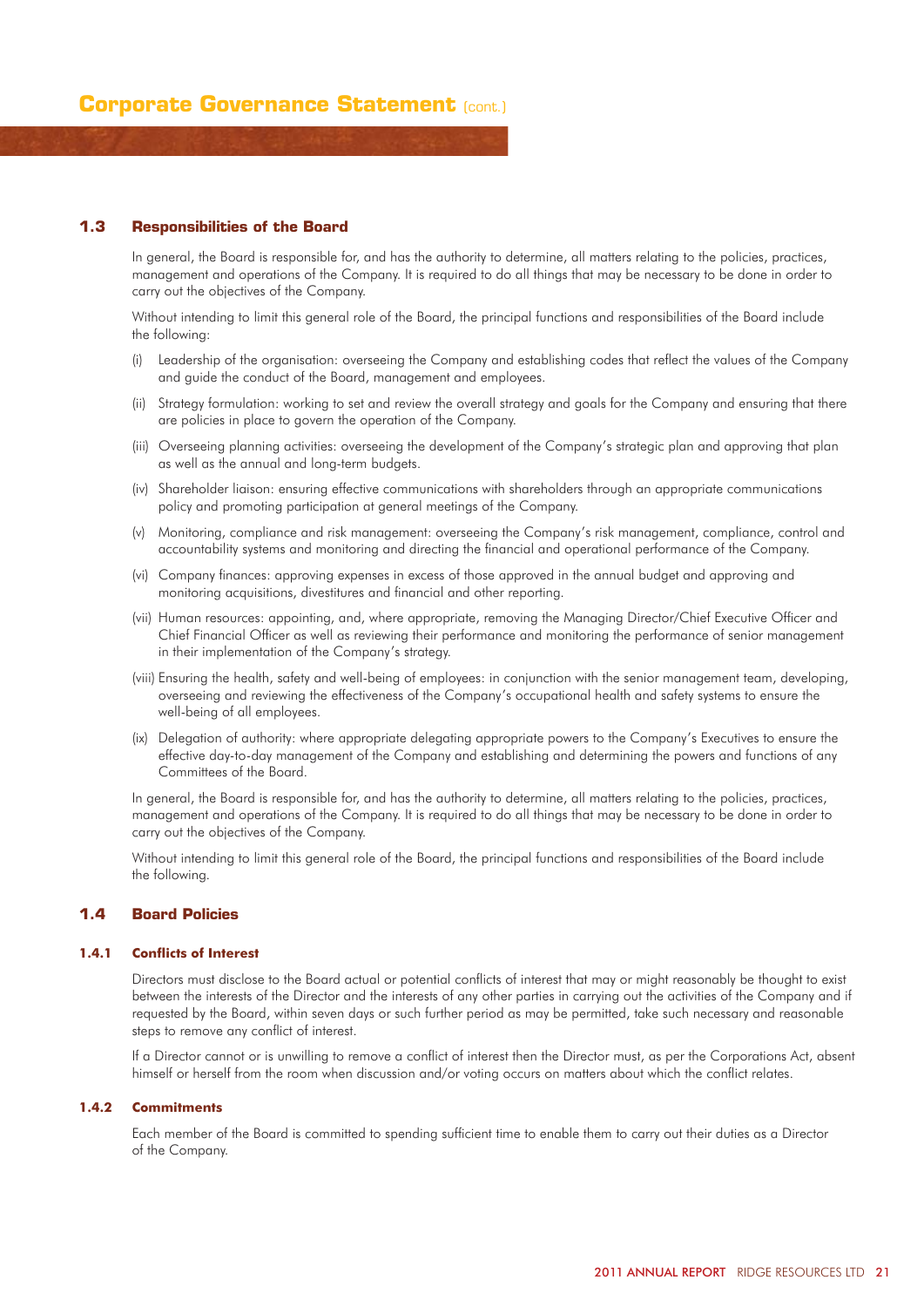### **1.4.3 Confidentiality**

In accordance with legal requirements and agreed ethical standards, Directors of the Company have agreed to keep confidential, information received in the course of the exercise of their duties and will not disclose non-public information except where disclosure is authorised or legally mandated.

### **1.4.4 Continuous Disclosure**

The Board has designated the Company Secretary as the person responsible for overseeing and coordinating disclosure of information to the ASX as well as communicating with the ASX. In accordance with the ASX Listing Rules, the Company immediately notifies the ASX of information:

- Concerning the Company that a reasonable person would expect to have a material effect on the price or value of the Company's securities; and
- That would, or would be likely to, influence persons who commonly invest in securities in deciding whether to acquire or dispose of the Company's securities.

Upon confirmation of receipt from the ASX, the Company is able to publish the information in accordance with this policy.

#### **1.4.5 Education and Induction**

New Directors undergo an induction process in which they are given a full briefing on the Company. Information conveyed to new Directors includes:

- Details of the roles and responsibilities of a Director with an outline of the qualities required to be a successful Director;
- Formal policies on Director appointment as well as conduct and contribution expectations;
- Details of all relevant legal requirements;
- A copy of the Board Charter;
- Guidelines on how the Board processes function;
- Details of past, recent and likely future developments relating to the Board including anticipated regulatory changes;
- Background information on and contact information for key people in the organisation including an outline of their roles and capabilities;
- An analysis of the Company;
- A synopsis of the current strategic direction of the Company including a copy of the current strategic plan and annual budget; and
- A copy of the Constitution of the Company.

### **1.4.6 Independent Professional Advice**

The Board collectively and each Director has the right to seek independent professional advice at the Company's expense, up to specified limits, to assist them to carry out their responsibilities.

### **1.4.7 Related Party Transactions**

Related party transactions include any financial transaction between a Director and the Company and will be reported in writing to each Board meeting. Unless there is an exemption under the Corporations Act from the requirement to obtain shareholder approval for the related party transaction, the Board cannot approve the transaction.

# **1.4.8 Shareholder Communication**

The Company respects the rights of its shareholders and to facilitate the effective exercise of those rights the Company is committed to:

- (i) Communicating effectively with shareholders through releases to the market via ASX, information mailed to shareholders and the general meetings of the Company;
- (ii) Giving shareholders ready access to balanced and understandable information about the Company and corporate proposals;
- (iii) Making it easy for shareholders to participate in general meetings of the Company; and
- (iv) Requesting the external auditor to attend the annual general meeting and be available to answer shareholder questions about the conduct of the audit and the preparation and content of the auditor's report.

The Company also makes available a telephone number and for shareholders to make enquiries of the Company.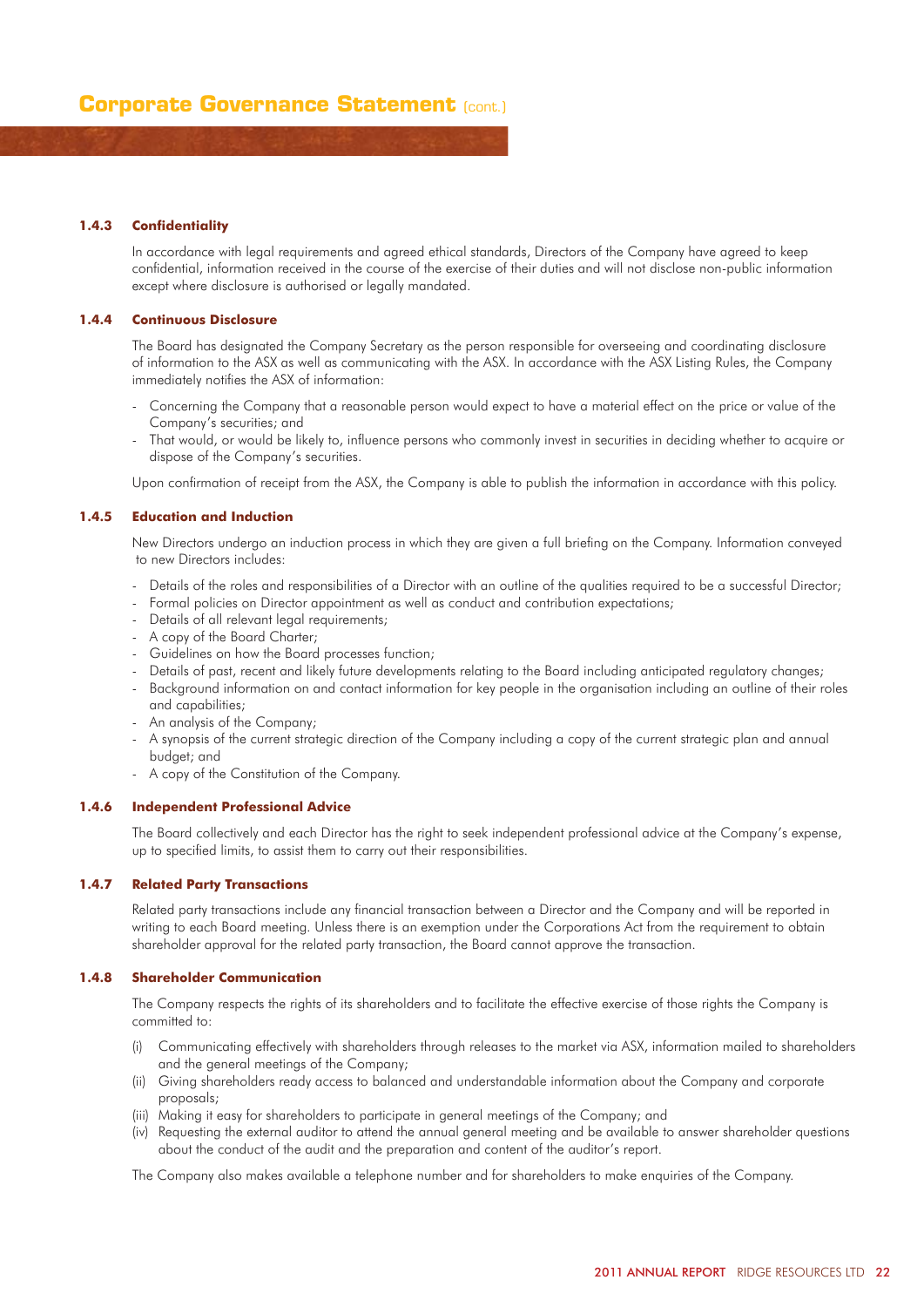### **1.4.9 Trading in Company Shares**

The Company has a Share Trading Policy under which Directors are required to discuss their intention to trade in the Company's securities with the Chairman prior to trading. Consideration will be given in these discussions to any special circumstances (eg financial hardship).

Directors must not trade in the shares of any other entity if inside information on such entity comes to the attention of the Director by virtue of holding office as a Director of the Company.

The following guidelines are to be observed by Directors and employees of Ridge:

- Securities may be purchased or sold during the two week period immediately following the release of Ridge's, half-yearly and final results ("results announcements") (subject to observing the additional approval requirements set out below).
- Securities should not be purchased or sold during the two week period preceding any results announcements.
- Securities should not be purchased or sold preceding any material ASX announcement by Ridge, if the employee is aware that it is likely that such an announcement will be made.
- Securities should not be purchased or sold for the purpose of short term speculation.
- Securities may be purchased or sold at other times (subject to additional disclosure requirements established by the Board).

In addition, consistent with the law, designated officers are prohibited from trading in the Company's securities while in the possession of unpublished price sensitive information concerning the Company. Unpublished price sensitive information is information regarding the Company of which the market is not aware and that a reasonable person would expect to have a material effect on the price or value of the Company's securities.

Notice of an intention to trade must be given prior to trading in the Company's securities as well as a confirmation that the person is not in possession of any unpublished price sensitive information. The completion of any such trade by a Director must also be notified to the Company Secretary who in turn advises the ASX.

### **1.4.10 Performance Review/Evaluation**

The Board intends to conduct an evaluation of its performance annually. There was no evaluation conducted during the financial period.

### **1.4.11 Attestations by Company Secretary**

In accordance with the Board's policy, the Company Secretary is required to make the attestations recommended by the ASX Corporate Governance Council as to the Company's financial condition prior to the Board signing this Annual Report.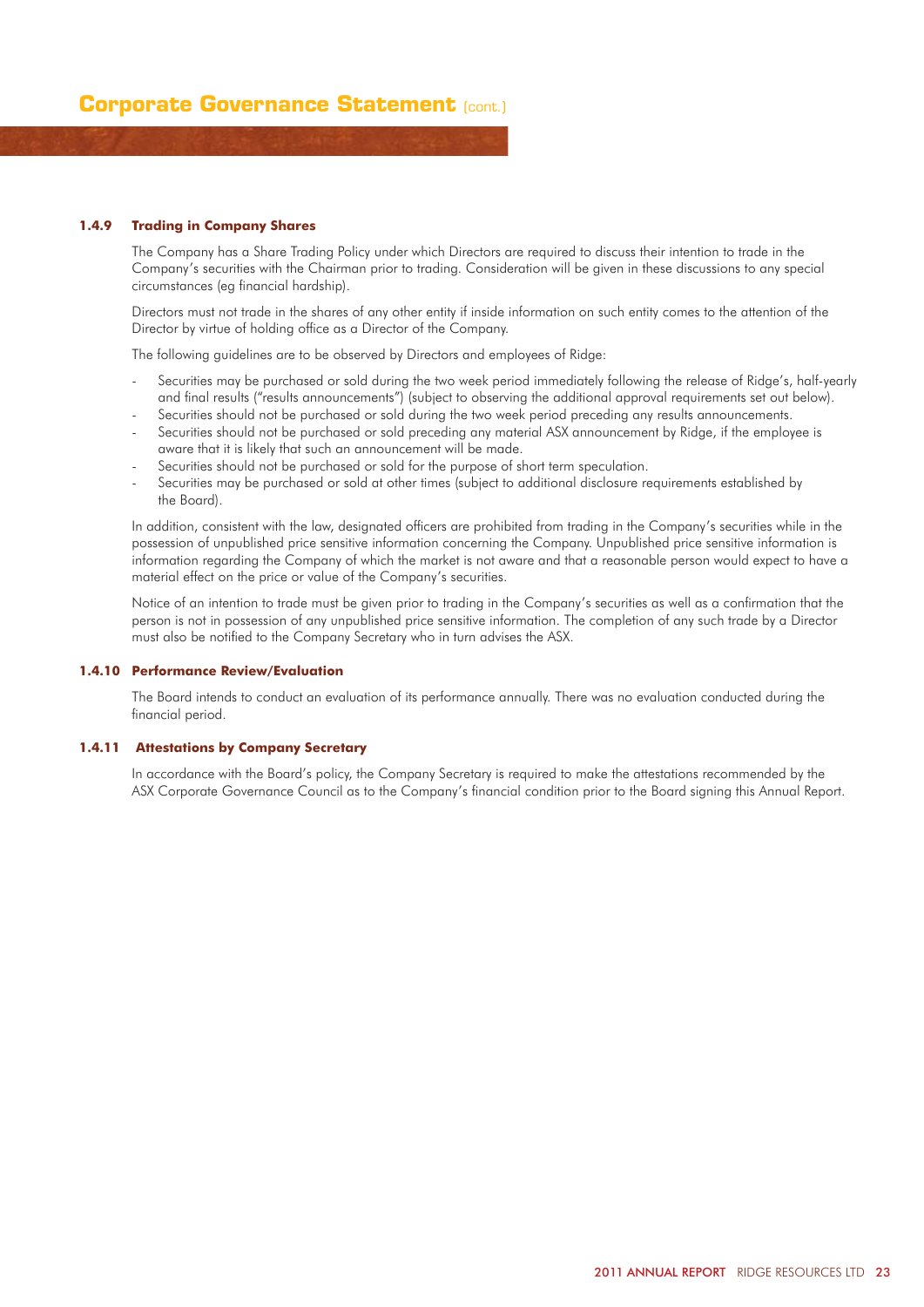# **2. Board Committees**

# **2.1 Audit and Compliance Committee**

On 26 May 2011 the Board resolved to adopt an Audit and Compliance Committee which operates under a charter approved by the Board. It is the Board's responsibility to ensure that an effective internal control framework exists within the Company to deal with the effectiveness and efficiency of business processes, the safeguarding of assets, the maintenance of proper accounting records and the reliability of financial information. The Board has delegated the responsibility for the establishment and maintenance of the internal control framework and ethical standards to the Audit and Compliance Committee. The Committee's responsibilities include the following:

- Oversee and appraise the independence, quality and extent of the total audit effort;
- Perform an independent overview of the financial information prepared by Company management for shareholders and prospective shareholders;
- Evaluate the adequacy and effectiveness of the Company's risk management and financial control, and other internal control systems and evaluate the operation thereof;
- Review and endorse the annual and half year attestation statements in accordance with regulatory requirements;
- The appointment of external auditors;
- Review and implement risk management and internal control structures appropriate to the needs of Ridge;
- Monitor compliance issues applicable laws and regulations, particularly compliance with the Stock Exchange Listing Rules;
- Review all public releases to the ASX of material consequence, prior to release to the market; and
- Review of Corporate Governance Practices.

The members of the Audit and Compliance Committee at its inception were Messrs J D Shervington and A C Pismiris.

The qualifications of Audit and Compliance Committee members are as follows:

Jeremy David Shervington is Chairman of the Audit and Compliance Committee and operates a legal practice in Western Australia. He specialises in the laws regulating companies and the securities industry in Australia. Mr Shervington has 30 years' experience as a lawyer, gained since his admission as a Barrister and Solicitor of the Supreme Court of Western Australia. Mr Shervington has since 1985 served as a Director of various ASX listed companies as well as a number of unlisted public and private companies. He is chairman of the Audit and Compliance Committee.

Alec Christopher Pismiris (B Com, ICSA) has significant experience in the management and administration of public and private companies. Mr Pismiris has since 2001 served as a Director and Company Secretary of various ASX listed where as part of his role, he served as Financial Controller. Mr Pismiris is an Associate of the Chartered Secretaries & Administrators.

# **2.2 Remuneration Committee**

The Directors have elected not to appoint a Remuneration Committee due to the scale and nature of the Company's activities.

It is the Company's objective to provide maximum stakeholder benefit from the retention of a high quality Board by remunerating Directors fairly and appropriately with reference to relevant market conditions. To assist in achieving this objective, the Board attempts to link the nature and amount of Directors' emoluments to the Company's performance. The outcome of the remuneration structure is:

- Reward Executives for Company and individual performance against appropriate benchmarks;
- Align the interests of the Executives with those of shareholders;
- Link reward with the strategic goals and performance of the Company; and
- Ensure remuneration is comparable to market standards.

For details of the amount of remuneration and all monetary and non-monetary components for each of the Directors during the financial period, refer to page 13 of the Directors' Report.

There is no scheme to provide retirement benefits, other than statutory superannuation, to Directors.

For further information in relation to the remuneration of Directors, refer to the Directors' Report.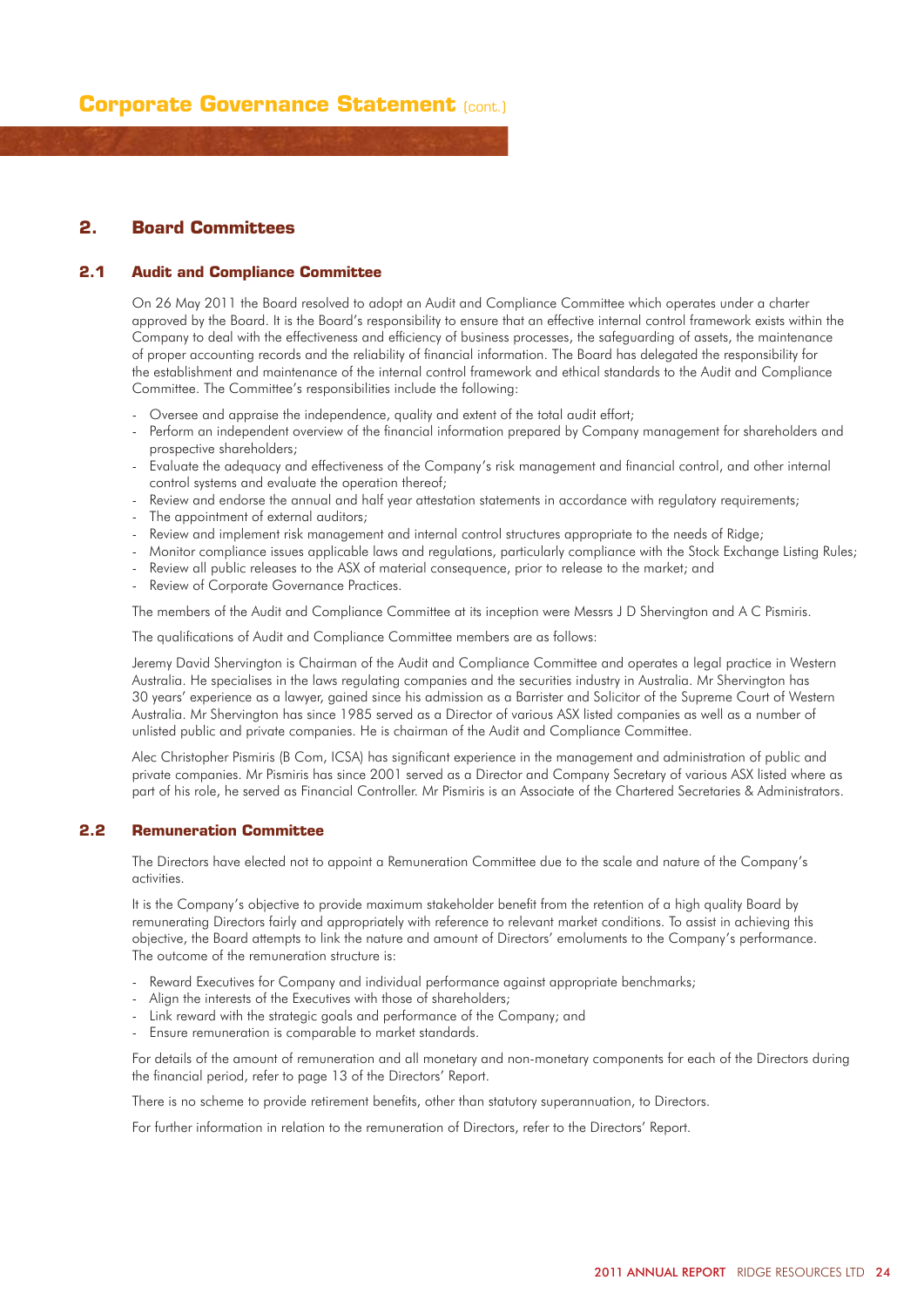### **2.3 Nomination Committee**

The Directors have elected not to appoint a Nomination Committee due to the scale and nature of the Company's activities.

Subject to the provision of the Company's Constitution, the issues of Board composition and selection criteria for Directors are dealt with by the full Board. The Board continues to have the mix of skills and experience necessary for the conduct of the Company's activities.

The Constitution provides for events whereby Directors may be removed from the Board. Similarly shareholders have the ability to nominate, appoint and remove Directors. In addition, the Constitution provides for the regular rotation of Directors which ensures that Directors seek re-election by shareholders at least once every three years.

Given these existing regulatory requirements, Directors are not appointed for a specified term and Directors' continuity of service is in the hands of shareholders.

# **2.4 Company Code of Conduct**

As part of its commitment to recognising the legitimate interests of stakeholders, the Company has established a Code of Conduct to guide compliance with legal and other obligations to legitimate stakeholders. These stakeholders include employees, clients, customers, government authorities, creditors and the community as whole.

This Code includes the following:

### **Responsibilities to Shareholders and the Financial Community Generally**

The Company complies with the spirit as well as the letter of all laws and regulations that govern shareholders' rights. The Company has processes in place designed to ensure the truthful and factual presentation of the Company's financial position and prepares and maintains its accounts fairly and accurately in accordance with the generally accepted accounting and financial reporting standards.

#### **Responsibilities to Clients, Customers and Consumers**

Each employee has an obligation to use their best efforts to deal in a fair and responsible manner with each of the Company's clients, customers and consumers. The Company for its part is committed to providing clients, customers and consumers with fair value.

#### **Employment Practices**

The Company endeavours to provide a safe workplace in which there is equal opportunity for all employees at all levels of the Company. The Company does not tolerate the offering or acceptance of bribes or the misuse of Company assets or resources.

#### **Obligations Relative to Fair Trading and Dealing**

The Company aims to conduct its business fairly and to compete ethically and in accordance with relevant competition laws. The Company strives to deal fairly with the Company's customers, suppliers, competitors and other employees and encourages it employees to strive to do the same.

#### **Responsibilities to the Community**

As part of the community the Company is committed to conducting its business in accordance with applicable environmental laws and regulations and encourages all employees to have regard for the environment when carrying out their jobs.

#### **Responsibility to the Individual**

The Company is committed to keeping private information collected during the course of its activities, confidential and protected from uses other than those for which it was provided.

### **Conflicts of Interest**

Employees and Directors must avoid conflicts as well as the appearance of conflicts between personal interests and the interests of the Company.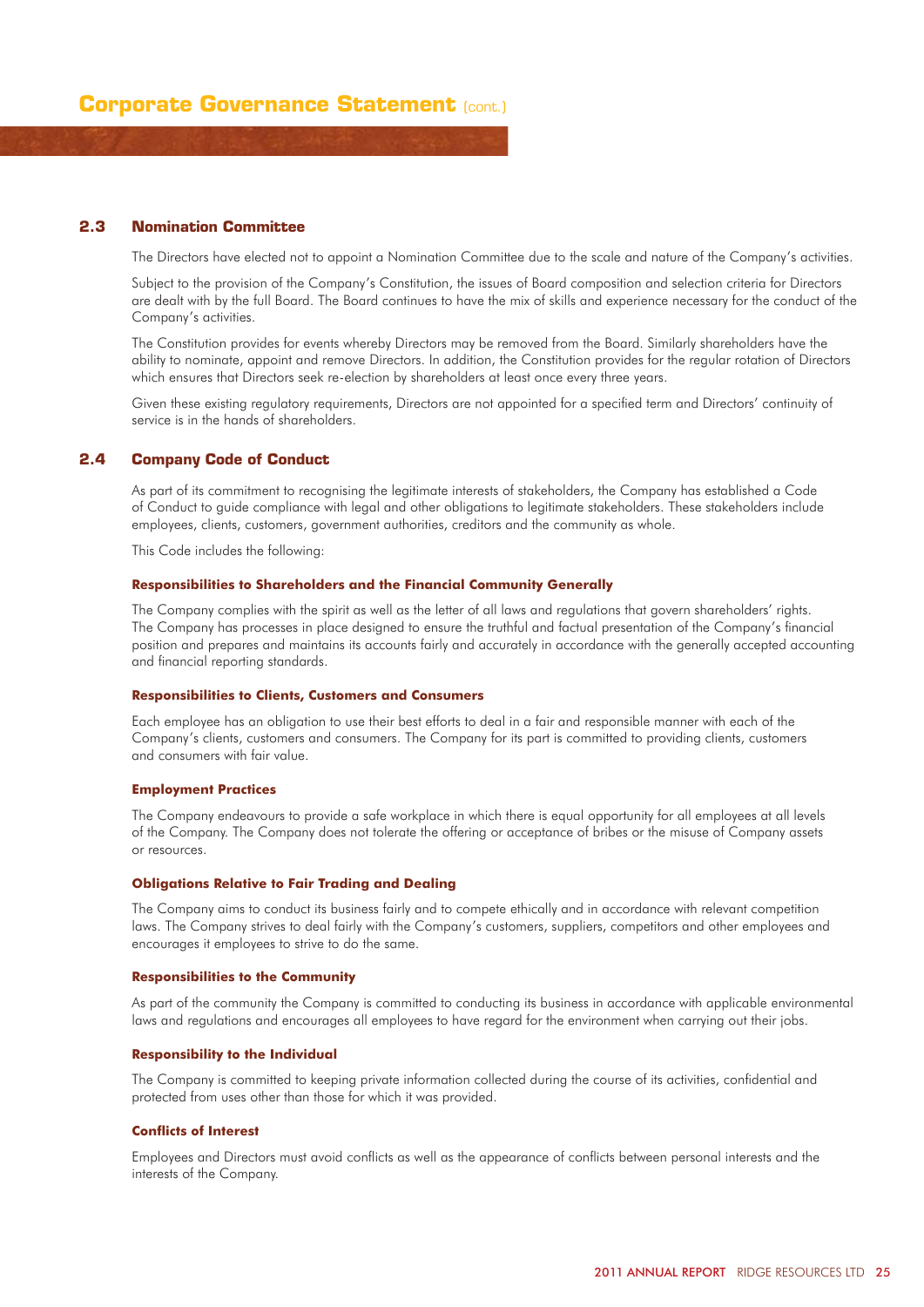### **How the Company Complies with Legislation Affecting its Operations**

Within Australia, the Company strives to comply with the spirit and the letter of all legislation affecting its operations. Outside Australia, the Company will abide by local laws in all countries in which it operates. Where those laws are not as stringent as the Company's operating policies, particularly in relation to the environment, workplace practices, intellectual property and the giving of "gifts", Company policy will prevail.

#### **How the Company Monitors and Ensures Compliance with its Code**

The Board, management and all employees of the Company are committed to implementing this Code of Conduct and each individual is accountable for such compliance. Disciplinary measures may be imposed for violating the Code.

# **2.5 Shareholder Communication**

The Board aims to ensure that shareholders are informed of all major developments affecting the Company's state of affairs. Information is communicated to shareholders as follows:

- The Annual Financial Report is distributed to all shareholders (unless a shareholder has specifically requested not to receive the document). The Board ensures that the annual report includes relevant information about the operations of the Company during the financial year, changes in the state of affairs of the Company and details of future developments, in addition to other disclosures required by the Corporations Act 2001;
- Developments, in addition to other disclosures required by the Corporations Act 2001;
- Release of a Half-Yearly Report to the Australian Stock Exchange Limited;
- The Company's website at www.ridgeresources.com.au; and
- Proposed major changes in the economic entity which may impact on share ownership rights are submitted to a vote of shareholders.

The Board encourages full participation of shareholders at the Annual General Meeting to ensure a high level of accountability and identification with the Company's strategy and goals. Shareholders are responsible for voting on appointment of Directors, appointment of auditors, level of remuneration of Non Executive Directors and any matters of special business.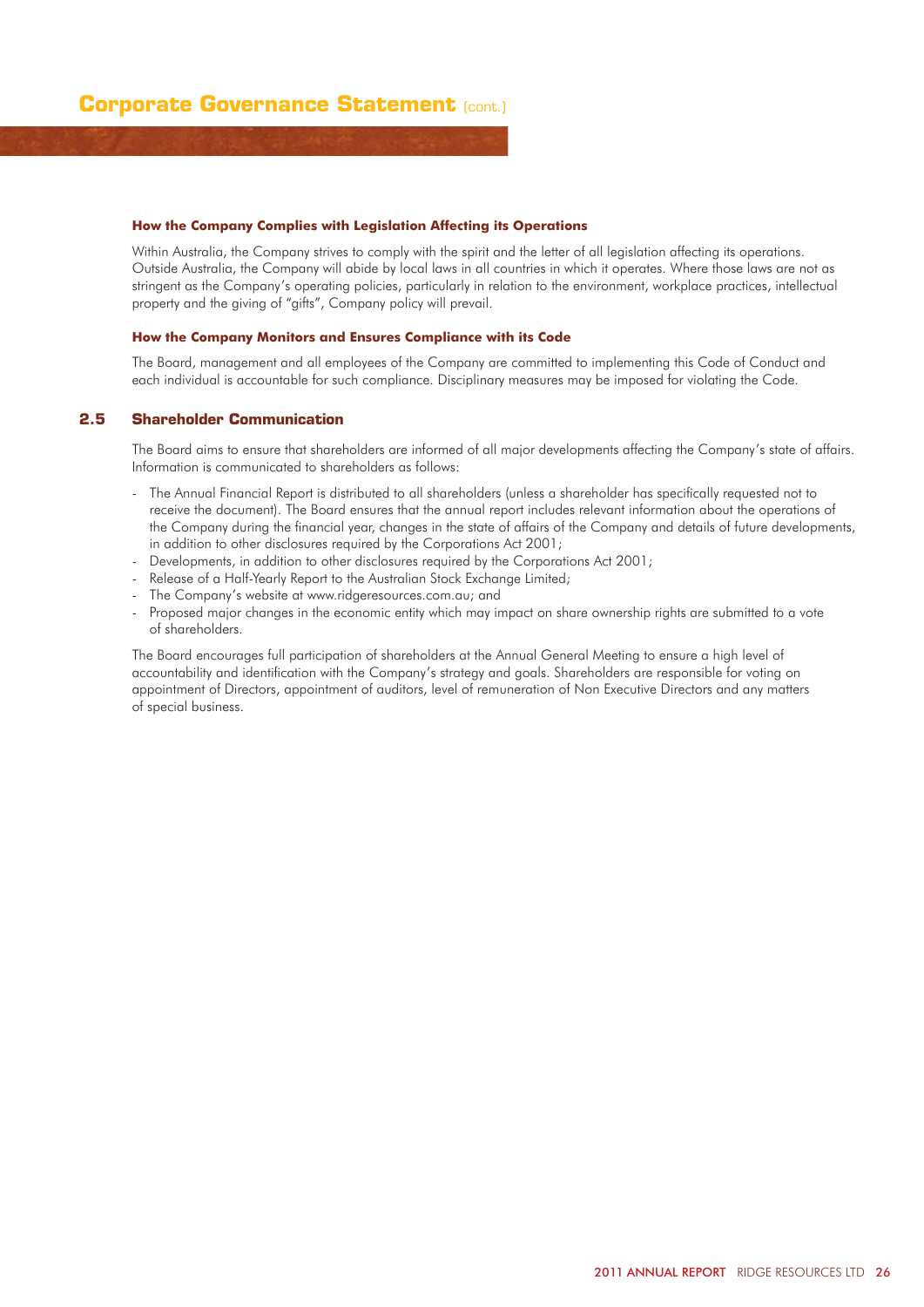# **FINANCIAL ST**

FOR THE PERIOD FROM 11 November 2010 to 30 June 2011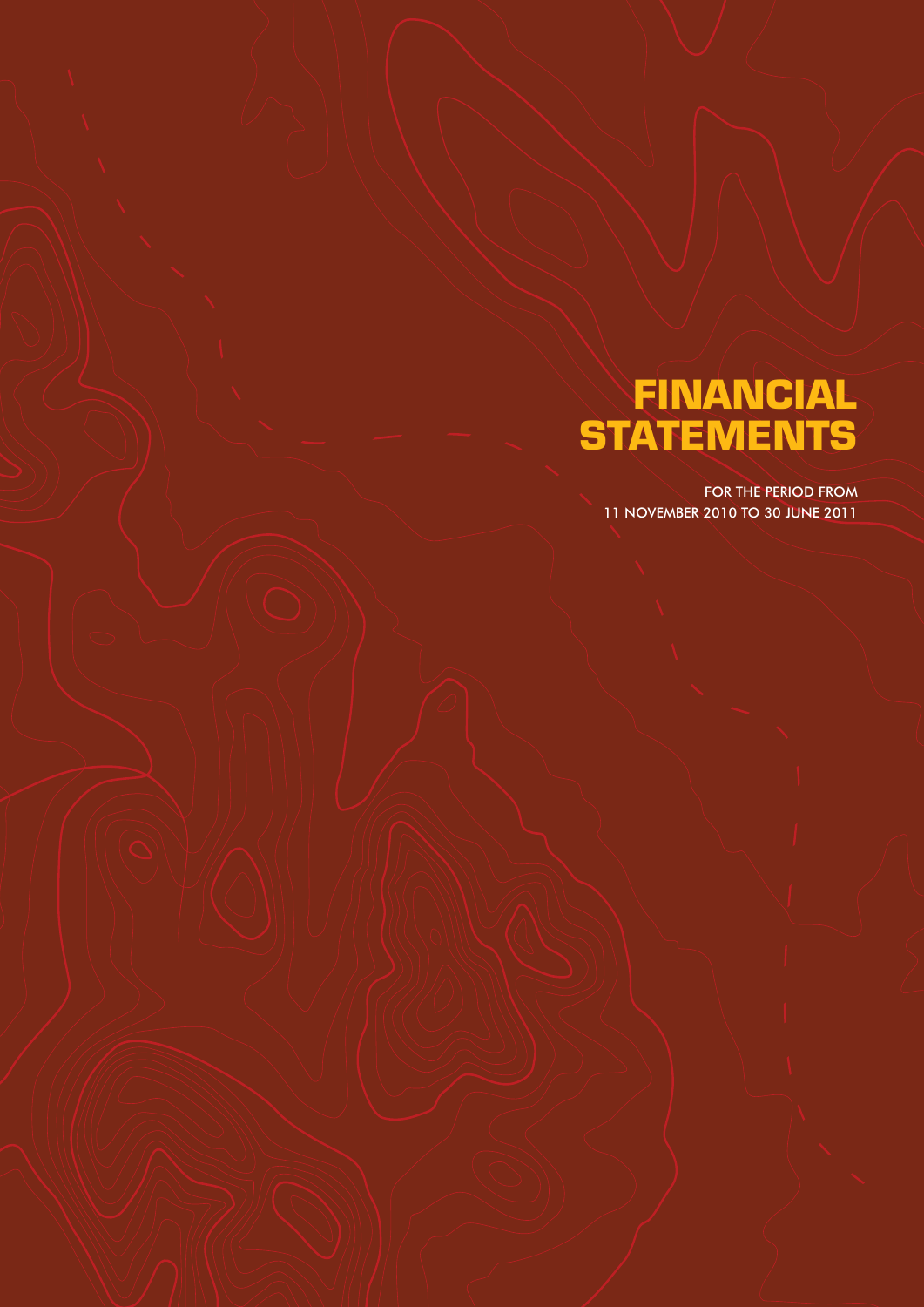# **Statement of Comprehensive Income**

**For the period 11 November 2010 to 30 June 2011**

当日、学生

**PACKARD** 

|                                                                                                                           | <b>NOTES</b>   | 2011<br>\$ |
|---------------------------------------------------------------------------------------------------------------------------|----------------|------------|
| <b>REVENUE</b>                                                                                                            | 5              | 206        |
| <b>EXPENDITURE</b>                                                                                                        |                |            |
| Administration and corporate expenses                                                                                     |                | (5,982)    |
| Board expense                                                                                                             | 6              | (13, 254)  |
| Compliance expenses                                                                                                       |                | (8, 381)   |
| LOSS FROM CONTINUING OPERATIONS BEFORE INCOME TAX                                                                         |                | (27, 411)  |
| Income tax benefit / (expense)                                                                                            | $\overline{7}$ |            |
| LOSS FROM CONTINUING OPERATIONS BEFORE INCOME TAX                                                                         |                | (27, 411)  |
| <b>OTHER COMPREHENSIVE LOSS</b>                                                                                           |                |            |
| Other comprehensive loss for the period, net of tax                                                                       |                |            |
| <b>TOTAL COMPREHENSIVE LOSS FOR THE PERIOD</b>                                                                            |                | (27, 411)  |
| Loss is attributable to:<br>Owners of Ridge Resources Ltd                                                                 |                | (27, 411)  |
|                                                                                                                           |                | (27, 411)  |
| Total comprehensive loss is attributable to:<br>Owners of Ridge Resources Ltd                                             |                | (27, 411)  |
|                                                                                                                           |                | (27, 411)  |
| Basic and diluted loss per share for loss attributable to the ordinary equity holders of the<br>Company (cents per share) | 25             | (0.007)    |

**READ STATE** 

۱.

The above Statement of Comprehensive Income should be read in conjunction with the Notes to the Financial Statements.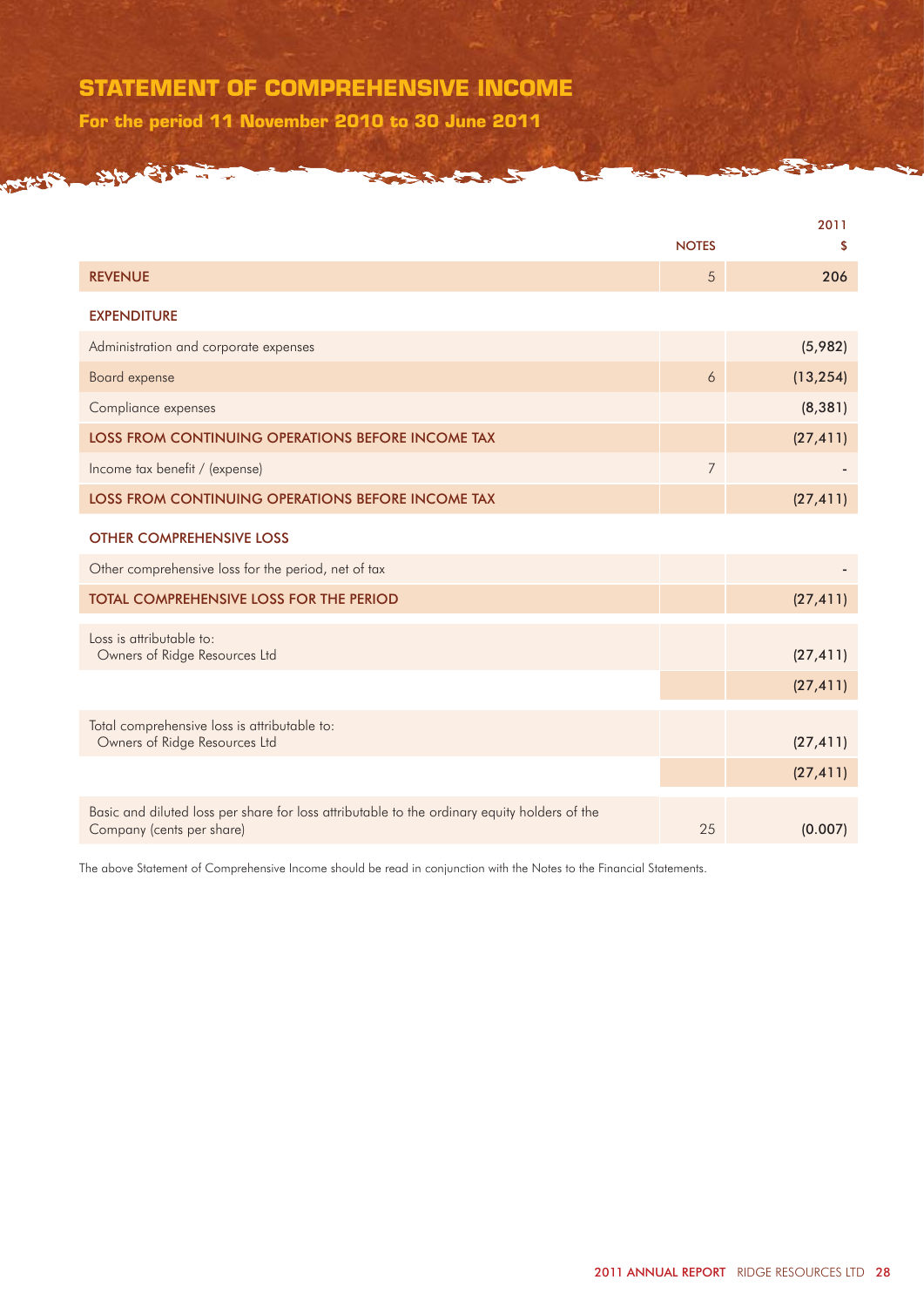# **Statement of Financial Position**

**As at 30 June 2011**

当日、李佳子

**PATE TO** 

| <b>CURRENT ASSETS</b>            | <b>NOTES</b> | 2011<br>\$ |
|----------------------------------|--------------|------------|
| Cash and cash equivalents        | 8            | 9,306      |
| Trade and other receivables      | 9            | 5,828      |
| Prepayments                      | 10           | 56,952     |
| Other current assets             | 11           | 296,745    |
| <b>TOTAL CURRENT ASSETS</b>      |              | 368,831    |
| <b>NON-CURRENT ASSETS</b>        |              |            |
| Other non-current assets         | 12           | 412        |
| <b>TOTAL NON-CURRENT ASSETS</b>  |              | 412        |
| <b>TOTAL ASSETS</b>              |              | 369,243    |
| <b>CURRENT LIABILITIES</b>       |              |            |
| Trade and other payables         | 13           | 87,899     |
| Other current liabilities        | 14           | 296,745    |
| <b>TOTAL CURRENT LIABILITIES</b> |              | 384,644    |
| <b>TOTAL LIABILITIES</b>         |              | 384,644    |
| <b>NET ASSETS</b>                |              | (15, 401)  |
| <b>EQUITY</b>                    |              |            |
| Contributed equity               | 15           | 410        |
| Reserves                         | 16(a)        | 11,600     |
| Accumulated losses               | 16(b)        | (27, 411)  |
| <b>TOTAL EQUITY</b>              |              | (15, 401)  |

 $\mathcal{Z}$ 

**Service** 

The above Statement of Financial Position should be read in conjunction with the Notes to the Financial Statements.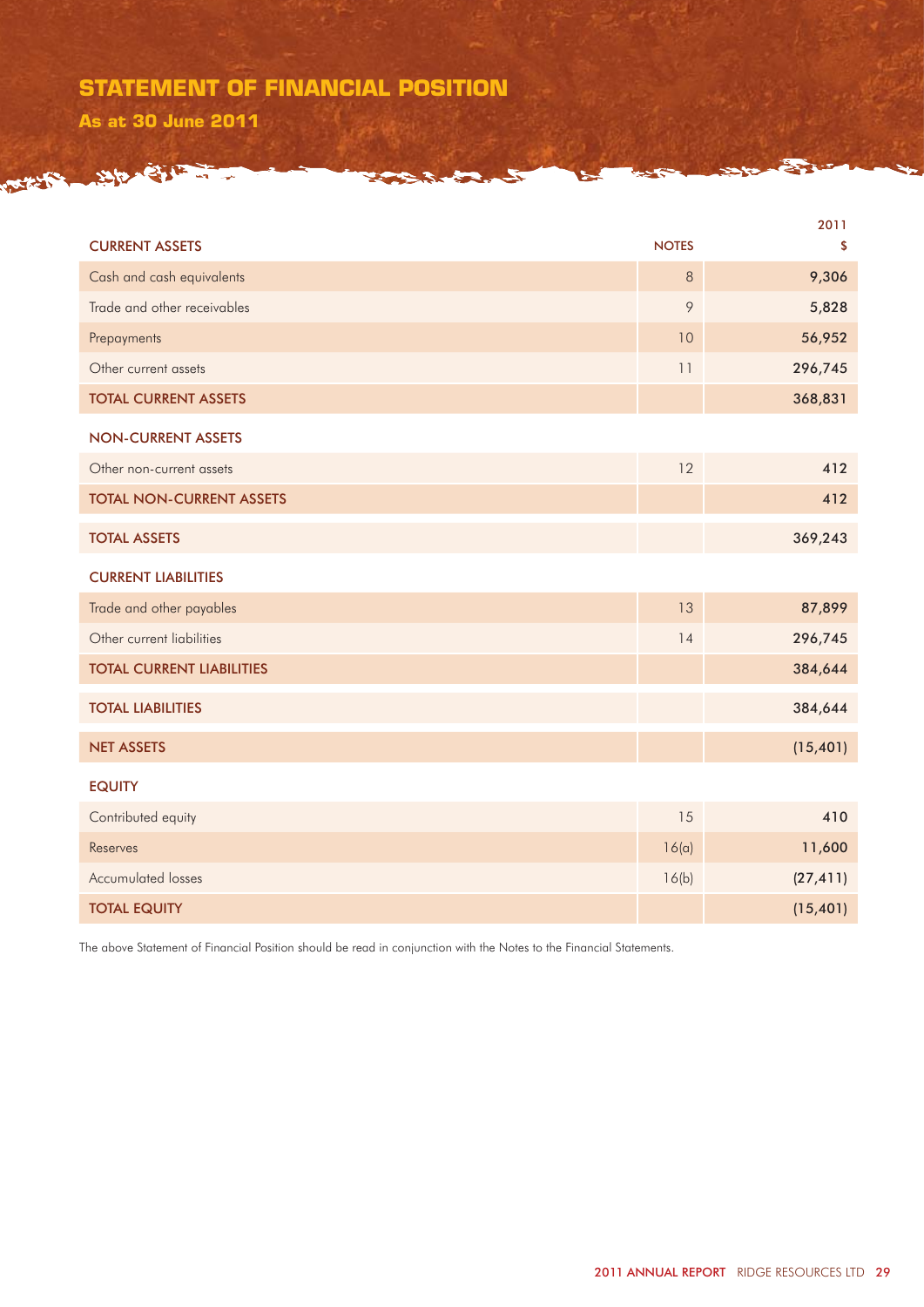# **Statement of Changes in Equity**

**Period ended 30 June 2011**

Ţ.

当日一等

**ANGEL** 

|                                                                                 | <b>NOTES</b> | <b>CONTRIBUTED</b><br><b>EQUITY</b><br>\$ | <b>OPTION</b><br><b>ISSUE</b><br><b>RESERVE</b><br>\$ | <b>SHARE-BASED</b><br><b>PAYMENTS</b><br><b>RESERVE</b><br>\$ | <b>ACCUMULATED</b><br><b>LOSSES</b><br>\$ | <b>TOTAL</b><br>\$ |
|---------------------------------------------------------------------------------|--------------|-------------------------------------------|-------------------------------------------------------|---------------------------------------------------------------|-------------------------------------------|--------------------|
| <b>ON INCORPORATION</b>                                                         |              | 350                                       | 10,150                                                | $\overline{\phantom{a}}$                                      | $\overline{\phantom{a}}$                  | 10,500             |
| Loss for the period                                                             | 16(b)        |                                           |                                                       |                                                               | (27, 411)                                 | (27, 411)          |
| Other comprehensive income                                                      |              |                                           | $\overline{\phantom{a}}$                              | $\overline{\phantom{a}}$                                      | $\qquad \qquad \blacksquare$              |                    |
| <b>TOTAL COMPREHENSIVE</b><br><b>LOSS FOR THE PERIOD</b>                        |              |                                           |                                                       |                                                               | (27, 411)                                 | (27, 411)          |
| <b>TRANSACTIONS WITH</b><br><b>OWNERS IN THEIR</b><br><b>CAPACITY AS OWNERS</b> |              |                                           |                                                       |                                                               |                                           |                    |
| Shares issued                                                                   | 15           | 60                                        | 1,450                                                 |                                                               |                                           | 1,510              |
| Transaction costs on share issue                                                | 15           | ٠                                         | ٠                                                     | ٠                                                             | ٠                                         |                    |
| Share-based payments                                                            | 26           | $\blacksquare$                            | $\overline{\phantom{a}}$                              | $\blacksquare$                                                |                                           |                    |
| <b>BALANCE AT 30 JUNE 2011</b>                                                  |              | 410                                       | 11,600                                                | ٠                                                             | (27, 411)                                 | (15, 401)          |

5

The above Statement of Changes in Equity should be read in conjunction with the Notes to the Financial Statements.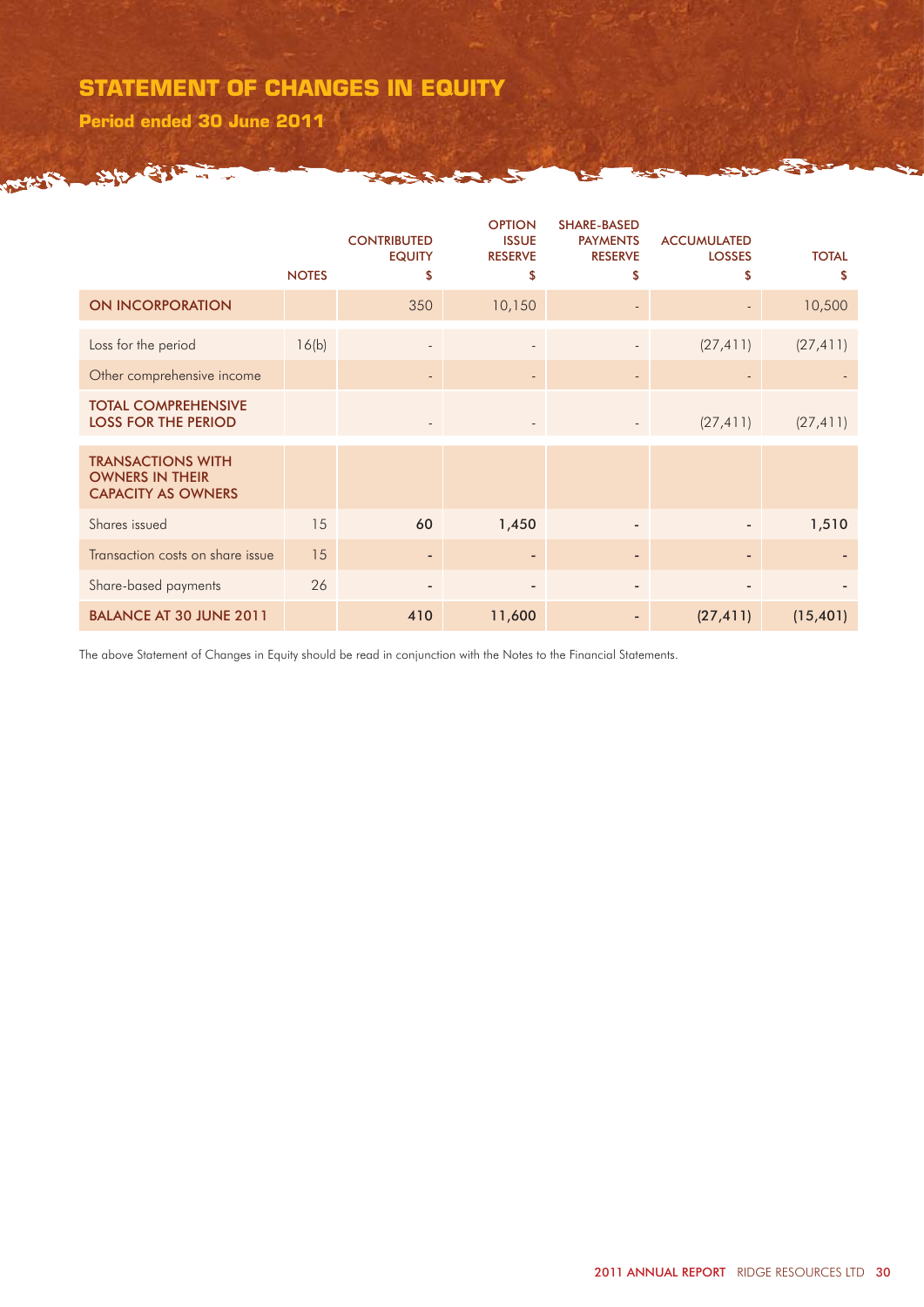# **Statement of Cash Flows**

**Period ended 30 June 2011**

Turisti

当日、李平

**PATH!** 

|                                                                    |              | 2011     |
|--------------------------------------------------------------------|--------------|----------|
| <b>CASH FLOWS FROM OPERATING ACTIVITIES</b>                        | <b>NOTES</b> | \$       |
| Payments to suppliers and employees                                |              | (2, 498) |
| Interest received                                                  |              | 206      |
| NET CASH OUTFLOW FROM OPERATING ACTIVITIES                         | 24           | (2, 292) |
| <b>CASH FLOWS FROM INVESTING ACTIVITIES</b>                        |              |          |
| Payments for plant and equipment                                   |              |          |
| Payments for exploration and evaluation                            |              |          |
| Payments on formation of company                                   |              | (412)    |
| NET CASH OUTFLOW FROM INVESTING ACTIVITIES                         |              | (412)    |
| <b>CASH FLOWS FROM FINANCING ACTIVITIES</b>                        |              |          |
| Proceeds from issues of ordinary shares and options                |              | 12,010   |
| Payment of share issue costs                                       |              |          |
| NET CASH INFLOW FROM FINANCING ACTIVITIES                          |              | 12,010   |
| NET INCREASE/(DECREASE) IN CASH AND CASH EQUIVALENTS               |              | 9,306    |
| Cash and cash equivalents at the beginning of the financial period |              |          |
| CASH AND CASH EQUIVALENTS AT THE END OF THE FINANCIAL PERIOD       | 8            | 9,306    |

5

The above Statement of Cash Flows should be read in conjunction with the Notes to the Financial Statements.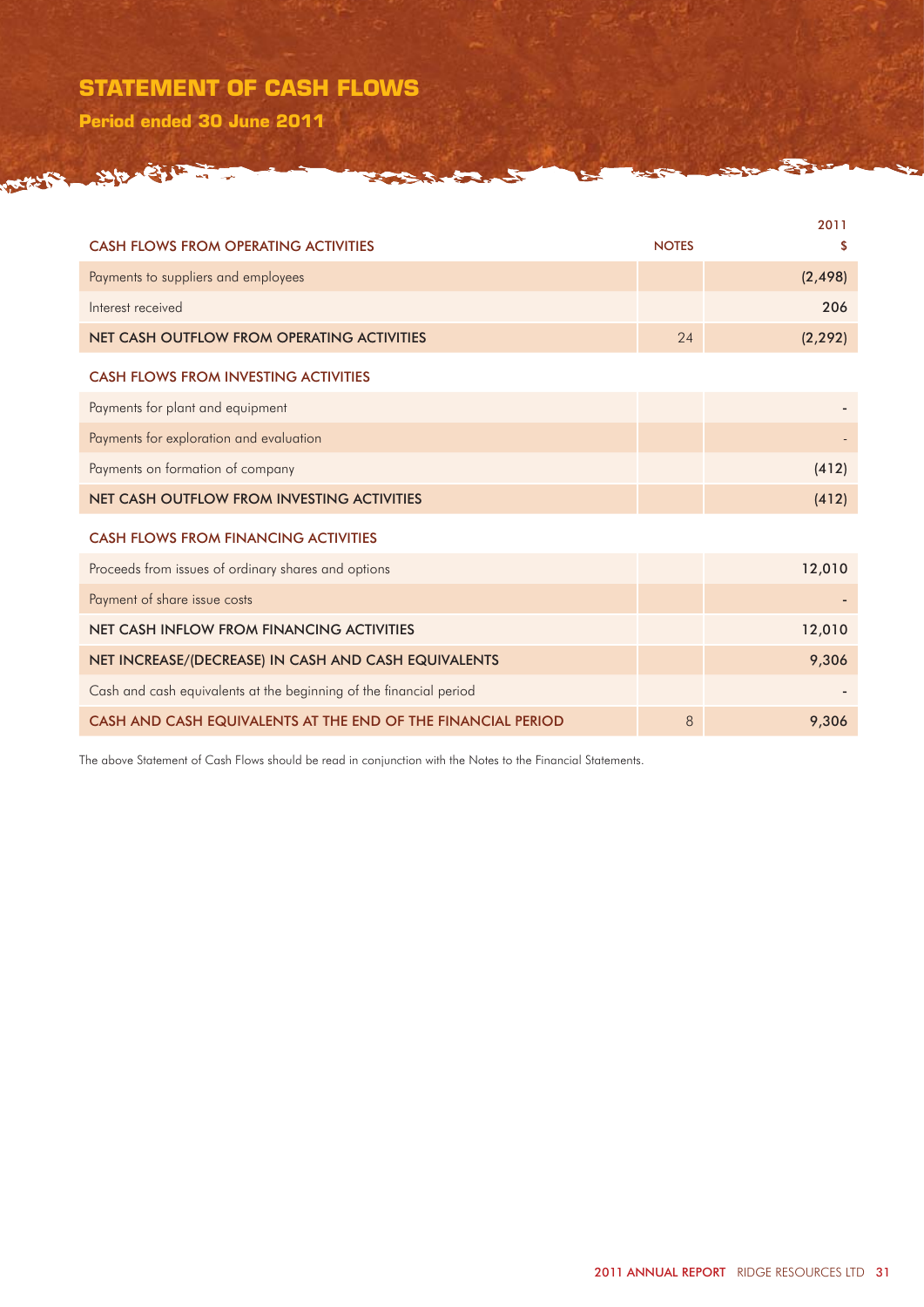**30 June 2011**

 $255 - 251$ 

**PATE 18** 

# **1. Corporate Information**

The financial statements of Ridge Resources Ltd for the period from incorporation to 30 June 2011 were authorised for issue in accordance with a resolution of the directors on 18 August 2011.

Ridge Resources Ltd is a company limited by shares, domiciled and incorporated in Australia whose shares are publicly traded on the Australian Securities Exchange.

The nature of the operations and principal activities of the Company are described in the Directors' Report.

# **2. Summary of Significant Accounting Policies**

The principal accounting policies adopted in the preparation of the financial statements are set out below. These policies have been consistently applied since the date of incorporation, unless otherwise stated. The financial statements are for the period from incorporation on 11 November 2010 to 30 June 2011. The financial statements are presented in the Australian currency.

### **(a) Basis of preparation**

These general purpose financial statements have been prepared in accordance with Australian Accounting Standards, other authoritative pronouncements of the Australian Accounting Standards Board, Australian Accounting Interpretations and the Corporations Act 2001 (Cth).

#### **Compliance with IFRS**

The consolidated financial statements of the Ridge Resources Ltd comply with International Financial Reporting Standards (IFRS) as issued by the International Accounting Standards Board (IASB).

### **Historical cost convention**

These financial statements have been prepared under the historical cost convention.

### **(b) Segment reporting**

Operating segments are reported in a manner consistent with the internal reporting provided to the chief operating decision maker. The chief operating decision maker, who is responsible for allocating resources and assessing performance of the operating segments, has been identified as the full Board of Directors.

# **(c) Revenue recognition**

### **Interest income**

Interest revenue is recognised on a time proportionate basis that takes into account the effective yield on the financial assets.

### **(d) Income tax**

The income tax expense or revenue for the period is the tax payable on the current period's taxable income based on the applicable income tax rate for each jurisdiction adjusted by changes in deferred tax assets and liabilities attributable to temporary differences and to unused tax losses.

The current income tax charge is calculated on the basis of the tax laws enacted or substantively enacted at the end of the reporting period in the countries where the Company's subsidiaries and associated operate and generate taxable income. Management periodically evaluates positions taken in tax returns with respect to situations in which applicable tax regulation is subject to interpretation. It establishes provisions where appropriate on the basis of amounts expected to be paid to the tax authorities.

Deferred income tax is provided in full, using the liability method, on temporary differences arising between the tax bases of assets and liabilities and their carrying amounts in the consolidated financial statements. However, the deferred income tax is not accounted for if it arises from initial recognition of an asset or liability in a transaction other than a business combination that at the time of the transaction affects neither accounting nor taxable profit or loss. Deferred income tax is determined using tax rates (and laws) that have been enacted or substantially enacted by the reporting date and are expected to apply when the related deferred income tax asset is realised or the deferred income tax liability is settled.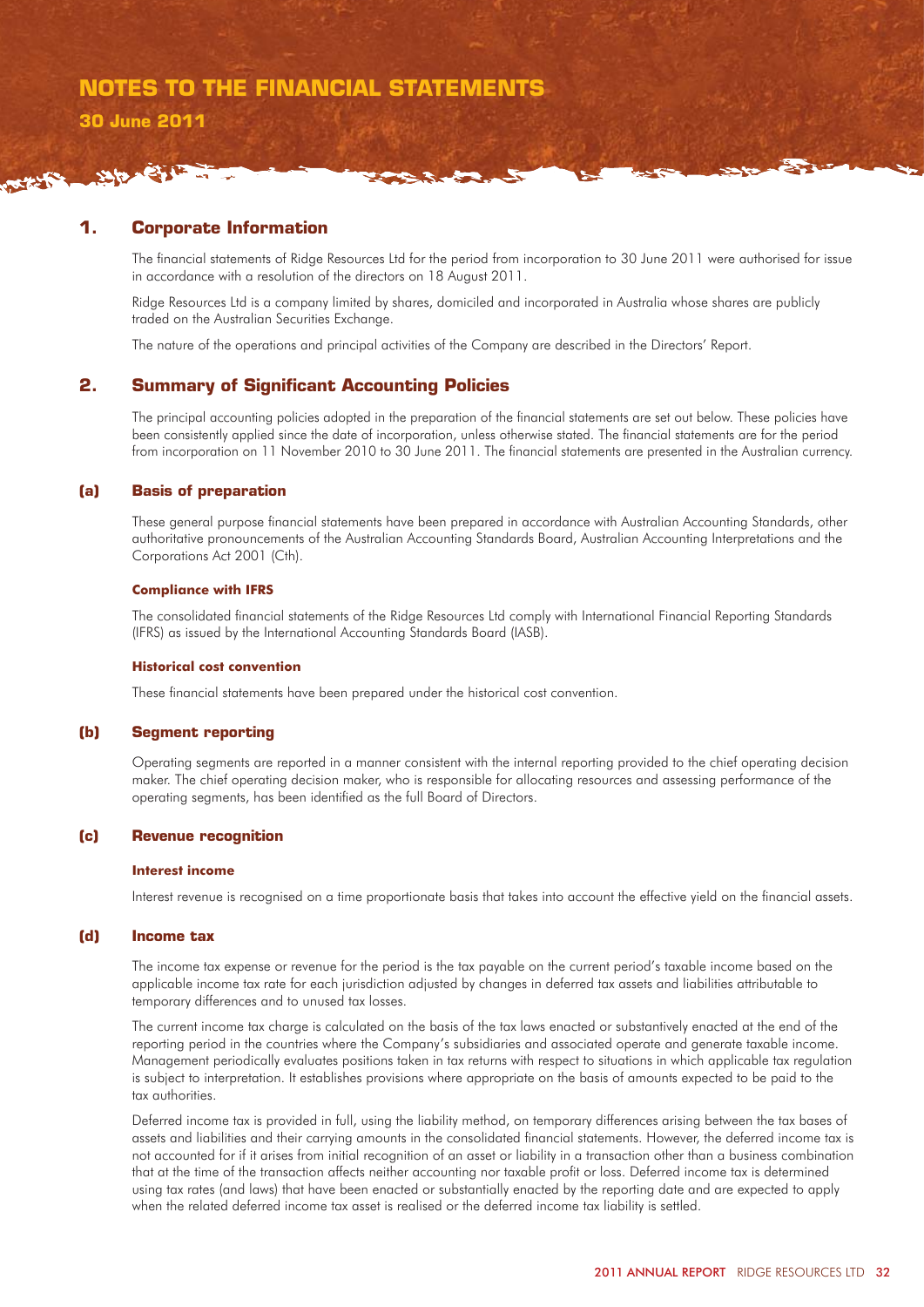**30 June 2011**

 $355 - 2512$ 

**PARKER** 

# **2. Summary of Significant Accounting Policies (cont.)**

### **(d) Income tax** (cont.)

Deferred tax assets are recognised for deductible temporary differences and unused tax losses only if it is probable that future taxable amounts will be available to utilise those temporary differences and losses.

Deferred tax liabilities and assets are not recognised for temporary differences between the carrying amount and tax bases of investments in controlled entities where the parent entity is able to control the timing of the reversal of the temporary differences and it is probable that the differences will not reverse in the foreseeable future.

Deferred tax assets and liabilities are offset when there is a legally enforceable right to offset current tax assets and liabilities and when the deferred tax balances relate to the same taxation authority. Current tax assets and tax liabilities are offset where the entity has a legally enforceable right to offset and intends either to settle on a net basis, or to realise the asset and settle the liability simultaneously.

Current and deferred tax is recognised in profit or loss, except to the extent that it relates to items recognised in other comprehensive income or directly in equity. In this case, the tax is also recognised in other comprehensive income or directly in equity, respectively.

### **(e) Leases**

Leases of property, plant and equipment where the Company, as lessee, has substantially all the risks and rewards of ownership are classified as finance leases. Finance leases are capitalised at the lease's inception at the fair value of the leased property or, if lower, the present value of the minimum lease payments. The corresponding rental obligations, net of finance charges, are included in other short-term and long-term payables. Each lease payment is allocated between the liability and finance cost. The finance cost is charged to profit or loss over the lease period so as to produce a constant periodic rate of interest on the remaining balance of the liability for each period. The property, plant and equipment acquired under finance leases is depreciated over the shorter of the asset's useful life and the lease term.

Leases where a significant portion of the risks and rewards of ownership are not transferred to the Company as lessee are classified as operating leases. Payments made under operating leases (net of any incentives received from the lessor) are charged to profit or loss on a straight-line basis over the period of the lease.

### **(f) Impairment of assets**

Goodwill and intangible assets that have an indefinite useful life are not subject to amortisation and are tested annually for impairment, or more frequently if events or changes in circumstances indicate that they might be impaired. Other assets are reviewed for impairment whenever events or changes in circumstances indicate that the carrying amount may not be recoverable. An impairment loss is recognised for the amount by which the asset's carrying amount exceeds its recoverable amount. The recoverable amount is the higher of an asset's fair value less costs to sell and value in use. For the purposes of assessing impairment, assets are grouped at the lowest levels for which there are separately identifiable cash inflows which are largely independent of the cash inflows from other assets or groups of assets (cash-generating units). Non-financial assets other than goodwill that suffered an impairment are reviewed for possible reversal of the impairment at each reporting date.

### **(g) Cash and cash equivalents**

For statement of cash flows presentation purposes, cash and cash equivalents includes cash on hand, deposits held at call with financial institutions, other short term highly liquid investments with original maturities of three months or less that are readily convertible to known amounts of cash and which are subject to insignificant risk of changes in value, and bank overdrafts.

# **(h) Investments and other financial assets**

### **Classification**

The Company classifies its investments in the following categories: financial assets at fair value through profit or loss, loans and receivables, held-to-maturity investments and available-for-sale financial assets. The classification depends on the purpose for which the investments were acquired. Management determines the classification of its investments at initial recognition and, in the case of assets classified as held-to-maturity, re-evaluates this designation at each reporting date.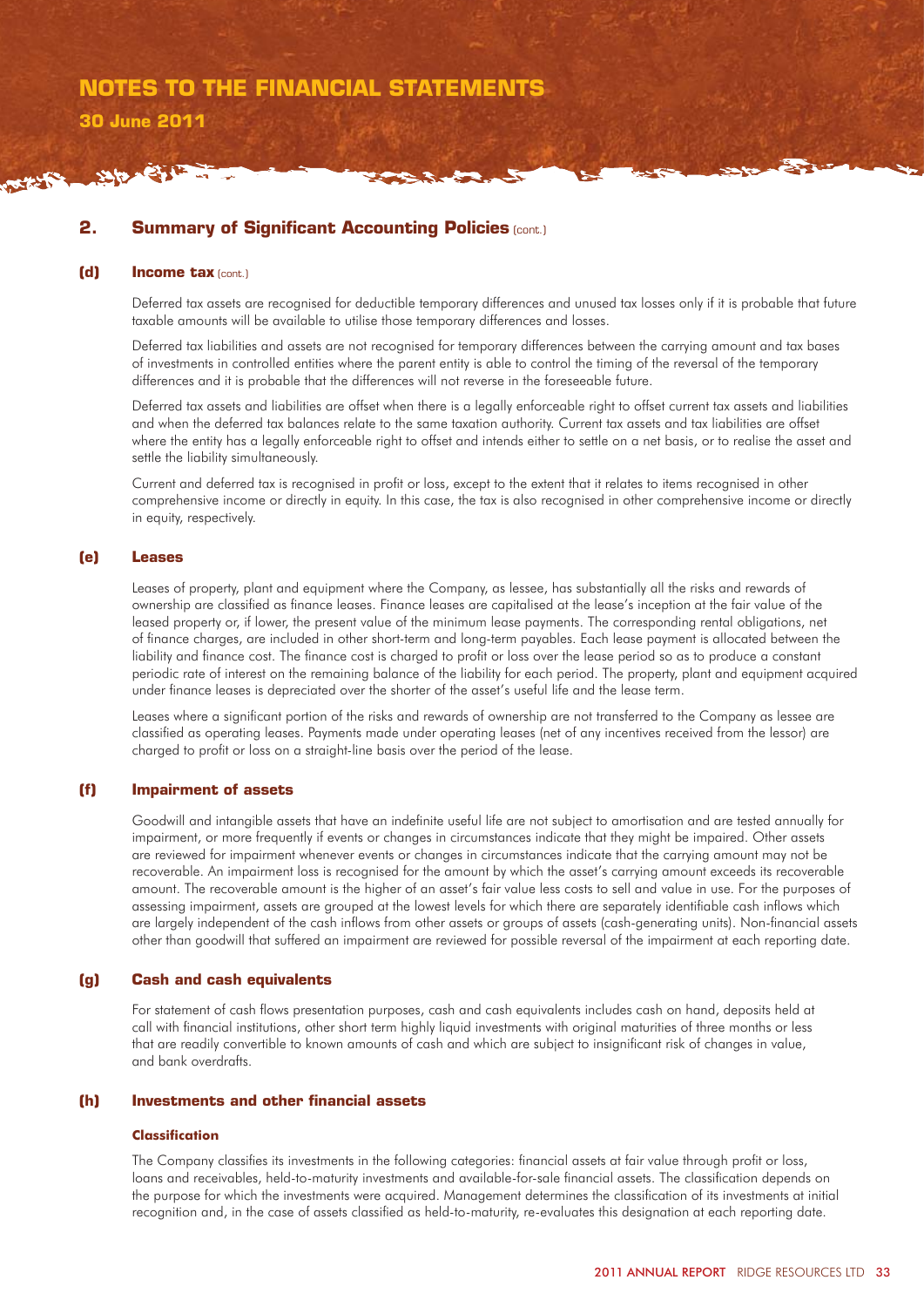**30 June 2011**

 $355 - 257$ 

**PARKER** 

# **2. Summary of Significant Accounting Policies (cont.)**

# **(h) Investments and other financial assets** (cont.)

#### **Loans and receivables**

Receivables are recognised initially at fair value which is original invoice amount and subsequently at amortised cost less an allowance for any uncollectible debts. An estimate for doubtful debts is made when collection of the full amount is no longer probable. Bad debts are written-off as incurred.

Loans and receivables are non-derivative financial assets with fixed or determinable payments that are not quoted in an active market. They are included in current assets, except for those with maturities areater than 12 months after the reporting date which are classified as non-current assets. Loans and receivables are included in trade and other receivables in the statement of financial position.

#### **Subsequent measurement**

Loans and receivables and held-to-maturity investments are carried at amortised cost using the effective interest method.

#### **Impairment**

If there is evidence of impairment for any of the Company's financial assets carried at amortised cost, the loss is measured as the difference between the asset's carrying amount and the present value of estimated future cash flows, excluding future credit losses that have not been incurred. The cash flows are discounted at the financial asset's original effective interest rate. The loss is recognised in the statement of comprehensive income.

#### **(i) Plant and equipment**

All plant and equipment is stated at historical cost less depreciation. Historical cost includes expenditure that is directly attributable to the acquisition of the items.

Subsequent costs are included in the asset's carrying amount or recognised as a separate asset, as appropriate, only when it is probable that future economic benefits associated with the item will flow to the Company and the cost of the item can be measured reliably. The carrying amount of any component accounted for as a separate asset is derecognised when replaced. All other repairs and maintenance are charged to the statement of comprehensive income during the reporting period in which they are incurred.

Depreciation of plant and equipment is calculated on a straight-line basis to allocate their cost or revalued amounts, net of their residual values, over their estimated useful lives or, in the case of leasehold improvements and certain leased plant and equipment, the shorter lease term.

The assets' residual values and useful lives are reviewed, and adjusted if appropriate, at each reporting date.

An asset's carrying amount is written down immediately to its recoverable amount if the asset's carrying amount is greater than its estimated recoverable amount.

Gains and losses on disposals are determined by comparing proceeds with carrying amount. These are included in the statement of comprehensive income.

### **(j) Exploration and evaluation expenditure**

Expenditure on exploration and evaluation is accounted for in accordance with the 'area of interest' method. Exploration and evaluation expenditure is capitalised provided the rights to tenure of the area of interest is current and either;

- the exploration and evaluation activities are expected to be recouped through successful development and exploitation of the area of interest or, alternatively, by its sale; or
- exploration and evaluation activities in the area of interest have not at the reporting date reached a stage that permits a reasonable assessment of the existence or otherwise of economically recoverable reserves, and active and significant operations in, or relating to, the area of interest are continuing.

When the technical feasibility and commercial viability of extracting a mineral resource have been demonstrated then any capitalised exploration and evaluation expenditure is reclassified as capitalised mine development. Prior to reclassification, capitalised exploration and evaluation expenditure is assessed for impairment.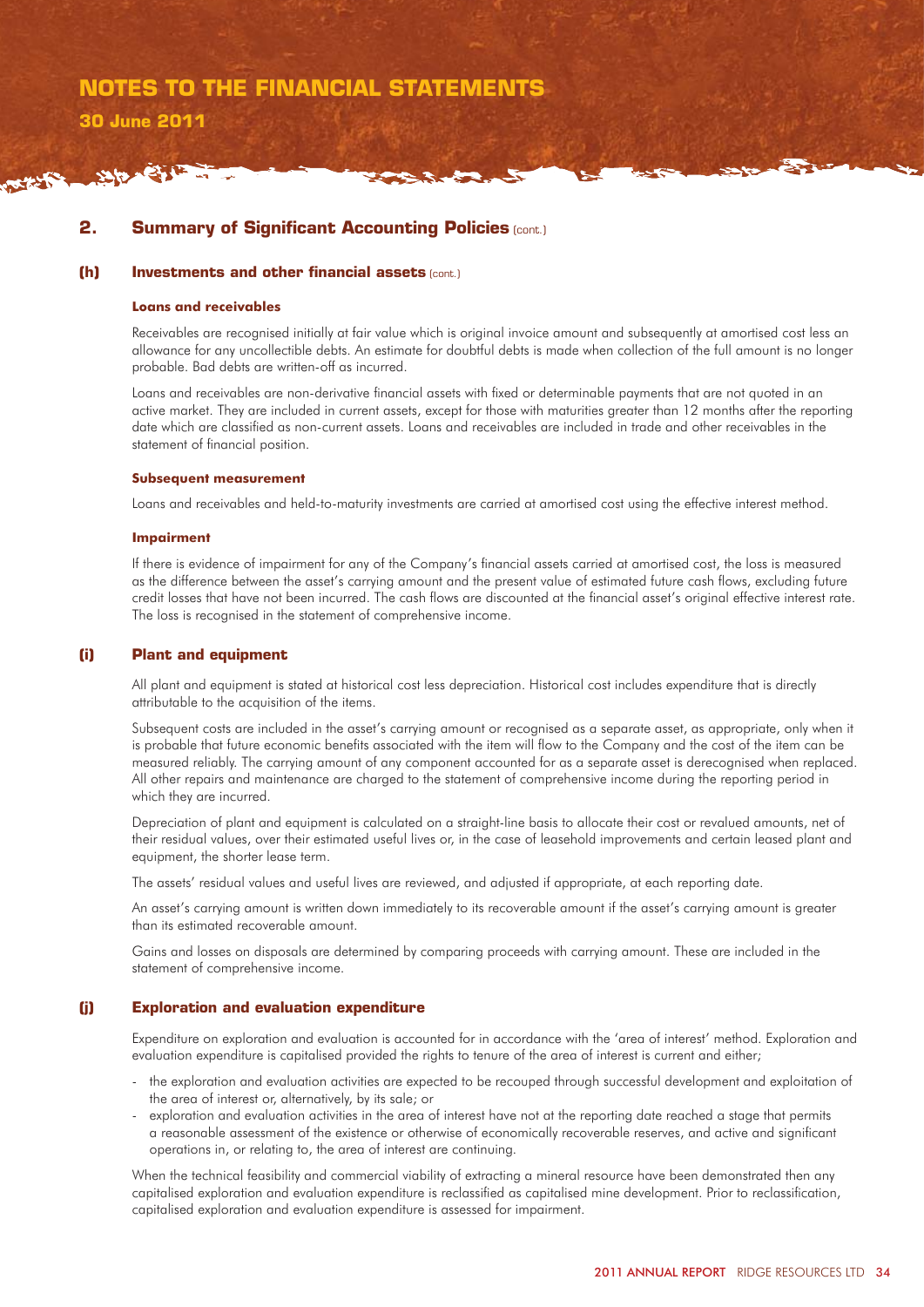**30 June 2011**

 $255 - 2512$ 

BATH T

# **2. Summary of Significant Accounting Policies (cont.)**

#### **(j) Exploration and evaluation expenditure** (cont.)

#### **Impairment**

The carrying value of capitalised exploration and evaluation expenditure is assessed for impairment at the cash generating unit level whenever facts and circumstances suggest that the carrying amount of the asset may exceed its recoverable amount.

An impairment exists when the carrying amount of an asset or cash-generating unit exceeds its estimated recoverable amount. Any impairment losses are recognised in profit or loss.

### **(k) Trade and other payables**

These amounts represent liabilities for goods and services provided to the Company prior to the end of the financial period which are unpaid. The amounts are unsecured, non-interest bearing and are paid on normal commercial terms. They are recognised initially at fair value and subsequently at amortised cost.

### **(l) Provisions and employee benefits**

#### **(i) Wages and salaries and annual leave**

Liabilities for wages and salaries, including non-monetary benefits, and annual leave expected to be settled within 12 months of the reporting date are recognised in other payables in respect of employees' services up to the reporting date and are measured at the amounts expected to be paid when the liabilities are settled.

#### **(ii) Long service leave**

The liability for long service leave is recognised and measured as the present value of expected payments to be made in respect of services provided by employees up to the reporting date using the projected unit credit method. Consideration is given to expected future wage and salary levels, experience of employee departures, and periods of service. Expected future payments are discounted using market yields at the reporting date on national government bonds with terms to maturity and currencies that match, as closely as possible, the estimated future cash outflows.

### **(m) Share-based payments**

The Company provides benefits to employees (including directors) of the Company in the form of share-based payment transactions, whereby employees render services in exchange for shares or rights over shares ("equity-settled transactions"). The cost of these equity-settled transactions with employees is measured by reference to the fair value at the date at which they are granted. The fair value is determined by an internal valuation using either a binomial or Black Scholes model.

The cost of equity-settled transactions is recognised, together with a corresponding increase in equity, over the period in which the performance conditions are fulfilled, ending on the date on which the relevant employees become fully entitled to the award ('vesting date').

The cumulative expense recognised for equity-settled transactions at each reporting date until vesting date reflects (i) the extent to which the vesting period has expired and (ii) the number of options that, in the opinion of the directors of the Company, will ultimately vest. This opinion is formed based on the best available information at balance date. No adjustment is made for the likelihood of market performance conditions being met as the effect of these conditions is included in the determination of fair value at grant date.

No expense is recognised for awards that do not ultimately vest, except for awards where vesting is conditional upon a market condition.

Where an equity-settled award is cancelled, it is treated as if it had vested on the date of cancellation, and any expense not yet recognised for the award is recognised immediately. However, if a new award is substituted for the cancelled award, and designated as a replacement award on the date that it is granted, the cancelled and new award are treated as if they were a modification of the original award.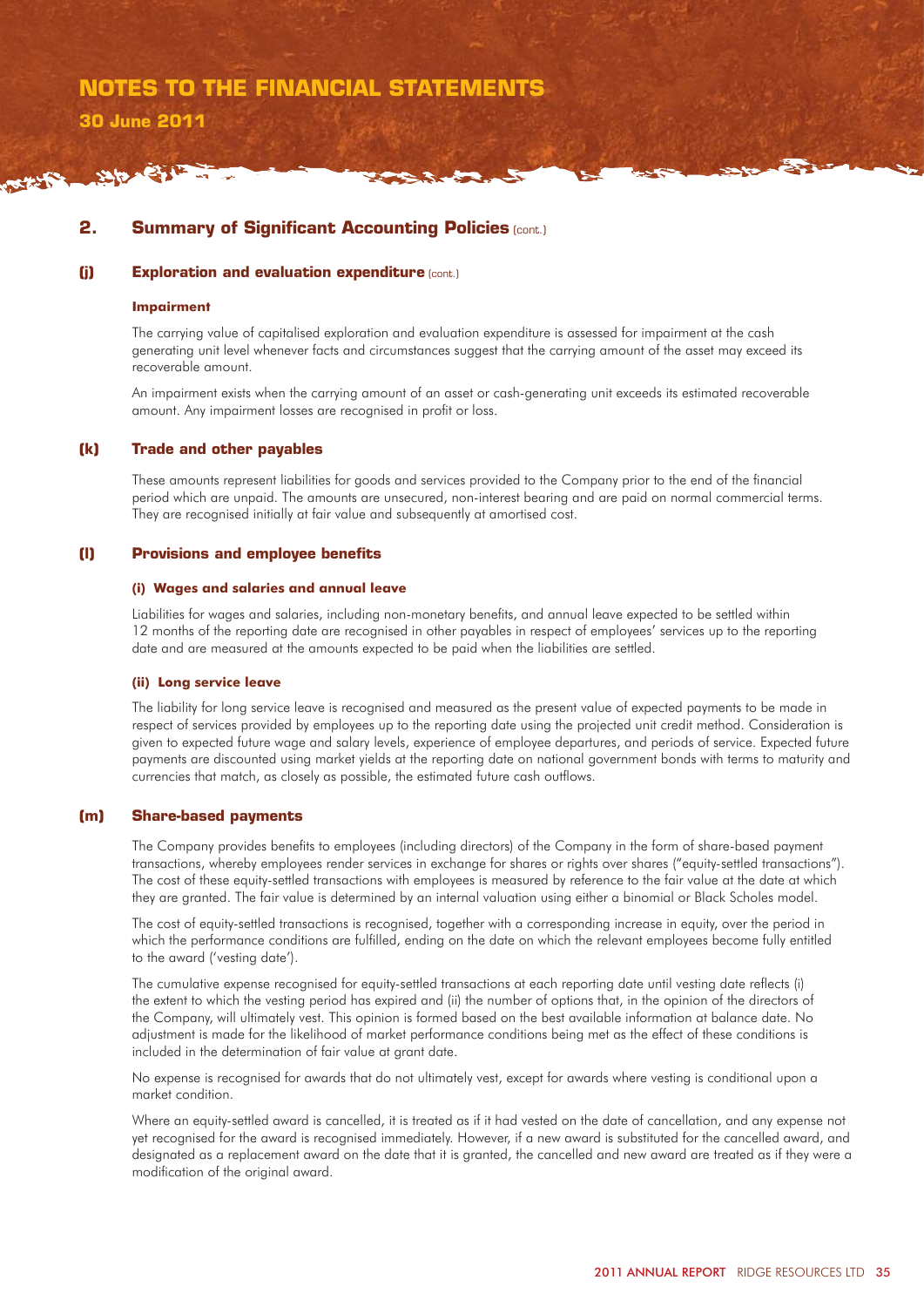**30 June 2011**

 $25 - 2312$ 

BATH T

# **2. Summary of Significant Accounting Policies (cont.)**

#### **(n) Contributed equity**

Ordinary shares are classified as equity.

Incremental costs directly attributable to the issue of new shares or options are shown in equity as a deduction, net of tax, from the proceeds.

#### **(o) Loss per share**

#### **(i) Basic earnings per share**

Basic earnings per share is calculated by dividing the profit attributable to owners of the Company, excluding any costs of servicing equity other than ordinary shares, by the weighted average number of ordinary shares outstanding during the financial period, adjusted for bonus elements in ordinary shares issued during the period.

#### **(ii) Diluted earnings per share**

Diluted earnings per share adjusts the figures used in the determination of basic earnings per share to take into account the after income tax effect of interest and other financing costs associated with dilutive potential ordinary shares and the weighted average number of shares assumed to have been issued for no consideration in relation to dilutive potential ordinary shares.

#### **(p) Goods and Services Tax (GST)**

Revenues, expenses and assets are recognised net of the amount of associated GST, unless the GST incurred is not recoverable from the taxation authority. In this case it is recognised as part of the cost of acquisition of the asset or as part of the expense.

Receivables and payables are stated inclusive of the amount of GST receivable or payable. The net amount of GST recoverable from, or payable to, the taxation authority is included with other receivables or payables in the statement of financial position.

Cash flows are presented on a gross basis. The GST components of cash flows arising from investing or financing activities which are recoverable from, or payable to the taxation authority, are presented as operating cash flows.

#### **(q) New accounting standards and interpretations**

Certain new accounting standards and interpretations have been published that are not mandatory for 30 June 2011 reporting periods. The Company's assessment of the impact of these new standards and interpretations is set out below.

#### **AASB 9** *Financial Instruments* **and AASB 2009-11** *Amendments to Australian Accounting Standards arising from AASB 9* **(effective from 1 January 2013)**

AASB 9 *Financial Instruments* addresses the classification and measurement of financial assets and is likely to affect the Company's accounting for its financial assets. The standard is not applicable until 1 January 2013 but is available for early adoption. The group is yet to assess its full impact. The Company has not yet decided when to adopt AASB 9.

# **Revised AASB 124** *Related Party Disclosures* **and AASB 2009-12** *Amendments to Australian Accounting Standards* **(effective from 1 January 2011)**

In December 2009 the AASB issued a revised AASB 124 *Related Party Disclosures*. It is effective for accounting periods beginning on or after 1 January 2011 and must be applied retrospectively. The amendment removes the requirement for government-related entities to disclose details of all transactions with the government and other government-related entities and clarifies and simplifies the definition of a related party. The Company will apply the amended standard from 1 July 2011. The amendments are not expected to have a significant impact on the financial statements of the Company.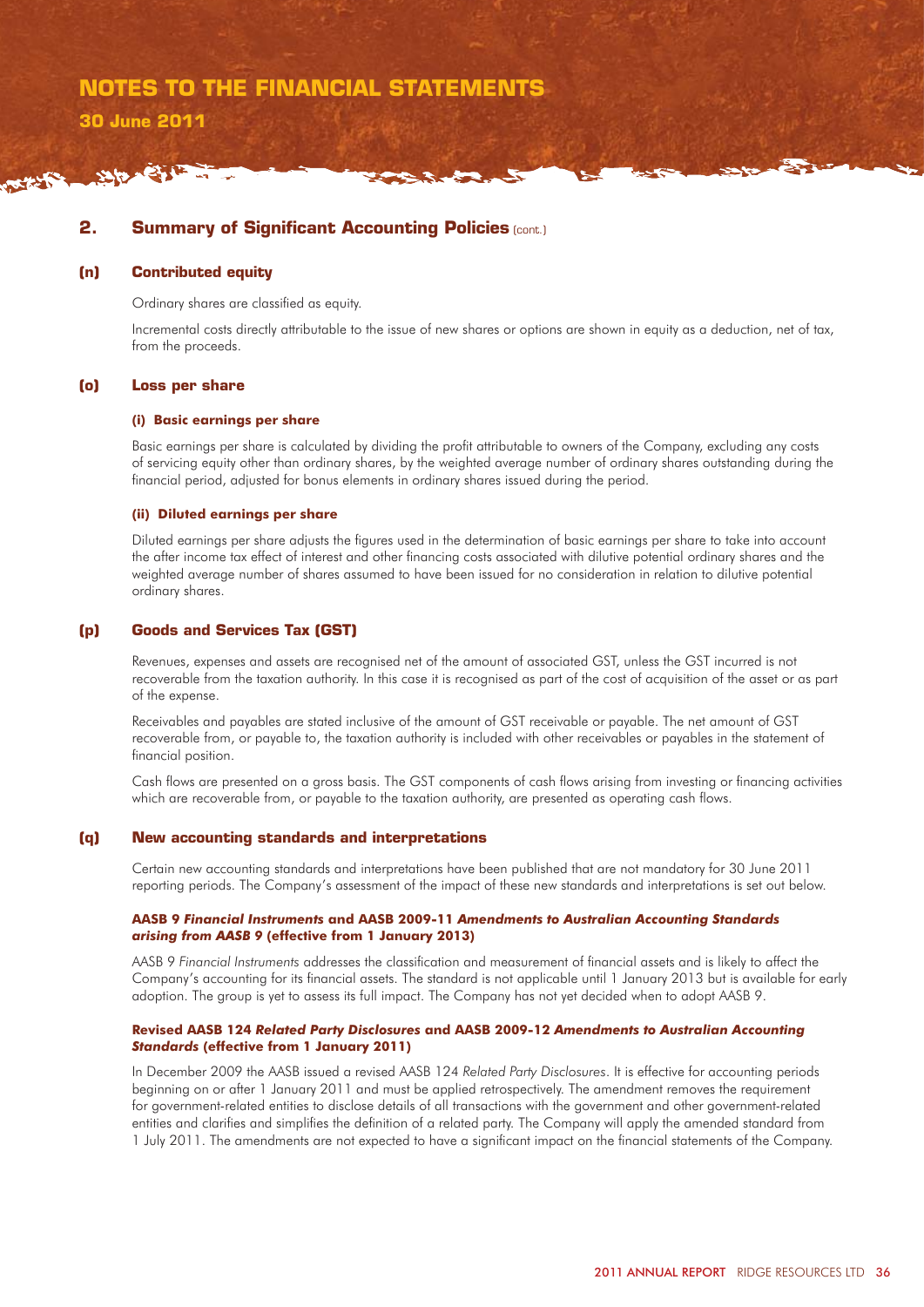**30 June 2011**

 $255 - 2512$ 

BATH T

# **2. Summary of Significant Accounting Policies (cont.)**

### **(r) Critical accounting judgements, estimates and assumptions**

The preparation of these financial statements requires the use of certain critical accounting estimates. It also requires management to exercise its judgement in the process of applying the Company's accounting policies. The areas involving a higher degree of judgement or complexity, or areas where assumptions and estimates are significant to the financial statements are:

#### **Impairment of capitalised exploration and evaluation expenditure**

The future recoverability of capitalised exploration expenditure is dependent on a number of factors, including whether the Company decides to exploit the related lease itself or, if not, whether it successfully recovers the related exploration and evaluation asset through sale.

Factors that could impact the future recoverability include the level of reserves and resources, future technological changes, which could impact the cost of mining, future legal changes (including changes to environmental restoration obligations) and changes to commodity prices.

To the extent that capitalised exploration and evaluation expenditure is determined not to be recoverable in the future, profits and net assets will be reduced in the period in which this determination is made.

In addition, exploration and evaluation is capitalised if activities in the area of interest have not yet reached a stage that permits a reasonable assessment of the existence or otherwise of economically recoverable reserves. To the extent it is determined in the future that this capitalised expenditure should be written off, profits and net assets will be reduced in the period in which this determination is made.

### **(s) Share-based payment transactions**

The Company measures the cost of equity-settled transactions with employees by reference to the fair value of the equity instruments at the date at which they are granted. The fair value is determined by an internal valuation using a binomial or Black Scholes model. The accounting estimates and assumptions relating to equity-settled share-based payments would have no impact on the carrying amount of assets and liabilities within the next annual reporting period but may impact expenses and equity.

# **(t) Comparatives**

These financial statements have been prepared for the period from incorporation to 30 June 2011 and represent the Company's inaugural financial statements. Therefore there are no comparatives presented from a previous financial period.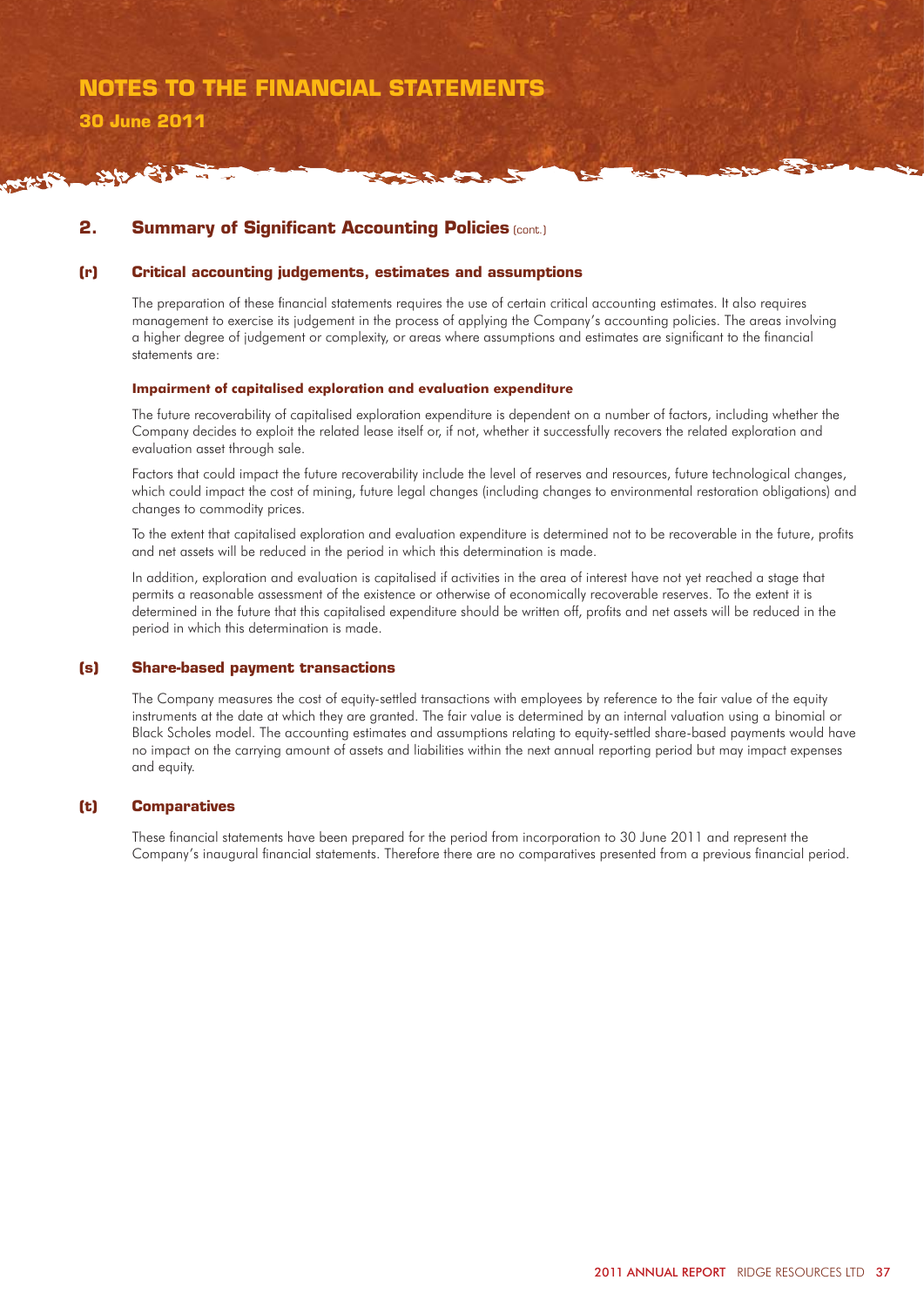**30 June 2011**

 $255 - 251$ 

**PATE TO** 

# **3. Financial Risk Management**

The Company's activities expose it to a variety of financial risks: market risk (including currency risk, interest rate risk and price risk), credit risk and liquidity risk. The Company's overall risk management program focuses on the unpredictability of financial markets and seeks to minimise potential adverse effects on the financial performance of the Company.

Risk management is carried out by the full Board of Directors as the Company believes that it is crucial for all Board members to be involved in this process. The Board, with the assistance of senior management as required, has responsibility for identifying, assessing, treating and monitoring risks and reporting to the Board on risk management.

## **(a) Market risk**

#### **(i) Price risk**

Given the current level of operations, the Company is not presently exposed to price risk.

#### **(ii) Interest rate risk**

The Company is exposed to movements in market interest rates on cash and cash equivalents. The Company policy is to monitor the interest rate yield curve out to 120 days to ensure a balance is maintained between the liquidity of cash assets and the interest rate return.

#### **Sensitivity analysis**

At 30 June 2011, if interest rates had changed by -/+ 100 basis points from the weighted average rate for the year with all other variables held constant, post-tax loss for the Company would have been \$69 lower/higher as a result of lower/higher interest income from cash and cash equivalents. The directors believe that in the current economic environment a 1.0% increase in interest rates is reasonable given comments made by the Reserve Bank of Australia.

### **(b) Credit risk**

The maximum exposure to credit risk at balance date is the carrying amount (net of allowance for impairment) of those assets as disclosed in the statement of financial position and notes to the financial statements. The only significant concentration of credit risk for the Company is the cash and cash equivalents held with financial institutions. All material deposits are held with the major Australian banks for which the Board evaluate credit risk to be minimal.

As the Company does not presently have any debtors, lending, significant stock levels or any other credit risk, a formal credit risk management policy is not maintained.

#### **(c) Liquidity risk**

The Company manages liquidity risk by continuously monitoring forecast and actual cash flows and ensuring sufficient cash is available to meet the current and future commitments of the Company. Due to the nature of the Company's activities, being mineral exploration, the Company does not have ready access to credit facilities, with the primary source of funding being equity raisings. The Board of Directors constantly monitor the state of equity markets in conjunction with the Company's current and future funding requirements, with a view to initiating appropriate capital raisings as required.

The financial liabilities of the Company are confined to trade and other payables as disclosed in the statement of financial position. All trade and other payables are non-interest bearing and due within 12 months of the reporting date.

# **(d) Fair value estimation**

The fair value of financial assets and financial liabilities must be estimated for recognition and measurement or for disclosure purposes. All financial assets and financial liabilities of the Company at the balance date are recorded at amounts approximating their carrying amount due to their short term nature. No financial instruments are subsequently carried at fair value.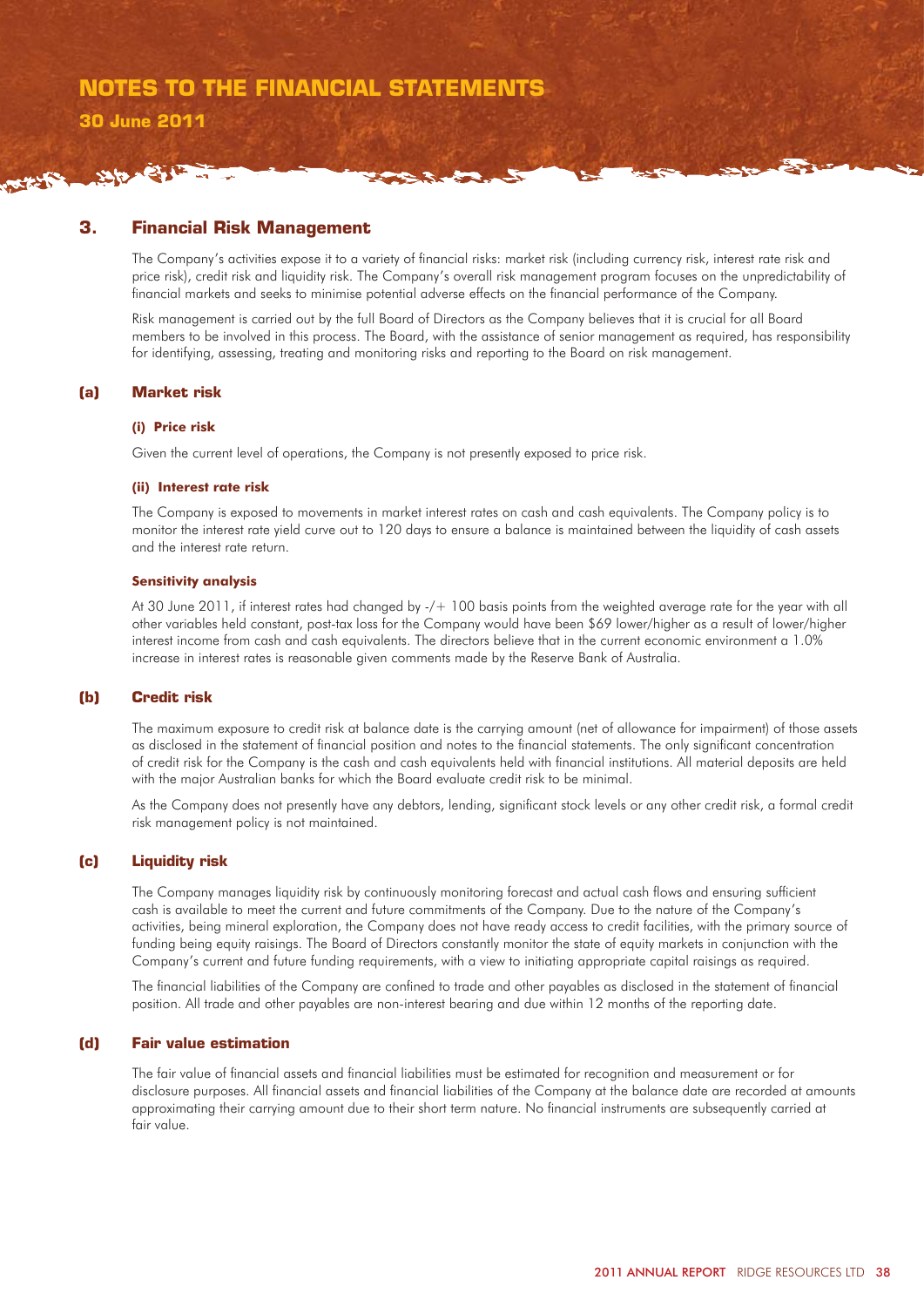**30 June 2011**

 $255 - 2512$ 

**BATALO** 

# **3. Financial Risk Management** (cont.)

# **(e) Maturity analysis**

| Period ended 30 June 2011                | <b>6 MONTHS</b><br>\$ | $6 - 12$<br><b>MONTHS</b><br>\$ | 1 - 5 YEARS<br>\$ | $> 5$ YEARS<br>S | <b>TOTAL</b><br>\$ |
|------------------------------------------|-----------------------|---------------------------------|-------------------|------------------|--------------------|
| Liquid financial assets                  |                       |                                 |                   |                  |                    |
| Cash and cash equivalents                | 9,306                 | ٠                               | ٠                 |                  | 9,306              |
| Trade and other receivables              | 5,828                 | $\overline{a}$                  | ٠                 |                  | 5,828              |
| Prepayments                              | 56,952                |                                 | ٠                 |                  | 56,952             |
| Other                                    | 296,745               | $\overline{\phantom{0}}$        | ٠                 |                  | 296,745            |
|                                          | 368,831               |                                 |                   |                  | 368,831            |
| Trade and other payables                 | 87,899                | ٠                               | ٠                 |                  | 87,899             |
| Interest bearing loans<br>and borrowings | 296,745               |                                 |                   |                  | 296,745            |
|                                          | 384,644               | ٠                               | ٠                 | ٠                | 384,644            |
| Net inflow/(outflow)                     | (15, 813)             |                                 | ٠                 |                  | (15, 813)          |

5

# **4. Segment Information**

The Company operates within a single segment being the mining and exploration industry segment, with all operations located in Australia.

# **5. Revenue**

|                                      |              | 2011 |
|--------------------------------------|--------------|------|
| Finance revenue                      | <b>NOTES</b> |      |
| Interest from financial institutions |              | 206  |

# **6. Expenses**

# Loss before income tax includes the following specific expenses:

| Defined contribution superannuation expense | 337    |
|---------------------------------------------|--------|
| Director fees                               | 12,917 |
|                                             | 13,254 |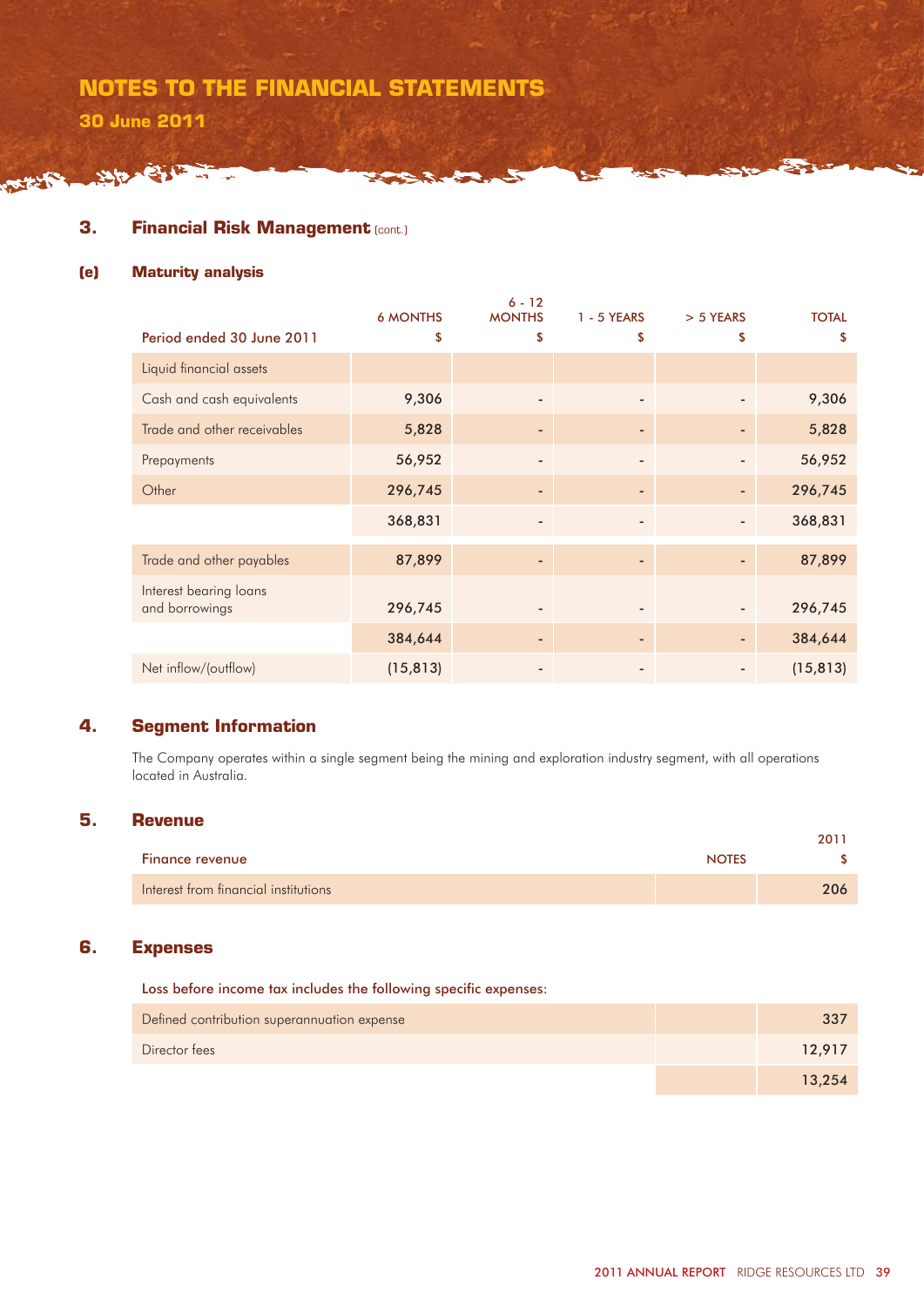**30 June 2011**

ANK

# **7. Income Tax**

e

| (a) Income tax expense/(benefit)                                                            | <b>NOTES</b> | 2011<br>S |
|---------------------------------------------------------------------------------------------|--------------|-----------|
| Current income tax charge                                                                   |              |           |
| Deferred income tax relating to utilisation/(recognition) of tax losses                     |              |           |
| Deferred income tax relating to origination and reversal of temporary differences           |              |           |
| Income tax expense/(benefit) reported in profit or loss                                     |              |           |
| (b) Amounts charged or credited directly to equity                                          |              |           |
| Share issue costs                                                                           |              |           |
| Income tax benefit not recognised                                                           |              |           |
| Income tax expense/(benefit) reported in equity                                             |              |           |
| (c) Numerical reconciliation of income tax expense to prima facie tax payable               |              |           |
| Loss from continuing operations before income tax expense                                   |              | (27, 411) |
| Prima facie tax benefit at the Australian tax rate of 30% (2010: 30%)                       |              | (8, 223)  |
| Tax effect of amounts which are not deductible (taxable) in calculating taxable income:     |              |           |
| Share-based payments                                                                        |              |           |
| Other non-deductible expenses                                                               |              |           |
| Tax effect of current period tax losses for which no deferred tax asset has been recognised |              | 8,223     |
| Income tax expense/(benefit)                                                                |              |           |
| (d) Unrecognised deferred income tax                                                        |              |           |
| Deferred Tax Liabilities (at 30%)                                                           |              |           |
| Receivables                                                                                 |              |           |
| Prepayments                                                                                 |              | (3, 417)  |
|                                                                                             |              | (3, 417)  |
| Deferred Tax Assets (at 30%)                                                                |              |           |
| Accruals                                                                                    |              | 2,625     |
| Capital raising costs                                                                       |              |           |
| Other                                                                                       |              | 13,669    |
| Revenue tax losses                                                                          |              |           |
|                                                                                             |              | 16,294    |
| Net deferred tax asset                                                                      |              | 12,877    |
| Net deferred tax asset not recognised                                                       |              | (12, 877) |
|                                                                                             |              |           |

The Company has tax losses that are available indefinitely for offset against future taxable profits of the Company. The recoupment of available tax losses as at the 30 June 2011 is contingent upon the following:

- (i) the Company deriving future assessable income of a nature and of an amount sufficient to enable the benefit from the losses to be realised;
- (ii) the conditions for deductibility imposed by tax legislation continuing to be complied with; and
- (iii) there being no changes in tax legislation which would adversely affect the Company from realising the benefit from the losses.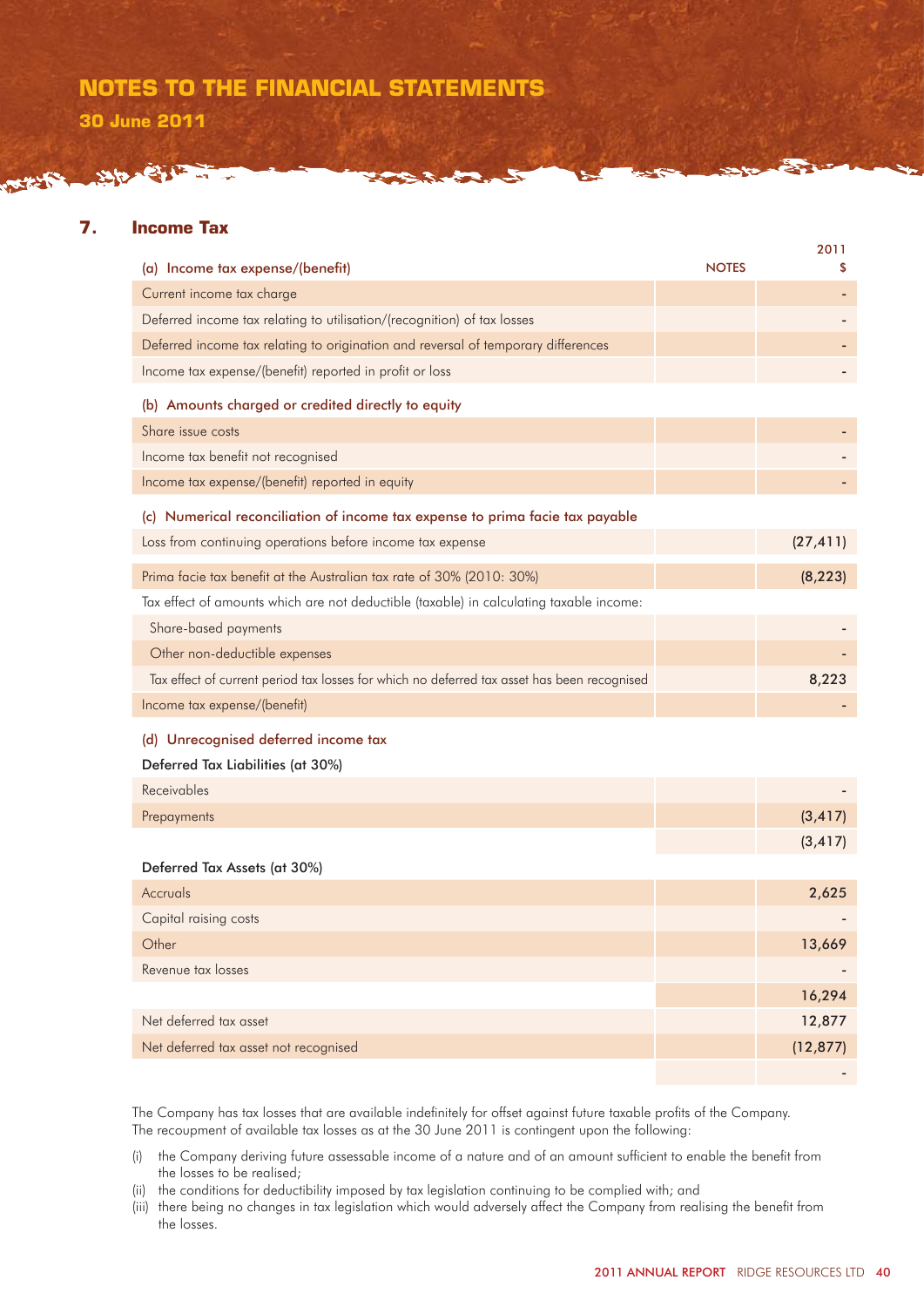**30 June 2011**

一个人 出版

| 8. | <b>Current Assets - Cash and Cash Equivalents</b>                                                            | <b>NOTES</b> | 2011  |
|----|--------------------------------------------------------------------------------------------------------------|--------------|-------|
|    | Cash at bank and in hand                                                                                     |              | 9,306 |
|    | Short-term deposits                                                                                          |              |       |
|    | Cash and cash equivalents as shown in the statement of financial position and the<br>statement of cash flows |              | 9.306 |

Cash at bank and in hand earns interest at floating rates based on daily bank deposit rates.

Short term deposits are made for varying periods of between one day and three months depending on the immediate cash requirements of the Company, and earn interest at the respective short term deposit rates.

# **9. Current Assets - Trade and Other Receivables**

| Other receivables           |       |
|-----------------------------|-------|
| Government taxes receivable | 5,828 |
|                             | 5,828 |

Trade receivables are non-interest bearing and are generally on 30-90 days terms. No receivables are past due and no receivables are impaired. Due to the short term nature of these receivables, their carrying value is assumed to approximate their fair value.

# **10. Current Assets - Prepayments**

| Prepaid capital raising expenses | 56,952 |
|----------------------------------|--------|
|                                  | 56,952 |

# **11. Current Assets - Other**

| Share subscriptions received in advance | 296,745 |
|-----------------------------------------|---------|
|                                         | 296,745 |

At Balance Date the Company had received valid applications to subscribe for 1,482,500 shares and 741,250 options from investors pursuant to the Prospectus dated 26 May 2011.

# **12. Non-Current Assets**

| Company formation expense |  |
|---------------------------|--|
|                           |  |

# **13. Current Liabilities - Trade and Other Payables**

| Trade payables         | 78,812 |
|------------------------|--------|
| Other accrued expenses | 9,087  |
|                        | 87,899 |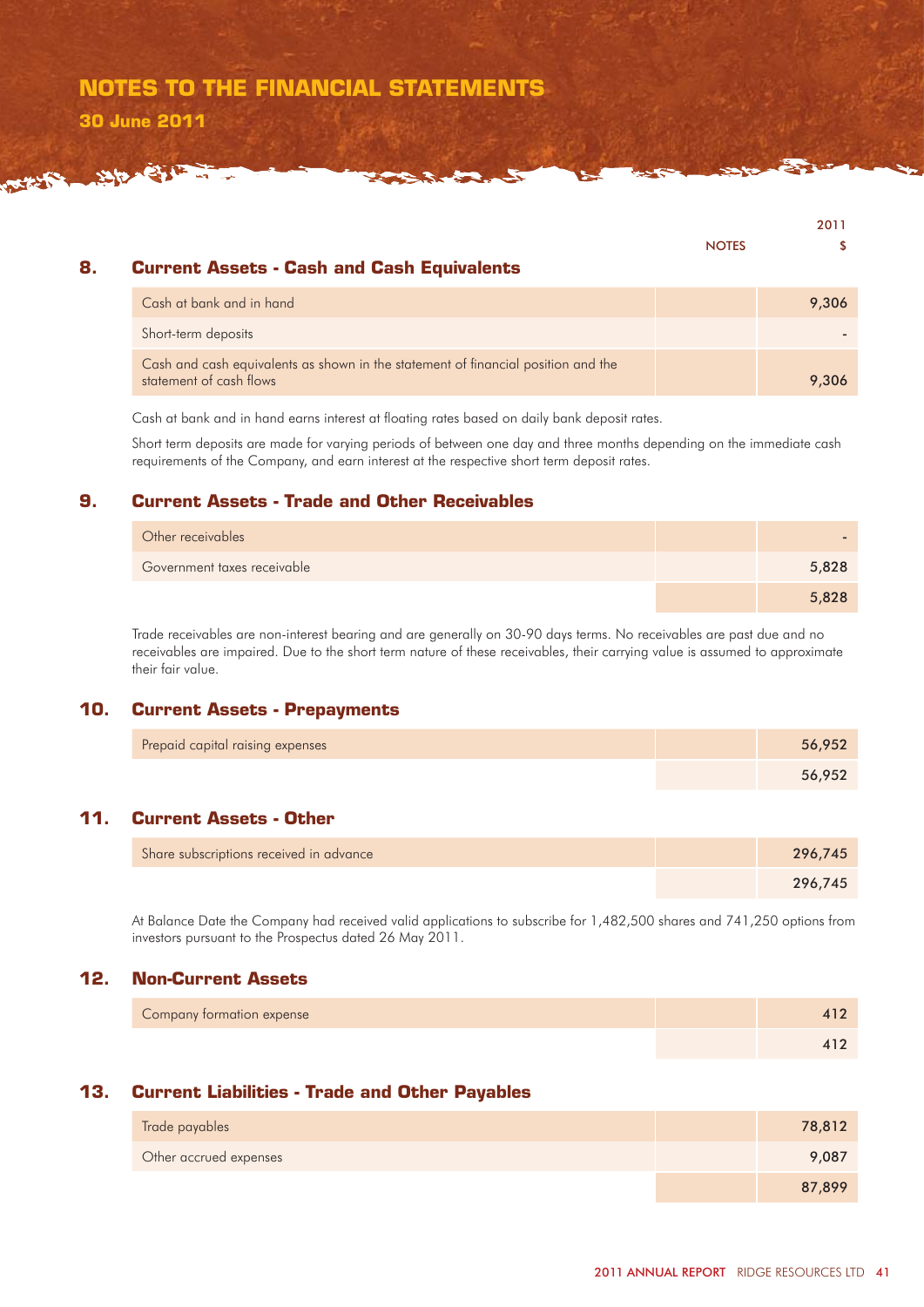**30 June 2011**

œ

 $52h$ 

**PARKET** 

# **14. Current Liabilities - Other**

|                                         | <b>NOTES</b> |         |
|-----------------------------------------|--------------|---------|
| Share subscriptions received in advance |              | 296,745 |
|                                         |              | 296,745 |

# **15. Contributed Equity**

| (a) Contributed equity     | <b>NOTES</b> | <b>NUMBER OF</b><br><b>SECURITIES</b> |     |
|----------------------------|--------------|---------------------------------------|-----|
| Ordinary shares fully paid | 12(b), 12(d) | 4,100,000                             | 410 |

### (b) Movements in ordinary share capital

| On incorporation                                           | 3,500,000 | 350 |
|------------------------------------------------------------|-----------|-----|
| Transactions during the period<br>- Issued as seed capital | 600,000   | 60  |
| Less: Transaction costs                                    |           |     |
| End of the financial period                                | 4,100,000 | 410 |

| (c) Movements in options on issue                                                    | <b>NUMBER OF</b><br><b>OPTIONS</b><br>2011 |
|--------------------------------------------------------------------------------------|--------------------------------------------|
| On incorporation                                                                     | 3,500,000                                  |
| Issued during the period<br>- Exercisable at 20 cents, on or before 31 December 2014 | 500,000                                    |
| End of the financial period                                                          | 4,000,000                                  |

# (d) Ordinary shares

Ordinary shares entitle the holder to participate in dividends and the proceeds on winding up of the Company in proportion to the number of and amounts paid on the shares held.

On a show of hands every holder of ordinary shares present at a meeting in person or by proxy, is entitled to one vote, and upon a poll each share is entitled to one vote.

Ordinary shares have no par value and the Company does not have a limited amount of authorised capital.

# (e) Paid options

On incorporation 3,500,000 options exercisable at 20 cents on or before 31 December 2015 were issued for 0.29 cents each to foundation shareholders.

On 11 April 2011 500,000 options exercisable at 20 cents on or before 31 December 2015 were issued for 0.29 cents each to a seed capital investor.

2011

2011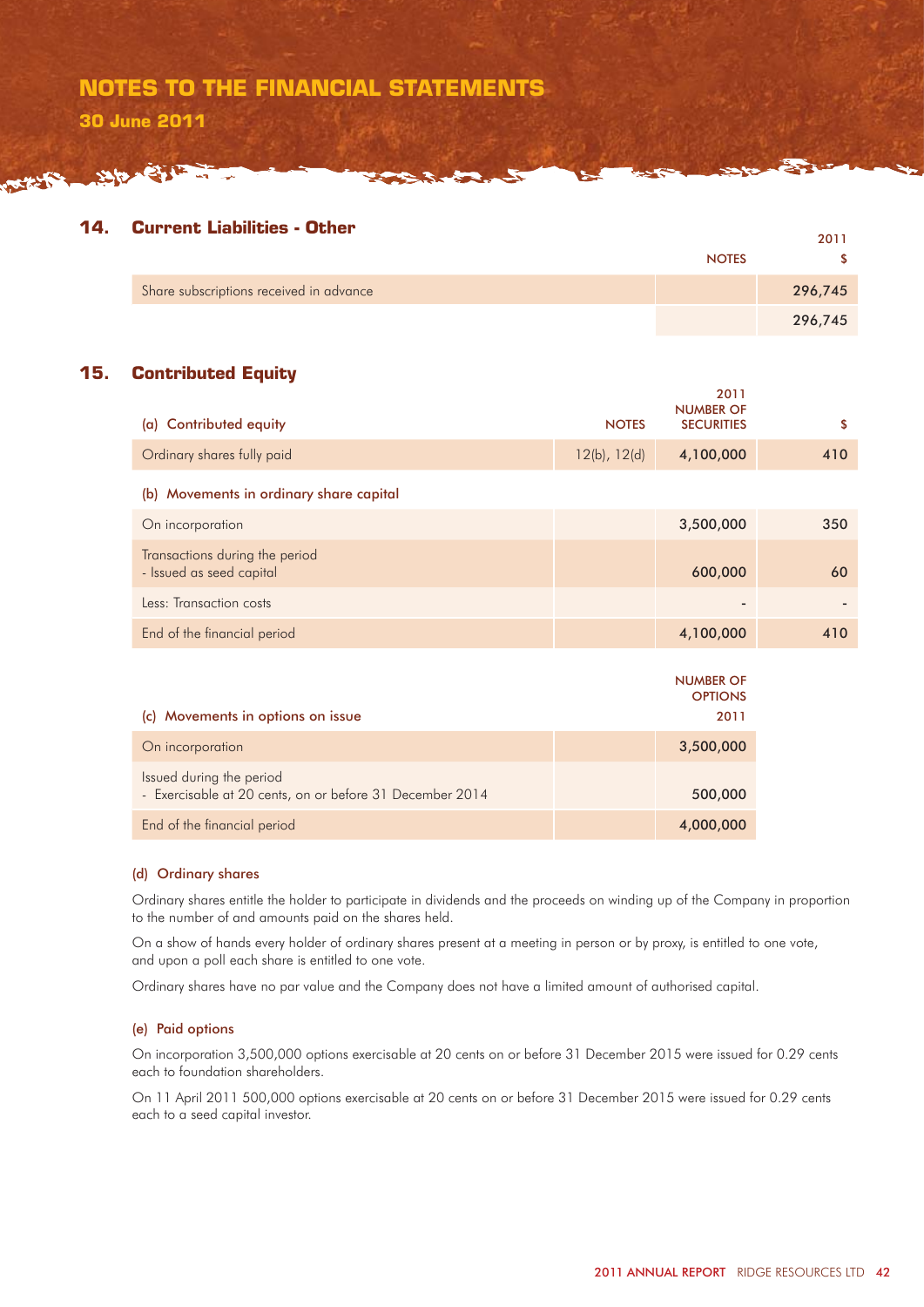**30 June 2011**

 $255 - 251$ 

かんだん

# **15. Contributed Equity (cont.)**

### (f) Capital risk management

The Company's objectives when managing capital are to safeguard their ability to continue as a going concern, so that they may continue to provide returns for shareholders and benefits for other stakeholders.

Due to the nature of the Company's activities, being mineral exploration, the Company does not have ready access to credit facilities, with the primary source of funding being equity raisings. Therefore, the focus of the Company's capital risk management is the current working capital position against the requirements of the Company to meet exploration programmes and corporate overheads. The Company's strategy is to ensure appropriate liquidity is maintained to meet anticipated operating requirements, with a view to initiating appropriate capital raisings as required. The working capital position of the Company at 30 June 2011 is as follows:

|                             | <b>NOTES</b> |           |
|-----------------------------|--------------|-----------|
| Cash and cash equivalents   |              | 9,306     |
| Trade and other receivables |              | 5,828     |
| Prepayments                 |              | 56,952    |
| Trade and other payables    |              | (87, 899) |
| Working capital position    |              | (15, 813) |

# **16. Reserves and Accumulated Losses**

| Reserves<br>(a)                   |                          |
|-----------------------------------|--------------------------|
| Option issue reserve <sup>1</sup> | 11,600                   |
|                                   | 11,600                   |
| Movements:                        |                          |
| Option issue reserve              |                          |
| On incorporation                  | 10,150                   |
| Issues during the period          | 1,450                    |
| Balance at end of period          | 11,600                   |
| (b) Accumulated losses            |                          |
| On incorporation                  | $\overline{\phantom{a}}$ |
| Net loss for the period           | (27, 411)                |
| Balance at end of period          | (27, 411)                |
|                                   |                          |

# (c) Nature and purpose of reserves

*(i) Option issue reserve*

The option issue reserve is used to record the amount subscribed in relation to 4 million options provided to capital investors.

2011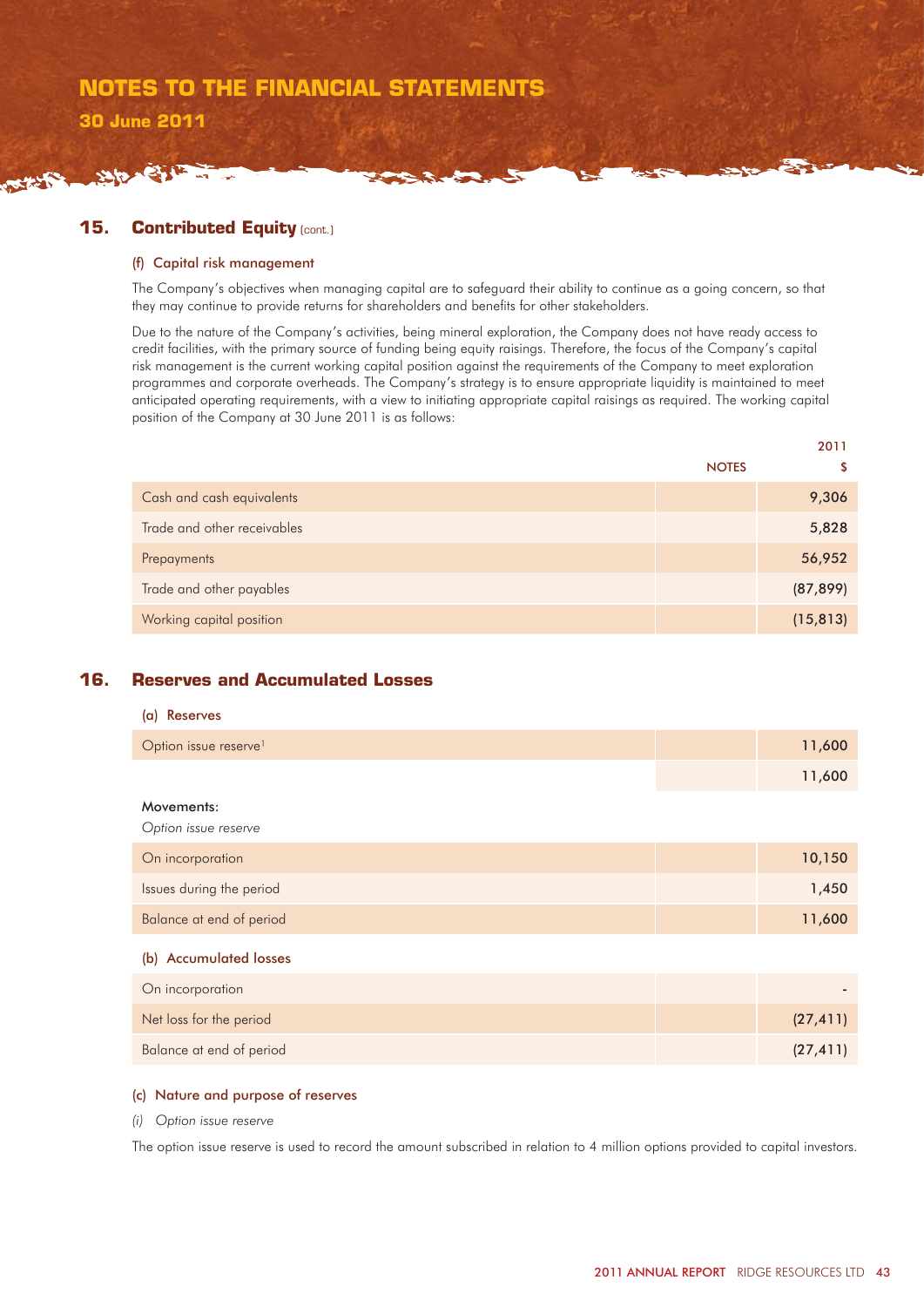**30 June 2011**

**PARKET** 

# **17. Dividends**

œ

 $32h$ 

No dividends were paid during the financial period. No recommendation for payment of dividends has been made.

# **18. Key Management Personnel Disclosures**

|                          |              | 2011   |
|--------------------------|--------------|--------|
|                          | <b>NOTES</b> | s      |
| Short term benefits      |              | 20,917 |
| Post employment benefits |              | 337    |
| Other long term benefits |              |        |
| Termination benefits     |              |        |
| Share-based payments     |              |        |
|                          |              | 21,254 |

# (b) Equity instrument disclosures relating to key management personnel

*(i) Options provided as remuneration and shares issued on exercise of such options*

During the financial period there were no options provided as remuneration and no shares issued on the exercise of such options.

### *(ii) Option holdings*

The numbers of options over ordinary shares in the Company held during the financial period by each director of Ridge Resources Ltd and other key management personnel of the Company, including their personally related parties, are set out below:

| 2011<br>Directors of Ridge Resources Ltd | ON<br><b>INCORP-</b><br><b>ORATION</b> | <b>GRANTED</b><br>AS<br><b>COMPEN-</b><br><b>SATION</b> | <b>EXERCISED</b> | <b>OTHER</b><br><b>CHANGES</b> | <b>BALANCE</b><br><b>AT END</b><br>OF THE<br><b>PERIOD</b> | <b>VESTED</b><br><b>AND EXER-</b><br><b>CISABLE</b> | <b>UNVESTED</b> |
|------------------------------------------|----------------------------------------|---------------------------------------------------------|------------------|--------------------------------|------------------------------------------------------------|-----------------------------------------------------|-----------------|
| Jeremy David Shervington                 | 1,750,000                              | ٠                                                       | ٠                | $\sim$                         | 1,750,000                                                  | 1,750,000                                           |                 |
| Alec Christopher Pismiris                | 1,250,000                              | ٠                                                       | ٠                | (565, 288)                     | 684,712                                                    | 684,712                                             |                 |
| David Nicholas Kelly                     | ٠                                      | ٠                                                       | ٠                | 500,000                        | 500,000                                                    | 500,000                                             |                 |
| Alan Gordon Coulthard                    |                                        | $\overline{\phantom{a}}$                                |                  |                                |                                                            |                                                     |                 |

### Other key management personnel of the Company

All vested options were exercisable at the end of the period.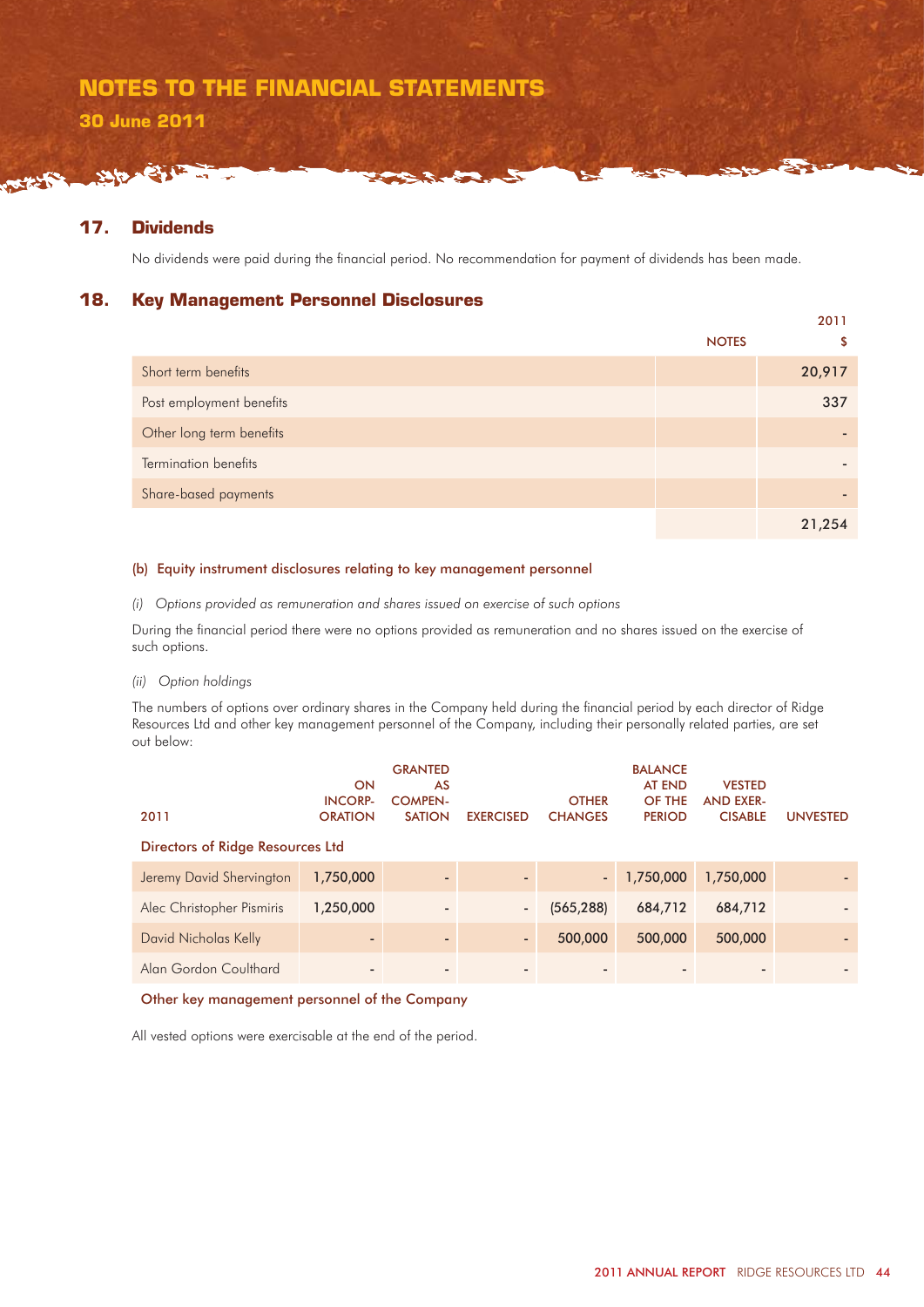**30 June 2011**

**VE** 

 $x + y$ 

かんだん

# **18. Key Management Personnel Disclosures** (cont.)

#### *(iii) Share holdings*

The numbers of shares in the Company held during the financial period by each director of Ridge Resources Ltd and other key management personnel of the Company, including their personally related parties, are set out below. There were no shares granted during the reporting period as compensation. There are no nominally held shares in the balances below.

Received

|                                  |                      | <b>RECEIVED</b>   |                   |                   |
|----------------------------------|----------------------|-------------------|-------------------|-------------------|
|                                  |                      | <b>DURING THE</b> | <b>OTHER</b>      |                   |
|                                  |                      | PERIOD ON         | <b>CHANGES</b>    | <b>BALANCE</b>    |
|                                  | ON                   | THE EXERCISE      | <b>DURING</b>     | AT END OF         |
| 2011                             | <b>INCORPORATION</b> | OF OPTIONS        | <b>THE PERIOD</b> | <b>THE PERIOD</b> |
| Directors of Ridge Resources Ltd |                      |                   |                   |                   |
| Jeremy David Shervington         | 1,750,000            | ٠                 | ۰                 | 1,750,000         |
| Alec Christopher Pismiris        | 1,250,000            | -                 | (490,000)         | 760,000           |
| David Nicholas Kelly             | ٠                    | ٠                 | 500,000           | 500,000           |
| Alan Gordon Coulthard            |                      | ۰                 |                   |                   |
|                                  |                      |                   |                   |                   |

Other key management personnel of the Company

#### (c) Loans to key management personnel

There were no loans to key management personnel during the period.

#### (d) Other transactions with key management personnel

#### *Purchases*

During the financial period fees of \$12,925 were accrued under normal terms and conditions to Azure Capital Limited of which Mr Pismiris is a Director, for the provision of services in his capacity as a Director and Company Secretary at normal commercial rates. At period end, \$12,925 remained outstanding.

During the financial period fees of \$27,979 were accrued under normal terms and conditions to Drumgaghan Pty Ltd of which Mr Shervington is a Director, including \$5,417 for the provision of services in his capacity as a Director and \$22,562 for legal services at normal commercial rates. At period end, \$27,979 remained outstanding.

The terms and conditions of the transactions with management persons and their related parties were no more favourable than those available, or which might reasonably be expected to be available, on similar transactions to non-director related entities on an arm's length basis.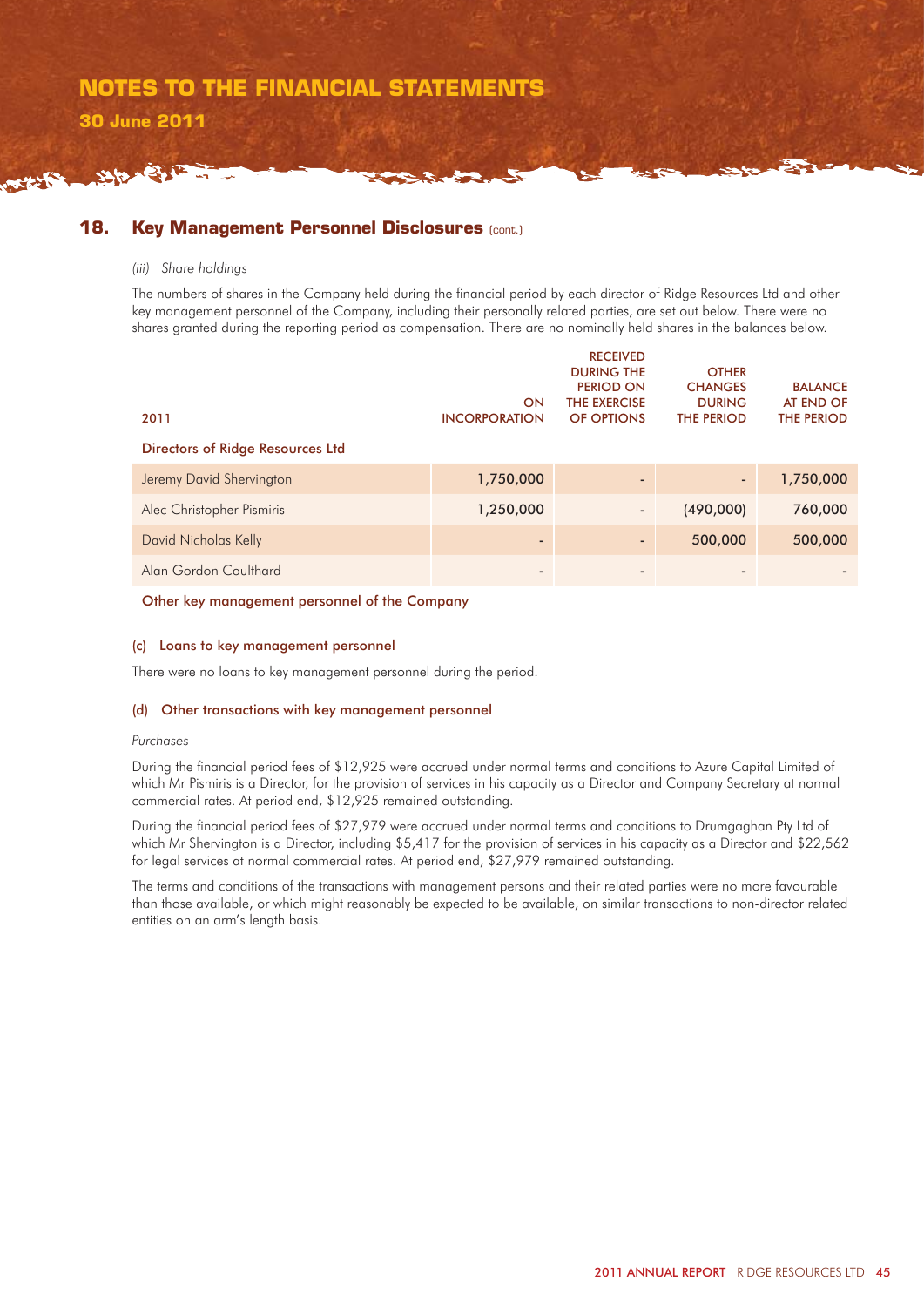**30 June 2011**

 $255 - 251$ 

**ANAS** 

|              | 2011 |
|--------------|------|
| <b>NOTES</b> | S    |

# **19. Remuneration of Auditors**

During the period the following fees were paid or payable for services provided by the auditor of the parent entity, its related practices and non-related audit firms:

# (a) Audit services

| Somes & Cooke - audit and review of financial reports |       |
|-------------------------------------------------------|-------|
| Total remuneration for audit services                 | 5,000 |
|                                                       | 5,000 |
| Non-audit services<br>(b)                             |       |
| Somes & Cooke - Investigating Accountants' Report     | 2,500 |
| Total remuneration for other services                 | 2.500 |

# **20. Contingencies**

The Company has no contingent assets or liabilities.

# **21. Commitments**

### (a) Exploration commitments

The Company has certain commitments to meet minimum expenditure requirements on the mineral exploration assets it has an interest in. Outstanding exploration commitments are as follows:

| within one year                                   | 33,353  |
|---------------------------------------------------|---------|
| later than one year but not later than five years | 133,412 |
|                                                   | 166,765 |

### (b) Remuneration commitments

Amounts disclosed as remuneration commitments include commitments arising from the service contracts of key management personnel referred to in the remuneration report on page 13 that are not recognised as liabilities and are not included in the key management personnel compensation.

| within one year                                   | 155,000 |
|---------------------------------------------------|---------|
| later than one year but not later than five years |         |
|                                                   | 155,000 |

# (c) Other commitments

Amounts disclosed as other commitments includes a commitment relating to a share-based payment comprising of an issue of 2,000,000 Lead Manager Options to Azure Capital Limited (or its nominee(s)) on the Company receiving the minimum subscription to be raised pursuant to the Prospectus dated 26 May 2011 and the Shares and Options offered granted official quotation by the ASX.

| within one year                                   | 242,216 |
|---------------------------------------------------|---------|
| later than one year but not later than five years |         |
|                                                   | 242,216 |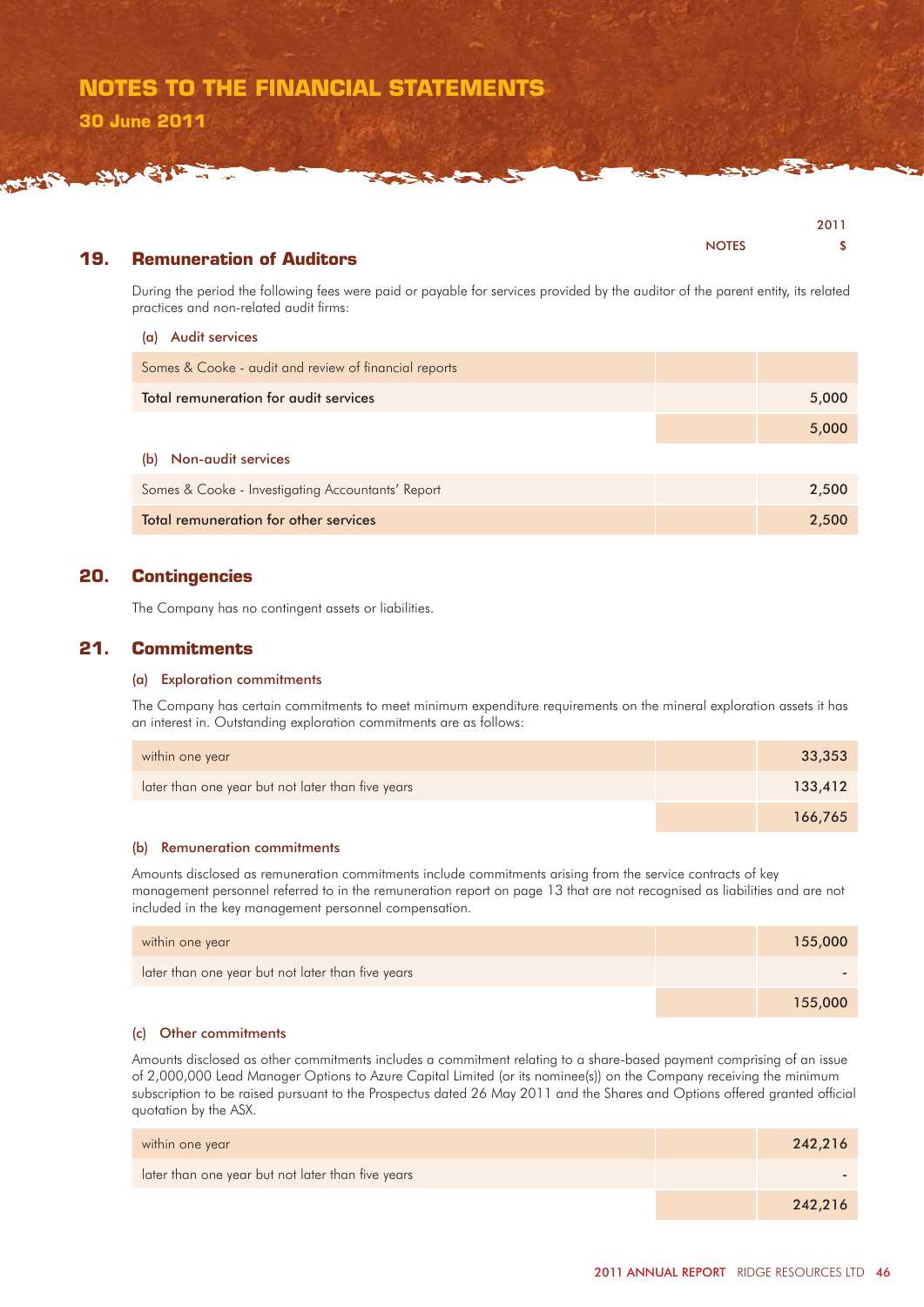**30 June 2011**

メヤ・ギバ

**PATE 1** 

# **22. Related Party Transactions**

### Key management personnel

Disclosures relating to key management personnel are set out in note 18.

# **23. Events Occurring After the Statement of Financial Position Date**

In May 2011 the Company issued a Prospectus offering both public investors and shareholders of Northern Manganese Limited (formerly Groote Resources Limited) 12,500,000 fully paid shares at an issue price of 20 cents per share together with one free attaching option exercisable at 20 cents each on or before 30 June 2014 for every two shares offered, reserving the capacity for oversubscriptions of up to a further 2,500,000 Shares together with one free attaching options exercisable at 20 cents each on or before 30 June 2014 for every two shares offered.

On 5 July 2011 the offer of securities closed fully subscribed with the Company accepting oversubscriptions totalling \$16,700.

On 5 August 2011 the Company issued and allotted the following new securities pursuant to the Prospectus dated 26 May 2011:

- 527,500 shares and 263,750 options to shareholders of Northern Manganese Limited (formerly Groote Resources Limited) that subscribed for securities pursuant to the Priority Offer;
- 11,972,500 shares and 5,986,250 options to investors that subscribed for securities pursuant to the Public Offer; and
- 83,500 shares and 41,750 options to investors that subscribed for securities pursuant to the Public Offer representing oversubscriptions.

In accordance with the terms of a corporate advisory mandate, Azure Capital Limited and its nominees were issued 2,000,000 Lead Manager Options as a consequence of the Company receiving the minimum subscription of \$2,500,000 raised pursuant to the Prospectus dated 26 May 2011 and the shares and options offered being granted official quotation by the ASX.

The Company was admitted to the Official List of ASX on 12 August 2011 with Official Quotation of the Company's securities commencing on 17 August 2011.

No matter or circumstance has arisen since 30 June 2011 which has significantly affected, or may significantly affect the operations of the Company, the result of those operations, or the state of affairs of the Company in subsequent financial years.

# **24. Statement of Cash Flows**

|                                                                                           |              | 2011      |
|-------------------------------------------------------------------------------------------|--------------|-----------|
|                                                                                           | <b>NOTES</b> | S         |
| Reconciliation of net loss after income tax to net cash outflow from operating activities |              |           |
| Net loss for the period                                                                   |              | (27, 411) |
| Non Cash Items                                                                            |              |           |
| Change in operating assets and liabilities                                                |              |           |
| Decrease/(increase) in trade and other receivables                                        |              | (56, 952) |
| Decrease/(increase) in prepayments                                                        |              | (5,828)   |
| Increase/(decrease) in trade and other payables                                           |              | 87,899    |
| Net cash outflow from operating activities                                                |              | (2, 292)  |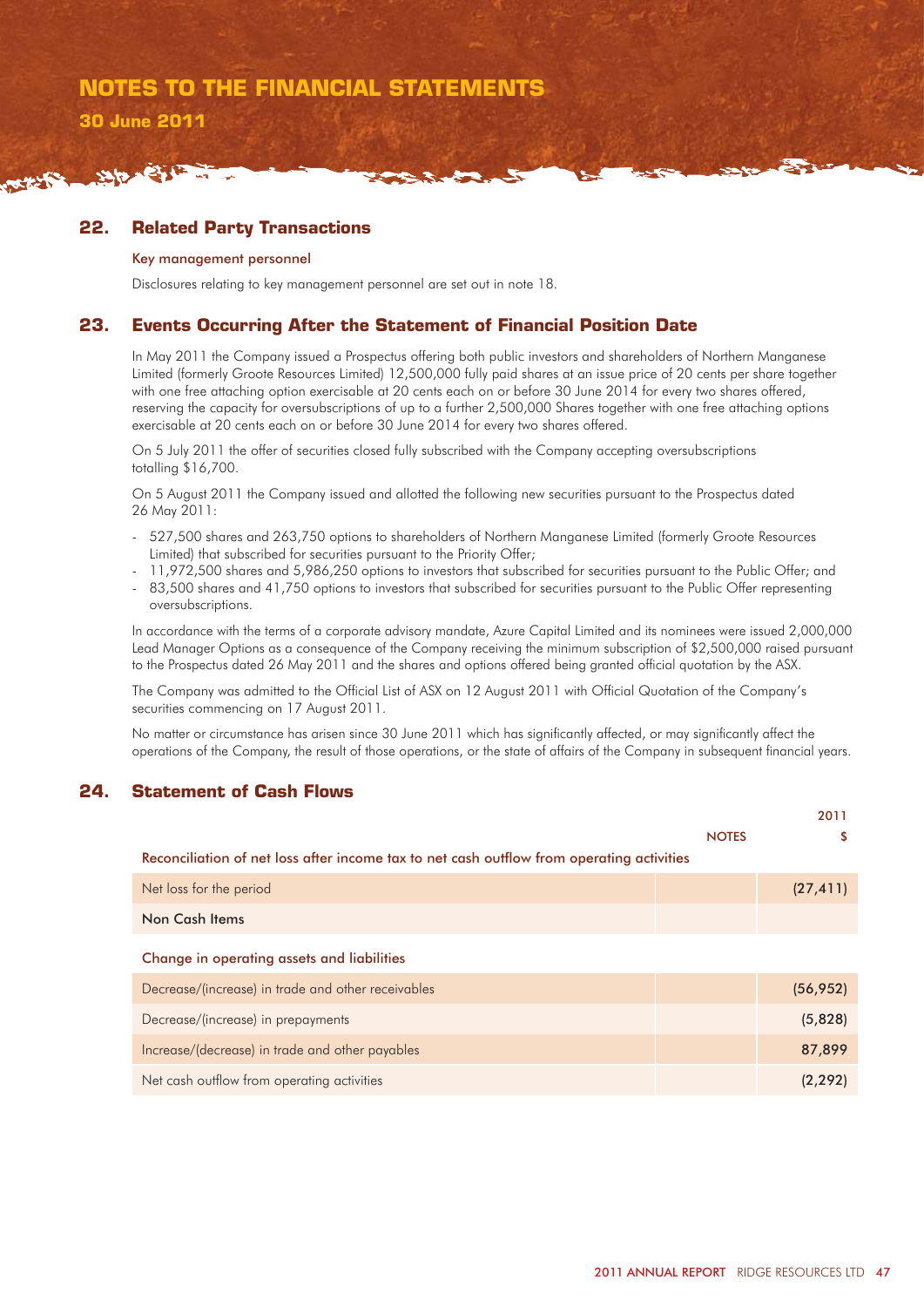**30 June 2011**

œ

**PARTIES** 

# **25. Loss Per Share**

|                                                                                                                       |              | 2011                              |
|-----------------------------------------------------------------------------------------------------------------------|--------------|-----------------------------------|
| Reconciliation of earnings used in calculating loss per share<br>(a)                                                  | <b>NOTES</b> |                                   |
| Loss attributable to the owners of the Company used in calculating<br>basic and diluted loss per share                |              | (27, 411)                         |
| Weighted average number of shares used as the denominator<br>(b)                                                      |              | <b>NUMBER OF</b><br><b>SHARES</b> |
| Weighted average number of ordinary shares used as the denominator<br>in calculating basic and diluted loss per share |              | 3,674,589                         |

# (c) Information on the classification of options

As the Company has made a loss for the period ended 30 June 2011, all options on issue are considered antidilutive and have not been included in the calculation of diluted earnings per share. These options could potentially dilute basic earnings per share in the future.

# **26. Share-Based Payments**

### (a) Supplier options

During the financial period there were no options issued as consideration for services.

# (b) Shares issued to suppliers

During the financial period there were no ordinary shares issued as consideration for services.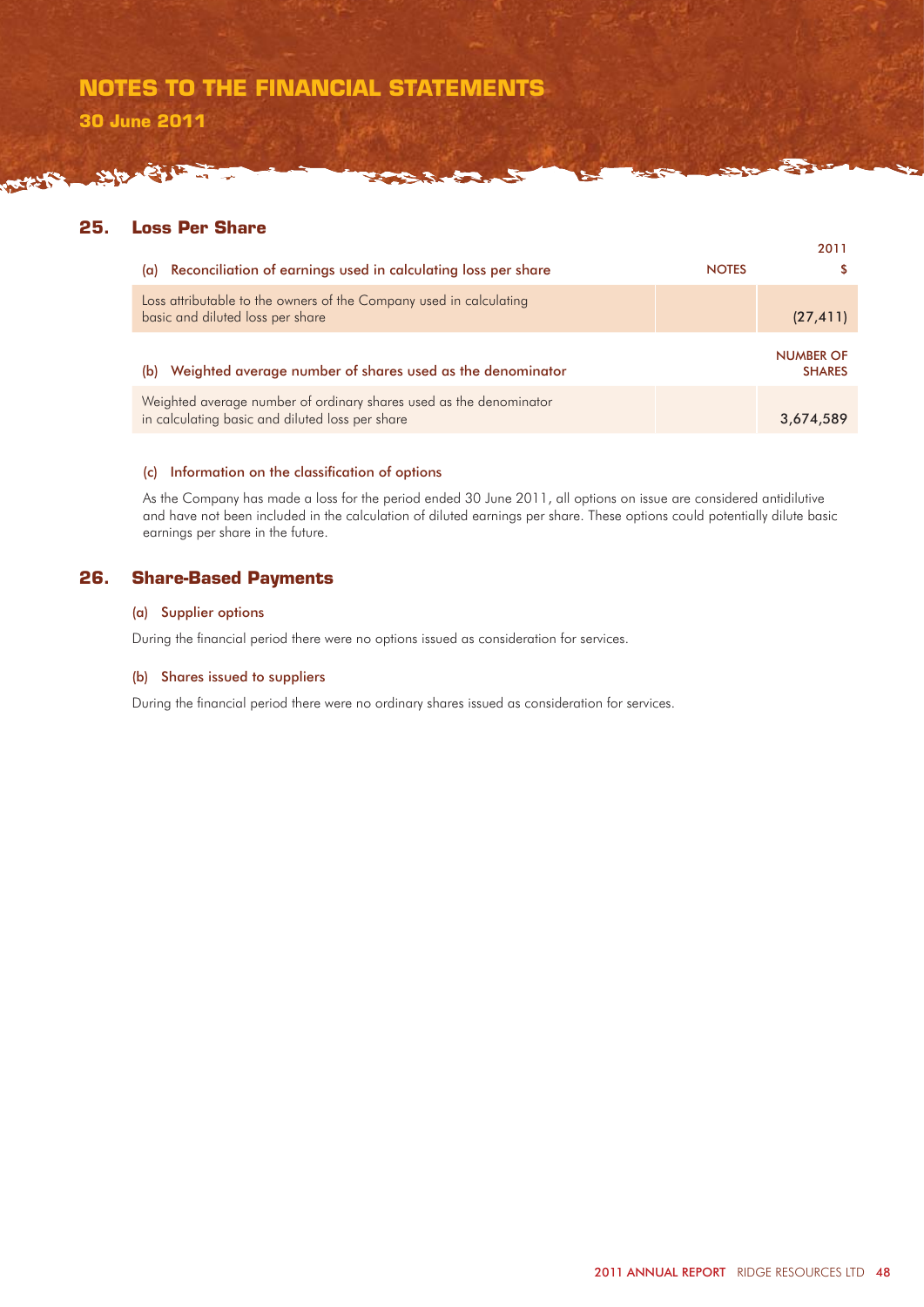# **Directors' Declaration**

In the directors' opinion:

小牛牛

- (a) the financial statements comprising the statements of comprehensive income, statements of financial position, statements of changes in equity, statements of cash flows and accompanying notes set out on pages 28 to 48 are in accordance with the Corporations Act 2001, including:
	- (i) complying with Accounting Standards, the Corporations Regulations 2001 and other mandatory professional reporting requirements; and
	- (ii) giving a true and fair view of the Company's financial position as at 30 June 2011 and of its performance for the financial period ended on that date;
- (b) there are reasonable grounds to believe that the Company will be able to pay its debts as and when they become due and payable;
- (c) the remuneration disclosures included in the Directors' Report (as part of the audited Remuneration Report), for the period ended 30 June 2011, comply with Section 300A of the Corporations Act 2001; and
- (d) a statement that the attached financial statements are in compliance with International Financial Reporting Standards has been included in the notes to the financial statements.
- (e) The directors have been given the declarations by the chief executive officer and chief financial officer required by section 295A of the Corporations Act 2001 (Cth).

This declaration is made in accordance with a resolution of the directors.

Jeremy David Shervington Chairman Perth, 18th August 2011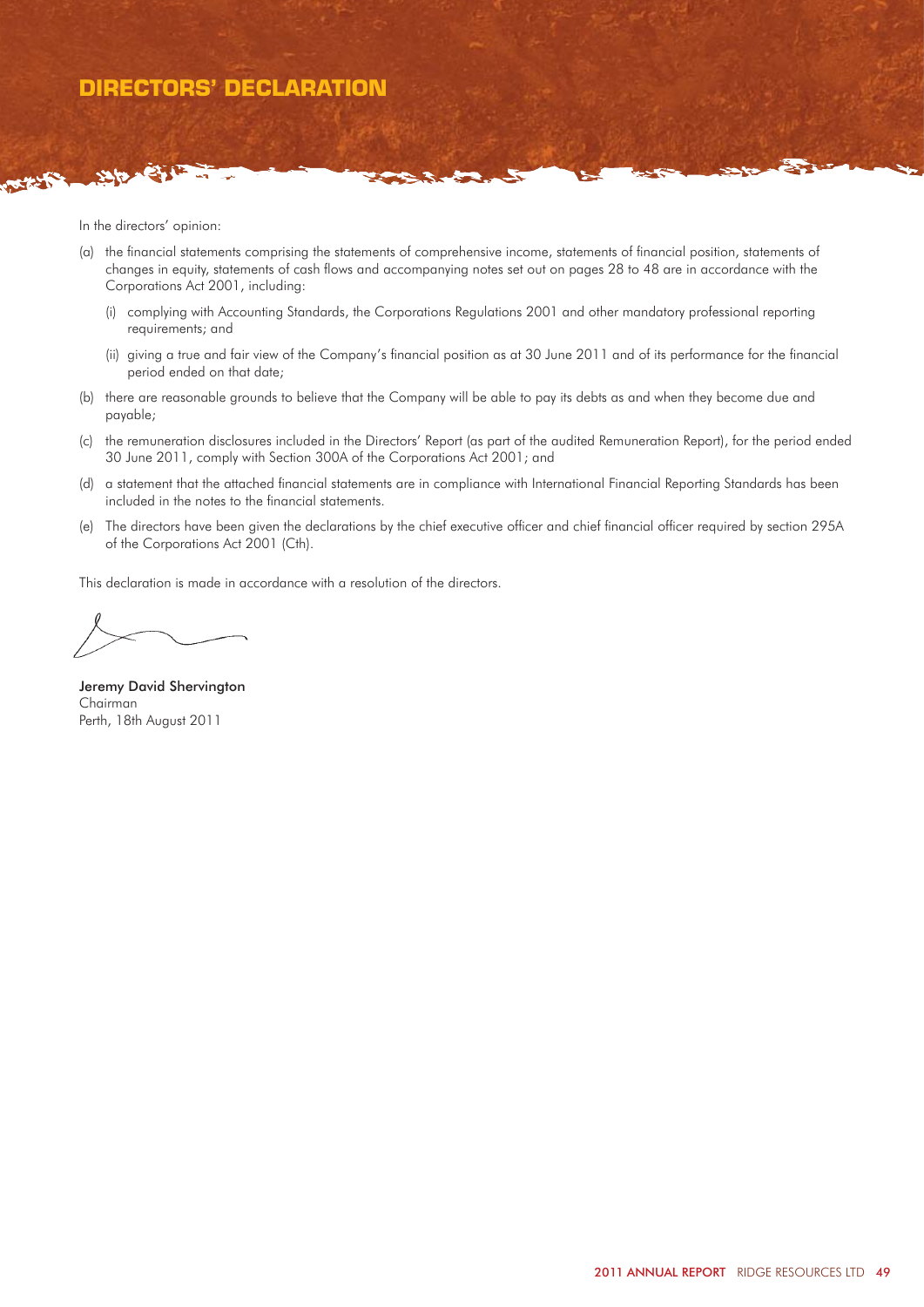1304 Hay Street West Perth WA 6005 PO Box 709 West Perth WA 6872 Tel: (08) 9426 4500 Fax: (08) 9481 5645 admin@somesandcooke.com.au www.somesandcooke.com.au



# **Independent Auditor's Report** To the members of Ridge Resources Limited

# **Report on the Financial Report**

We have audited the accompanying financial report of Ridge Resources Limited, which comprises the statement of financial position as at 30 June 2011, the statement of comprehensive income, statement of changes in equity and statement of cash flows for the period then ended, notes comprising a summary of significant accounting policies and other explanatory information, and the directors' declaration.

### Directors' Responsibility for the Financial Report

The directors of the company are responsible for the preparation of the financial report that gives a true and fair view in accordance with Australian Accounting Standards and the Corporations Act 2001 and for such internal control as the directors determine is necessary to enable the preparation of the financial report that is free from material misstatement, whether due to fraud or error. In Note 1, the directors also state, in accordance with Accounting Standard AASB 101 Presentation of Financial Statements, that the financial statements comply with International **Financial Reporting Standards.** 

### **Auditor's Responsibility**

Our responsibility is to express an opinion on the financial report based on our audit. We conducted our audit in accordance with Australian Auditing Standards. Those standards require that we comply with relevant ethical requirements relating to audit engagements and plan and perform the audit to obtain reasonable assurance about whether the financial report is free from material misstatement.

An audit involves performing procedures to obtain audit evidence about the amounts and disclosures in the financial report. The procedures selected depend on the auditor's judgement, including the assessment of the risks of material misstatement of the financial report, whether due to fraud or error. In making those risk assessments, the auditor considers internal control relevant to the entity's preparation of the financial report that gives a true and fair view in order to design audit procedures that are appropriate in the circumstances, but not for the purpose of expressing an opinion on the effectiveness of the entity's internal control. An audit also includes evaluating the appropriateness of accounting policies used and the reasonableness of accounting estimates made by the directors, as well as evaluating the overall presentation of the financial report.

We believe that the audit evidence we have obtained is sufficient and appropriate to provide a basis for our audit opinion.

> Partners Kevin Somes FCA John Cooke FCA ACIS

**Associates** Julie Burns CA Rachelle Rose CA CFP®

Chartered Accountants, Business Consultants and Financial Advisers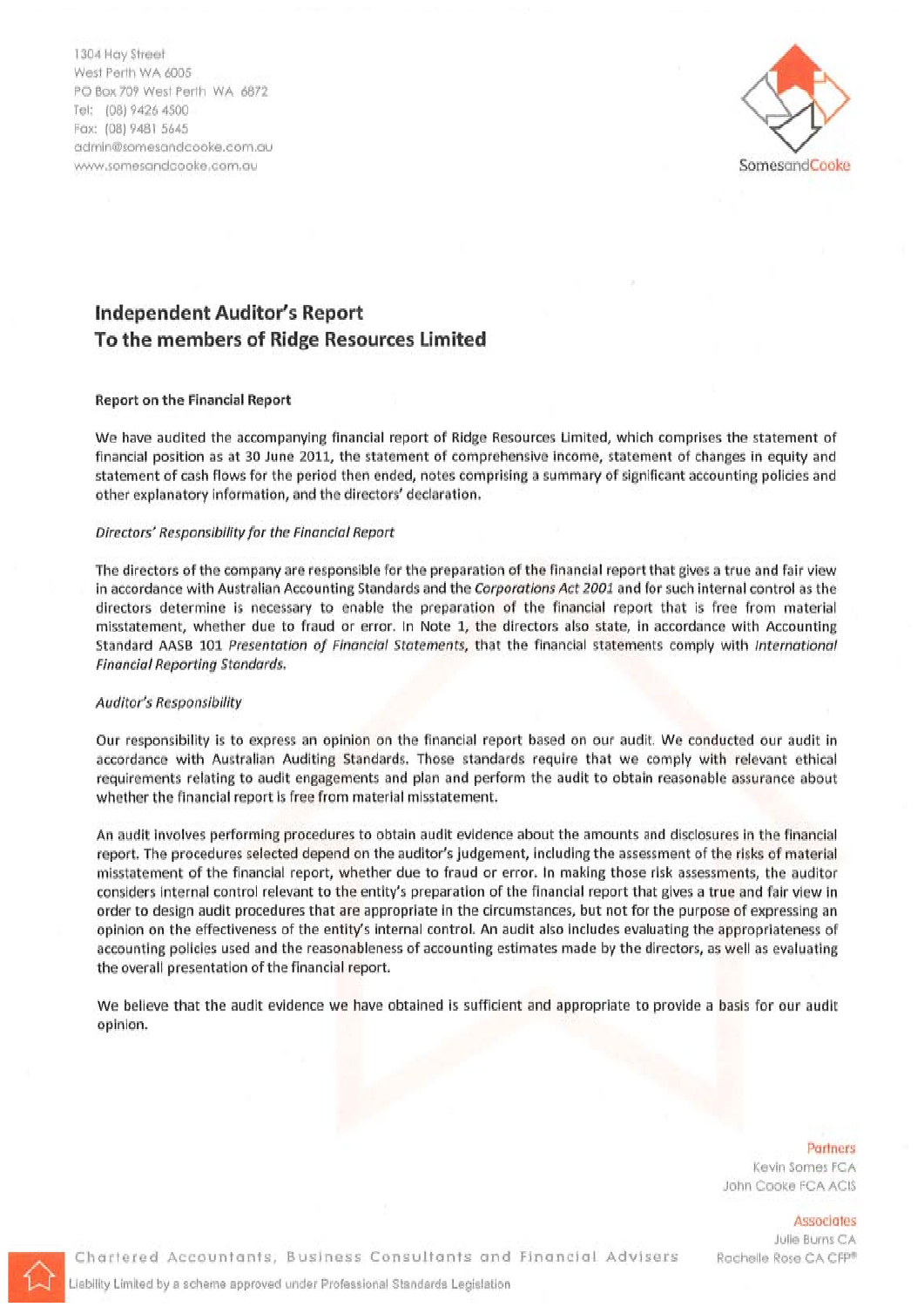### Independence

In conducting our audit, we have complied with the independence requirements of the Corporations Act 2001. We confirm that the independence declaration required by the Corporations Act 2001, which has been given to the directors of Ridge Resources Limited, would be in the same terms if given to the directors as at the time of this auditor's report.

#### Opinion

### In our opinion:

- the financial report of Ridge Resources Limited is in accordance with the Corporations Act 2001, including:  $(a)$ 
	- giving a true and fair view of the entity's financial position as at 30 June 2011 and of its performance for  $(1)$ the period ended on that date; and
	- (ii) complying with Australian Accounting Standards and the Corporations Regulations 2001; and
- the financial report also complies with International Financial Reporting Standards as disclosed in Note 2.  $(b)$

### **Report on the Remuneration Report**

We have audited the Remuneration Report included in pages 9 to 12 of the directors' report for the period ended 30 June 2011. The directors of the company are responsible for the preparation and presentation of the Remuneration Report in accordance with section 300A of the Corporations Act 2001. Our responsibility is to express an opinion on the Remuneration Report, based on our audit in accordance with Australian Auditing Standards.

#### Opinion

In our opinion, the Remuneration Report of Ridge Resources Limited for the period ended 30 June 2011, complies with section 300A of the Corporations Act 2001.

er and Cooke

**Somes and Cooke** 

**Kevin Somes** 18 August 2011 Perth

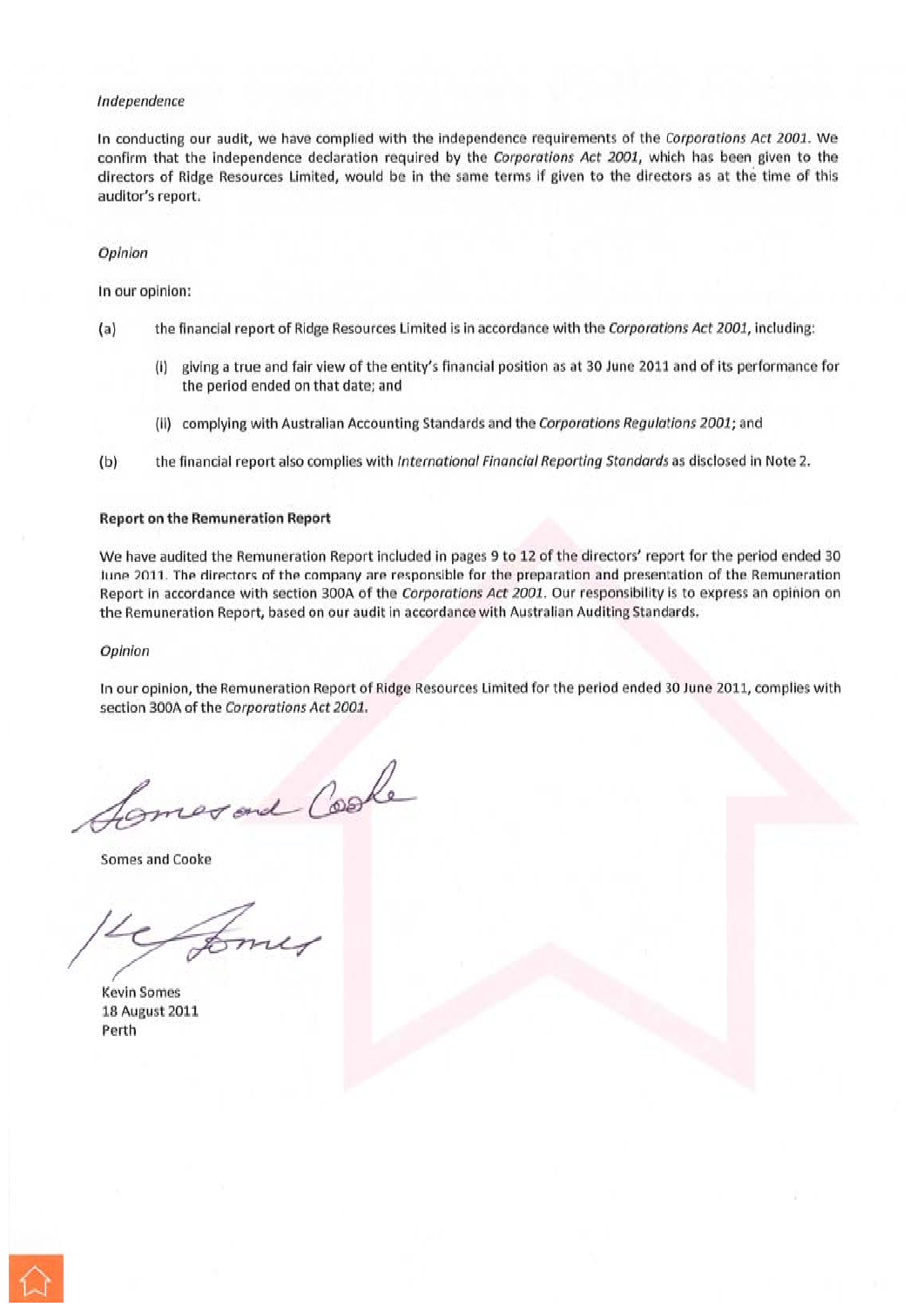# **ASX Additional Information**

Additional information required by Australian Stock Exchange Ltd and not shown elsewhere in this report is as follows. The information is current as at 3 August 2011.

5

# **(a) Distribution of equity securities**

**Sale** 

**BATHS** 

Analysis of numbers of equity security holders by size of holding:

|                  |                          | <b>ORDINARY SHARES</b>       |                              | <b>OPTIONS</b>    |
|------------------|--------------------------|------------------------------|------------------------------|-------------------|
|                  | Number of holders        | Number of shares             | Number of holders            | Number of options |
| $1 - 1,000$      | $\overline{\phantom{a}}$ | $\qquad \qquad \blacksquare$ | $\qquad \qquad \blacksquare$ |                   |
| $1,001 - 5,000$  | $\overline{\phantom{a}}$ | $\overline{\phantom{a}}$     | 282                          | 14,100,000        |
| $5,001 - 10,000$ | 282                      | 2,820,000                    | 50                           | 393,000           |
| 10,001 - 100,000 | 163                      | 5,351,500                    | 124                          | 3,136,250         |
| 100,001 and over | 30                       | 8,512,000                    | 10                           | 1,352,500         |
|                  | 475                      | 16,683,500                   | 466                          | 6,291,750         |

There were no shareholders holding less than a marketable parcel of shares.

# **(b) Twenty largest shareholders**

The names of the twenty largest holders of quoted ordinary shares are: LISTED ORDINARY SHARES

|                |                                      | Number of shares | Percentage of ordinary shares |
|----------------|--------------------------------------|------------------|-------------------------------|
| -1             | Panga Pty Ltd                        | 1,750,000        | 10.49%                        |
| $\overline{2}$ | <b>ACP</b> Investments Pty Ltd       | 500,000          | 3.00%                         |
| 3              | Mr David Nicholas Kelly              | 500,000          | 3.00%                         |
| $\overline{4}$ | Surfboard Pty Ltd                    | 500,000          | 3.00%                         |
| 5              | Suburban Holdings Pty Ltd            | 400,000          | 2.40%                         |
| 6              | Australian Global Capital Pty Ltd    | 335,000          | 2.01%                         |
| $\overline{7}$ | <b>ACP</b> Investments Pty Ltd       | 250,000          | 1.50%                         |
| 8              | Ark Securities & Investments Pty Ltd | 250,000          | 1.50%                         |
| 9              | <b>Batio Pty Ltd</b>                 | 250,000          | 1.50%                         |
| 10             | Goldfire Enterprises Pty Ltd         | 250,000          | 1.50%                         |
| 11             | Landpath Pty Ltd                     | 250,000          | 1.50%                         |
| 12             | Nefco Nominees Pty Ltd               | 250,000          | 1.50%                         |
| 13             | Mr Colin Kenneth Locke               | 220,000          | 1.32%                         |
| 14             | <b>Baring Nominees Pty Ltd</b>       | 200,000          | 1.20%                         |
| 15             | Ms Trudy Kempson                     | 200,000          | 1.20%                         |
| 16             | Mulloway Pty Ltd                     | 200,000          | 1.20%                         |
| 17             | Mrs Nirmali Kanthi Rockwood          | 200,000          | 1.20%                         |
| 18             | Mr Ryan Jehan Rockwood               | 200,000          | 1.20%                         |
| 19             | Zap Nominees Pty Ltd                 | 200,000          | 1.20%                         |
| 20             | JP Morgan Nominees Australia Limited | 167,000          | 1.00%                         |
|                |                                      | 7,072,000        | 42.39%                        |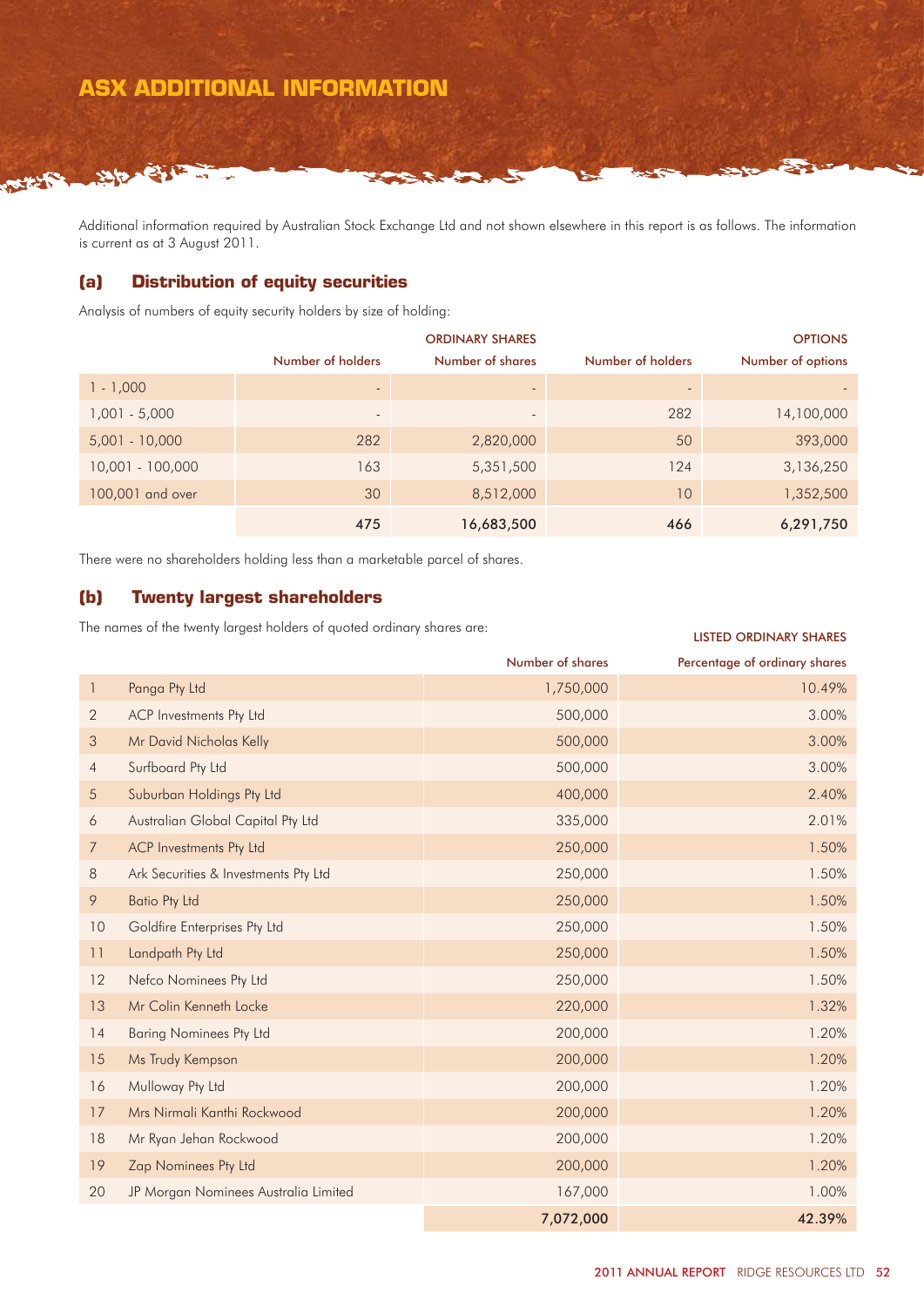# **ASX Additional Information**

# **(c) Substantial shareholders**

i.

**XXX 2372** 

**PATE TO** 

The names of substantial shareholders who have notified the Company in accordance with section 671B of the Corporations Act 2001 (Cth) are: Fully paid

|                      |           | <b>FULLY PAID</b> |
|----------------------|-----------|-------------------|
| Ordinary shareholder | Number    | Percentage        |
| Panga Pty Ltd        | 1,750,000 | 10.49%            |

5

# **(d) Twenty largest option holders**

The names of the twenty largest holders of quoted options are: LISTED OPTIONS

|                |                                      | Number of options | Percentage of<br>total options |
|----------------|--------------------------------------|-------------------|--------------------------------|
| $\mathbb{I}$   | Suburban Holdings Pty Ltd            | 200,000           | 3.18%                          |
| $\overline{2}$ | Australian Global Capital Pty Ltd    | 167,500           | 2.66%                          |
| $\sqrt{3}$     | <b>ACP</b> Investments Pty Ltd       | 125,000           | 1.99%                          |
| 4              | Ark Securities & Investments Pty Ltd | 125,000           | 1.99%                          |
| 5              | <b>Batio Pty Ltd</b>                 | 125,000           | 1.99%                          |
| 6              | Goldfire Enterprises Pty Ltd         | 125,000           | 1.99%                          |
| $\overline{7}$ | Landpath Pty Ltd                     | 125,000           | 1.99%                          |
| $8\phantom{1}$ | Nefco Nominees Pty Ltd               | 125,000           | 1.99%                          |
| $\circ$        | Surfboard Pty Ltd                    | 125,000           | 1.99%                          |
| 10             | Mr Colin Kenneth Locke               | 110,000           | 1.75%                          |
| 11             | Mrs Nirmali Kanthi Rockwood          | 100,000           | 1.59%                          |
| 12             | JP Morgan Nominees Australia Limited | 83,500            | 1.33%                          |
| 13             | Invia Custodian Pty Limited          | 82,500            | 1.31%                          |
| 14             | Zap Nominees Pty Ltd                 | 80,000            | 1.27%                          |
| 15             | Austin 4 Pty Ltd                     | 75,000            | 1.19%                          |
| 16             | Australian Trade Access Pty Ltd      | 75,000            | 1.19%                          |
| 17             | Mr Craig Robert Dale                 | 75,000            | 1.19%                          |
| 18             | Ms Trudi Ann Kempson                 | 75,000            | 1.19%                          |
| 19             | Mrs Susan Ransom                     | 70,000            | 1.11%                          |
| 20             | Mr Douglas Ross Campbell             | 70,000            | 1.11%                          |
|                |                                      | 2,138,500         | 33.99%                         |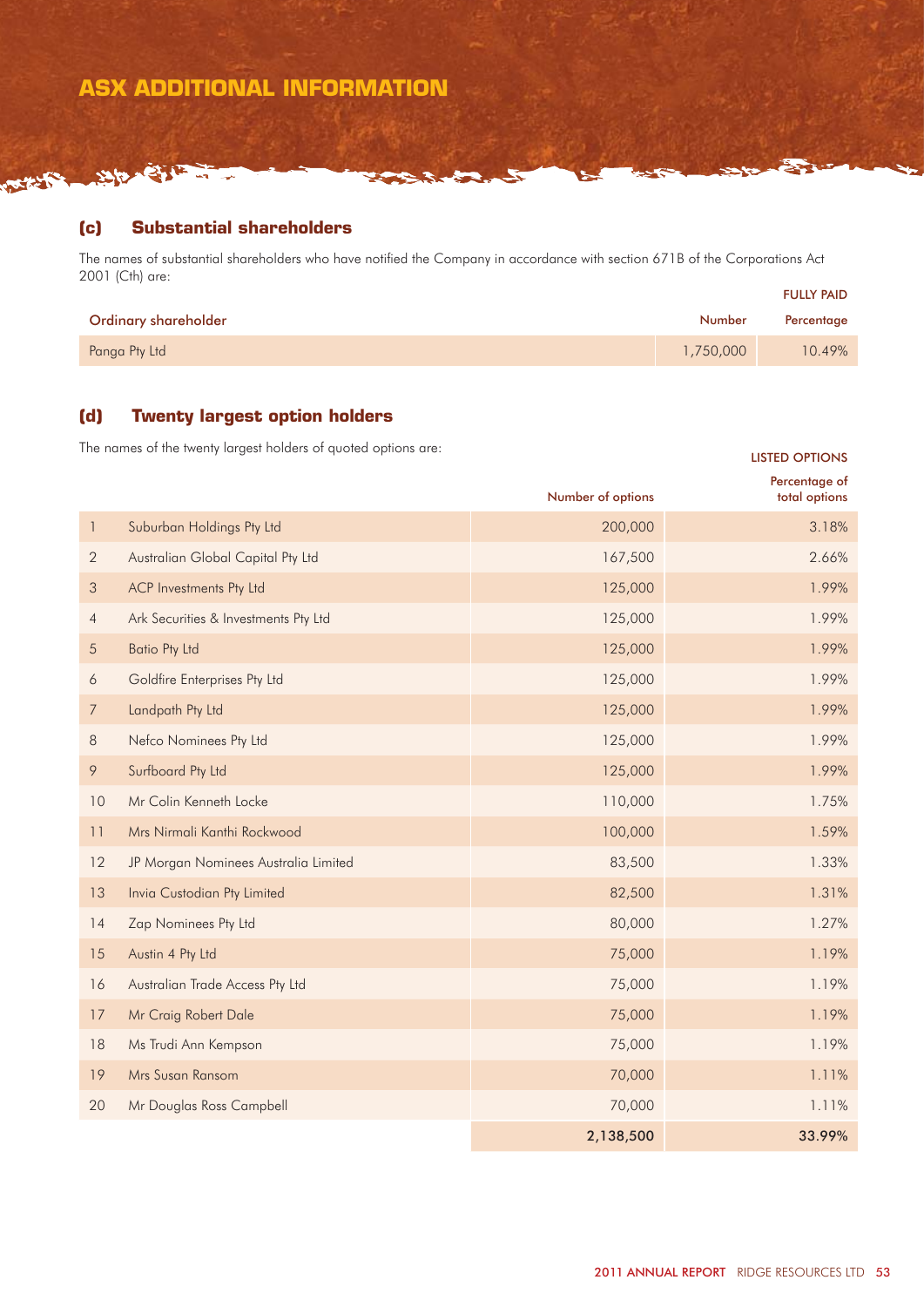# **ASX Additional Information**

L.

# **(e) Voting rights**

e

**BACKER** 

All ordinary shares (whether fully paid or not) carry one vote per share without restriction.

# **(f) Schedule of interests in mining tenements**

| <b>LOCATION</b>              | <b>TENEMENT</b> | <b>PERCENTAGE HELD /</b><br><b>EARNING</b> |
|------------------------------|-----------------|--------------------------------------------|
| Mount Alexander <sup>1</sup> | EL08/1987       | 60%                                        |

Note: 1. Subject to joint venture agreement with Northern Manganese Limited (formerly Groote Resources Limited).